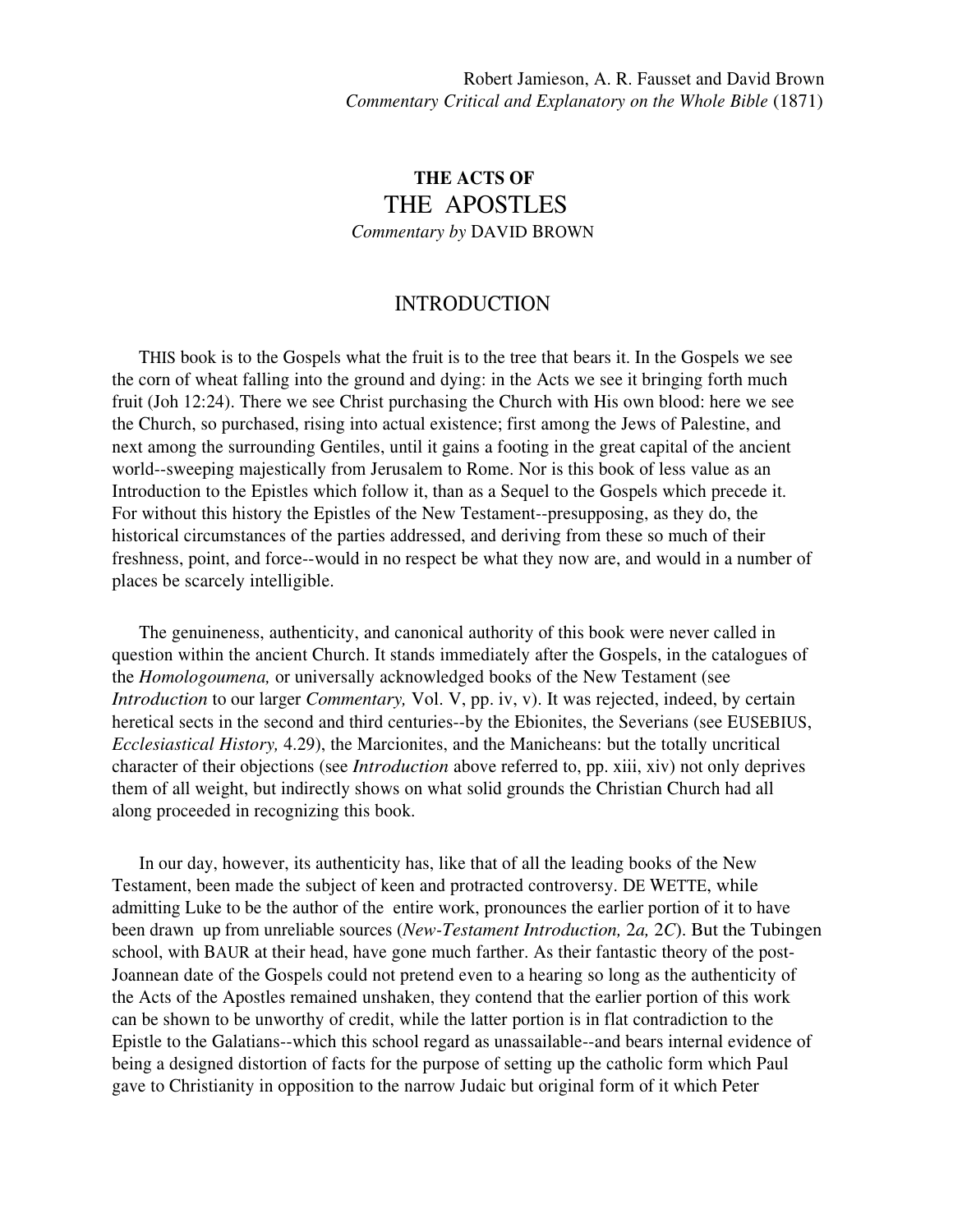preached, and which after the death of the apostles was held exclusively by the sect of the Ebionites. It is painful to think that anyone should have spent so many years, and, aided by learned and acute disciples in different parts of the argument, should have expended so much learning, research, and ingenuity in attempting to build up a hypothesis regarding the origination of the leading books of the New Testament which outrages all the principles of sober criticism and legitimate evidence. As a school, this party at length broke up: its head, after living to find himself the sole defender of the theory as a whole, left this earthly scene complaining of desertion. While some of his associates have abandoned such heartless studies altogether for the more congenial pursuits of philosophy, others have modified their attacks on the historical truth of the New Testament records, retreating into positions into which it is not worth while to follow them, while others still have been gradually approximating to sound principles. The one compensation for all this mischief is the rich additions to the apologetical and critical literature of the books of the New Testament, and the earliest history of the Christian Church, which it has drawn from the pens of THIERSCH, EBRARD, and many others. Any allusions which it may be necessary for us to make to the assertions of this school will be made in connection with the passages to which they relate--in Acts, First Corinthians, and Galatians.

 The manifest connection between this book and the third Gospel--of which it professes to be simply the continuation by the same author--and the striking similarity which marks the style of both productions, leave no room to doubt that the early Church was right in ascribing it with one consent to Luke. The difficulty which some fastidious critics have made about the sources of the earlier portion of the history has no solid ground. That the historian himself was an eye-witness of the earliest scenes--as HUG concludes from the circumstantiality of the narrative--is altogether improbable: but there were hundreds of eye-witnesses of some of the scenes, and enough of all the rest, to give to the historian, partly by oral, partly by written testimony, all the details which he has embodied so graphically in his history; and it will appear, we trust, from the commentary, that De Wette's complaints of confusion, contradiction, and error in this portion are without foundation. The same critic, and one or two others, would ascribe to Timothy those later portions of the book in which the historian speaks in the first person plural--"we"; supposing him to have taken notes of all that passed under his own eye, which Luke embodied in his history just as they stood. It is impossible here to refute this gratuitous hypothesis in detail; but the reader will find it done by EBRARD (*The Gospel History,* sect. 110, Clark's translation; sect. 127 of the original work, *Wissenschaftliche Kritik der Evangelische Geschichte,* 1850), and by DAVIDSON (*Introduction to New Testament,* Vol. II, pp. 9-21).

 The undesigned coincidences between this History and the Apostolic Epistles have been brought out and handled, as an argument for the truth of the facts thus attested, with unrivalled felicity by PALEY in his *Horæ Paulinæ,* to which Mr. BIRKS has made a number of ingenious additions in his *Horæ Apostolicæ.* Exception has been taken to some of these by JOWETT (*St. Paul's Epistles,* Vol. I, pp. 108 ff.), not without a measure of reason in certain cases--for our day, at least--though even he admits that in this line of evidence the work of PALEY, taken as a whole, is unassailable.

 Much has been written about the object of this history. Certainly "the Acts of the Apostles" are but very partially recorded. But for this title the historian is not responsible. Between the two extremes--of supposing that the work has no plan at all, and that it is constructed on an elaborate and complex plan, we shall probably be as near the truth as is necessary if we take the design to be to record the diffusion of Christianity and the rise of the Christian Church, first among the Jews of Palestine, the seat of the ancient Faith, and next among the surrounding Gentiles, with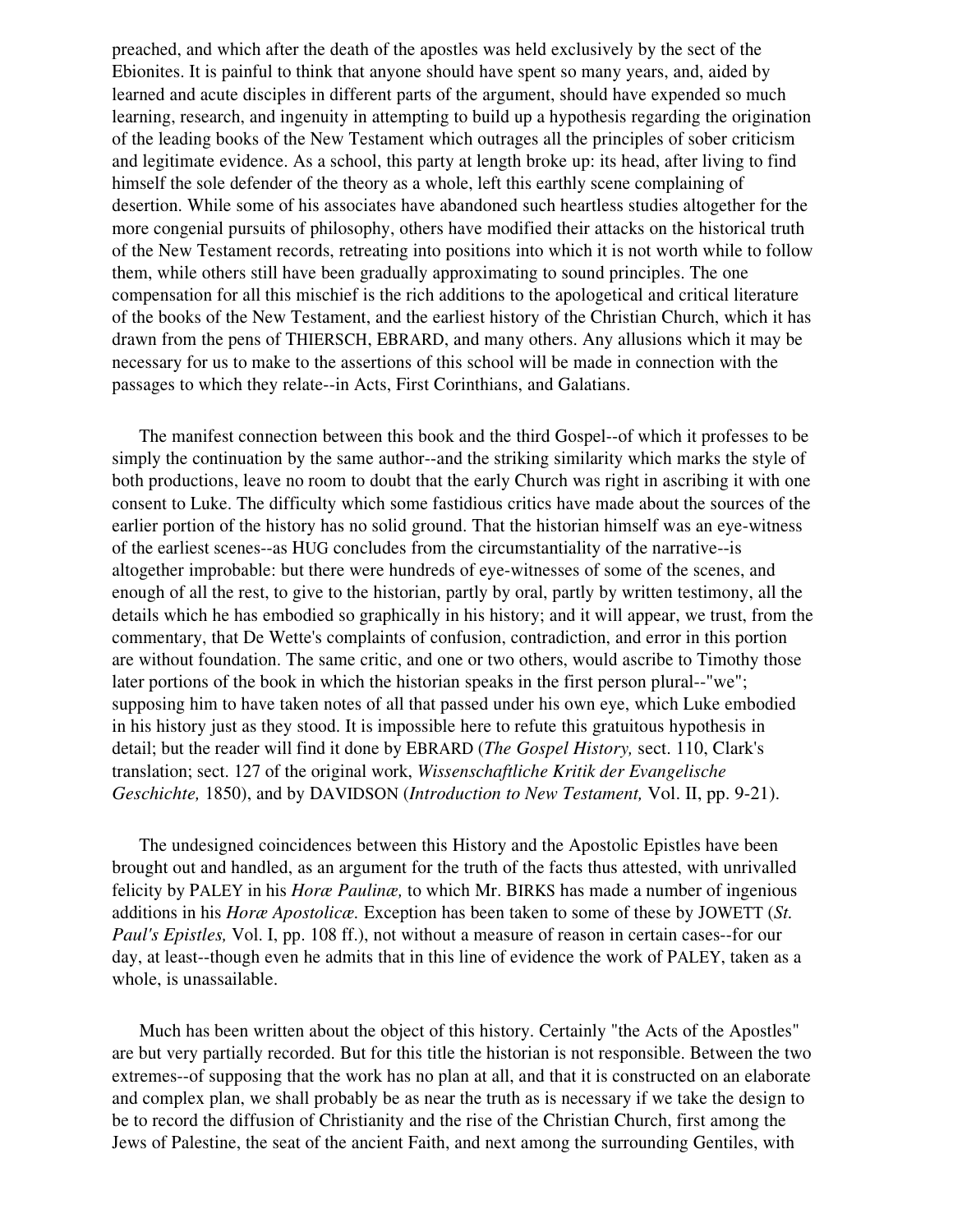Antioch for its headquarters, until, finally, it is seen waving over imperial Rome, foretokening its universal triumph. In this view of it, there is no difficulty in accounting for the almost exclusive place which it gives to the labors of Peter in the first instance, and the all but entire disappearance from the history both of him and of the rest of the Twelve after the great apostle of the Gentiles came upon the stage--like the lesser lights on the rise of the great luminary.

# CHAPTER 1

 Ac 1:1-11. INTRODUCTION--LAST DAYS OF OUR LORD UPON EARTH--HIS ASCENSION.

**1, 2. former treatise**--Luke's Gospel.

**Theophilus**--(See on  $\mu$  1:3).

 **began to do and teach**--a very important statement, dividing the work of Christ into two great branches: the one embracing His work *on earth,* the other His subsequent work *from heaven;* the one in His own Person, the other by His Spirit; the one the "beginning," the other the continuance of the same work; the one complete when He sat down at the right hand of the Majesty on high, the other to continue till His second appearing; the one recorded in "The Gospels," the *beginnings* only of the other related in this book of "The Acts." "Hence the grand history of what Jesus did and taught does not conclude with His departure to the Father; but Luke now begins it in a higher strain; for all the subsequent labors of the apostles are just an exhibition of *the ministry of the glorified Redeemer Himself* because they were acting under His authority, and He was the principle that operated in them all" [OLSHAUSEN].

Joh 20:21, 22); and on glorification to flow all forth. (See on Joh 7:39.) **2. after that he, through the Holy Ghost, had given commandments,** &c.--referring to the charge recorded in Mt 28:18-20; Mr 16:15-18; Lu 24:44-49. It is worthy of notice that nowhere else are such communications of the risen Redeemer said to have been given "through the Holy Ghost." In general, this might have been said of all He uttered and all He did in His official character; for it was for this very end that God "gave not the Spirit by measure unto Him" (Joh 3:34). But after His resurrection, as if to signify the new relation in which He now stood to the Church, He signalized His first meeting with the assembled disciples by *breathing* on them (immediately after dispensing to them His *peace*) and saying, "*Receive ye the Holy Ghost*" (Joh 20:22) thus anticipating the donation of the Spirit from His hands (see on the same principle His parting charges are here said to have been given "through the Holy Ghost," as if to mark that He was now all redolent with the Spirit; that what had been husbanded, during His suffering work, for His own necessary uses, had now been set free, was already overflowing from Himself to His disciples, and needed but His ascension and

 **3-5. showed himself alive**--As the author is about to tell us that "*the resurrection of the Lord Jesus*" was the great burden of apostolic preaching, so the subject is here filly introduced by an allusion to the primary evidence on which that great fact rests, the repeated and undeniable manifestations of Himself in the body to the assembled disciples, who, instead of being predisposed to believe it, had to be overpowered by the resistless evidence of their own senses, and were slow of yielding even to this (Mr 16:14).

 **after his passion**--or, suffering. This primary sense of the word "passion" has fallen into disuse; but it is nobly consecrated in the phraseology of the Church to express the Redeemer's final endurances.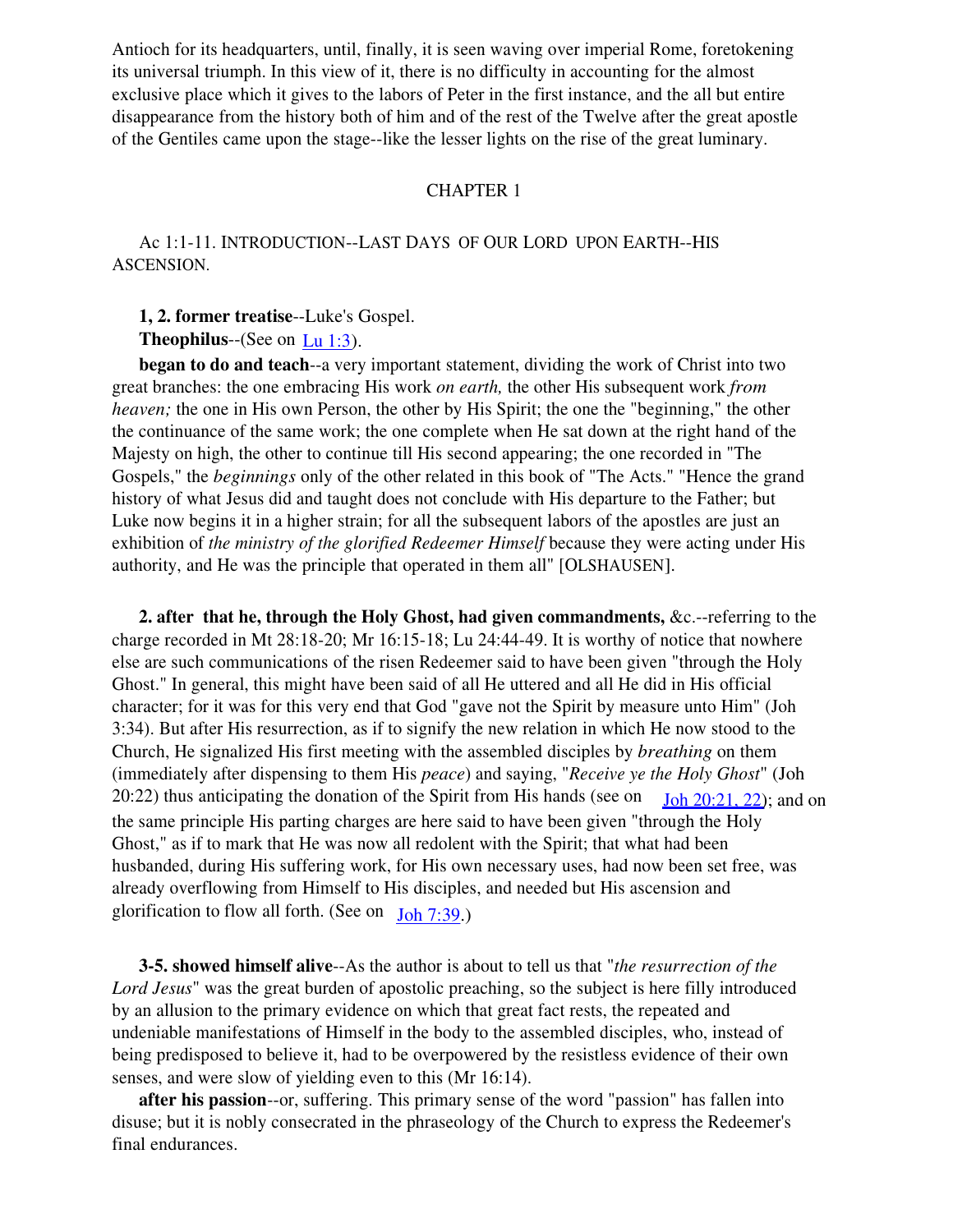**seen of them forty days**--This important specification of time occurs here only. **speaking of**--rather "speaking."

 **the things pertaining to the kingdom of God**--till now only in germ, but soon to take visible form; the earliest and the latest burden of His teaching on earth.

 **4. should not depart from Jerusalem**--because the Spirit was to glorify the existing economy, by descending on the disciples at its metropolitan seat, and at the next of its great festivals after the ascension of the Church's Head; in order that "out of Zion might go forth the law, and the word of the Lord from Jerusalem" (Isa 2:3; and compare Lu 24:49).

 **5. ye shall be baptized with the Holy Ghost not many days hence**--*ten* days hence, as appears from Le 23:15, 16; but it was expressed thus indefinitely to exercise their faith.

 **6-8. wilt thou at this time restore the kingdom to Israel?**--Doubtless their carnal views of Messiah's kingdom had by this time been modified, though how far it is impossible to say. But, as they plainly looked for *some* restoration of the kingdom to Israel, so they are neither rebuked nor contradicted on this point.

 **7. It is not for you to know the times,** &c.--implying not only that this was *not* the time, but that the question was irrelevant to their present business and future work.

## **8. receive power**--See Lu 24:49.

 **and ye shall be witnesses unto me . . . in Jerusalem . . . in all Judea . . . and unto the uttermost part of the earth**--*This order of apostolic preaching and success supplies the proper key to the plan of the Acts,* which relates first the progress of the Gospel "in Jerusalem, and all Judea and Samaria" (the first through ninth chapters), and then "unto the uttermost part of the earth" (the tenth through twenty-eighth chapters).

**9-11. while they beheld, he was taken up**--See on Lu 24:50-53. Lest it should be thought from thee" (2Ki 2:10); "And Elisha *saw* it" (Ac 1:12). (See on Lu 9:32.) He had disappeared when they were looking in some other direction, and so was only *concluded* to have gone up to heaven, it is here expressly said that "*while they were looking* He was taken up, and a cloud received Him *out of their sight.*" So Elijah, "If thou *see me* when I am taken

 **10. while they looked steadfastly toward heaven**--following Him with their eager eyes, in rapt amazement. Not, however, as a mere fact is this recorded, but as a part of that resistless evidence of their senses on which their whole subsequent testimony was to be borne.

**two men in white apparel**--angels in human form, as in Lu 24:4.

 **11. Ye men of Galilee, why stand ye gazing up into heaven,** &c.--"as if your now glorified Head were gone from you never to return: He is coming again; not another, but 'this same Jesus'; and 'as ye have seen Him go, in the like manner shall He come'--as *personally,* as *visibly,* as *gloriously;* and let the joyful expectation of this coming swallow up the sorrow of that departure."

 Ac 1:12-26. RETURN OF THE ELEVEN TO JERUSALEM--PROCEEDINGS IN THE UPPER ROOM TILL PENTECOST.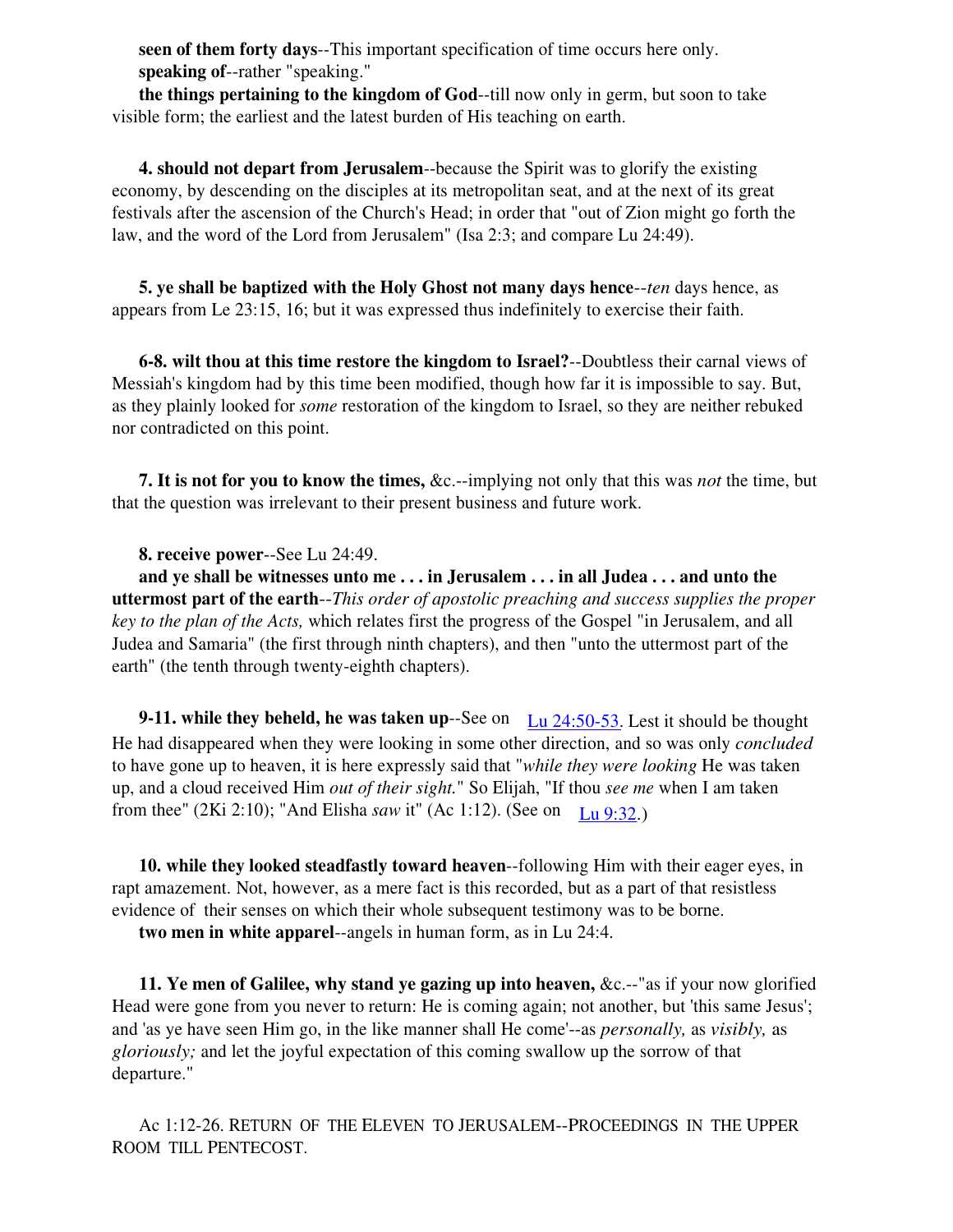**12-14. a sabbath day's journey**--about two thousand cubits.

 **13. went up into an upper room**--perhaps the same "large upper room" where with their Lord they had celebrated the last Passover and the first Supper (Lu 22:12).

**Peter,** &c.--(See on <u>Mt 10:2-4</u>). **where abode**--not lodged, but had for their place of rendezvous.

**14. continued with one accord**--knit by a bond stronger than death.

**in prayer and supplication**--for the promised baptism, the need of which in their orphan state would be increasingly felt.

 **and Mary the mother of Jesus**--distinguished from the other "women," but "so as to exclude the idea of her having any pre-eminence over the disciples. We find her with the rest in prayer to her glorified Son" [WEBSTER and WILKINSON]. *This is the last mention of her in the New Testament.* The fable of the *Assumption of the Virgin* has no foundation even in tradition [ALFORD].

with his brethren--(See on Joh 7:3).

 **15-26. in those days**--of expectant prayer, and probably towards the close of them, when the nature of their future work began more clearly to dawn upon them, and the Holy Ghost, already "breathed" on the Eleven (Joh 20:22), was stirring in Peter, who was to be the leading spirit of the infant community (Mt 16:19).

 **the number . . . about an hundred and twenty**--Many, therefore, of the "five hundred brethren" who saw their risen Lord "at once" (1Co 15:6), must have remained in Galilee.

**18. falling headlong, &c.**--This information supplements, but by no means contradicts, what is said in Mt 27:5.

 **20. his bishopric**--or "charge." The words are a combination of Ps 69:25 and Ps 109:8; in which the apostle discerns a greater than David, and a worse than Ahithophel and his fellow conspirators against David.

 **21. all the time the Lord Jesus went in and out among us**--in the close intimacies of a three years' public life.

 **22. Beginning from the baptism of John**--by whom our Lord was not only Himself baptized, but first officially announced and introduced to his own disciples.

 **unto that same day when he was taken up from us, must one be ordained to be a witness with us of his resurrection**--How clearly is the primary office of the apostles here expressed: (1) to testify, from personal observation, to the one great fact of "the resurrection of the Lord Jesus"; (2) to show how this glorified His whole previous life, of which they were constant observers, and established His divine claims.

 **23. they appointed**--"put up" in nomination; meaning not the Eleven but the whole company, of whom Peter was the spokesman.

**two**--The choice would lie between a very few.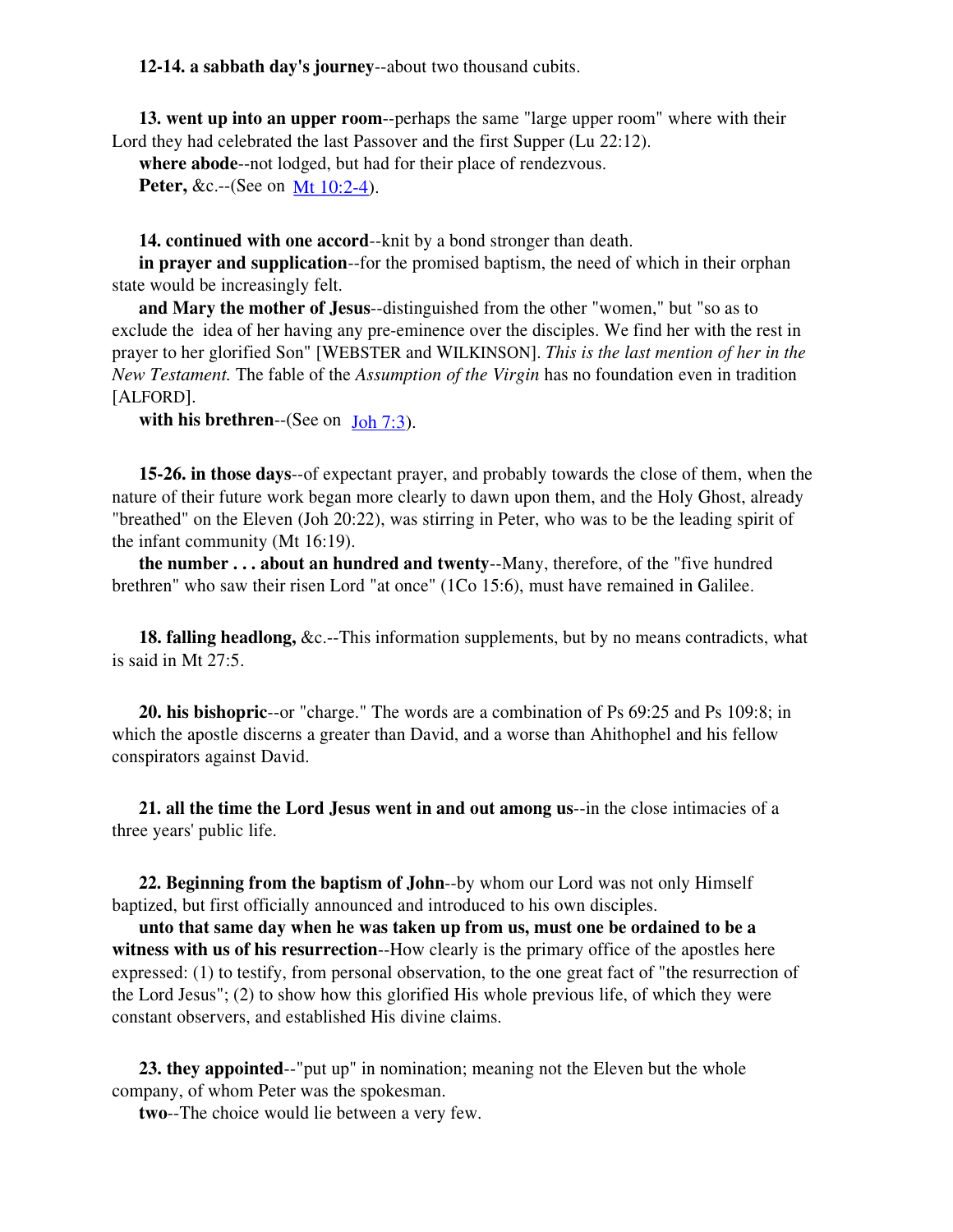**24. prayed and said, Thou, Lord,** &c.--"The word 'Lord,' placed absolutely, denotes in the New Testament almost universally THE SON; and the words, 'Show whom Thou hast chosen,' are decisive. The apostles are just Christ's messengers: It is He that sends them, and of Him they bear witness. Here, therefore, we have the first example of a prayer offered to the exalted Redeemer; furnishing indirectly the strongest proof of His divinity" [OLSHAUSEN].

**which knowest the hearts of all men**--See Joh 2:24, 25; 21:15-17; Re 2:23.

 **25. that he might go to his own place**--A euphemistic or softened expression of the awful future of the traitor, implying not only destined habitation but congenial element.

 **26. was numbered**--"voted in" by general suffrage. **with the eleven apostles**--completing the broken Twelve.

# CHAPTER 2

 Ac 2:1-13. DESCENT OF THE SPIRIT--THE DISCIPLES SPEAK WITH TONGUES-- AMAZEMENT OF THE MULTITUDE.

 **1-4. when the day of Pentecost was fully come**--The fiftieth from the morrow after the first Passover sabbath (Le 23:15, 16).

**with one accord**--the solemnity of the day, perhaps, unconsciously raising their expectations.

 **2. And suddenly there came a sound from heaven, as of a rushing mighty wind,** &c.--"The whole description is so picturesque and striking that it could only come from an eyewitness" [OLSHAUSEN]. The suddenness, strength, and diffusiveness of the sound strike with deepest awe the whole company, and thus complete their preparation for the heavenly gift. Wind was a familiar emblem of the Spirit (Eze 37:9; Joh 3:8; 20:22). But this was not a rush of actual wind. It was only a sound "*as of*" it.

 **3. cloven tongues, like as of fire,** &c.--"disparted tongues," that is, tongue-shaped, flamelike appearances, rising from a common center or root, and resting upon each of that large company:--beautiful visible symbol of the burning energy of the Spirit now descending in all His plenitude upon the Church, and about to pour itself through every tongue, and over every tribe of men under heaven!

1Co 14:1- **4. they . . . began to speak with . . . tongues,** &c.--real, living languages, as is plain from what follows. The thing uttered, probably the same by all, was "the wonderful works of God," perhaps in the inspired words of the Old Testament evangelical hymns; though it is next to certain that the speakers themselves understood nothing of what they uttered (see on 25).

 **5-11. there were dwelling at Jerusalem Jews, devout men out of every nation**--not, it would seem, permanently settled there (see Ac 2:9), though the language seems to imply more than a temporary visit to keep this one feast.

 **9-11. Parthians,** &c.--Beginning with the farthest east, the Parthians, the enumeration proceeds farther and farther westward till it comes to Judea; next come the western countries,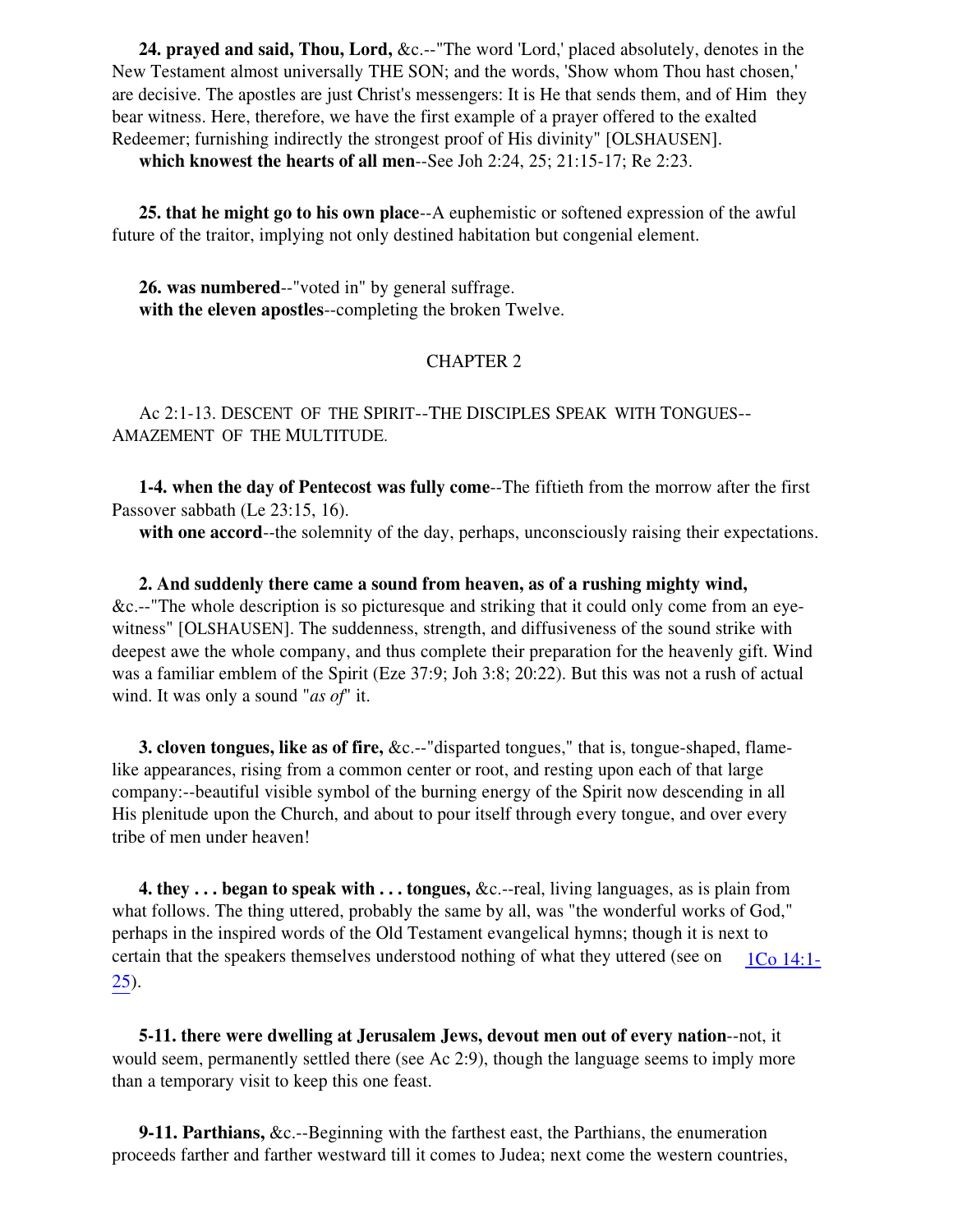from Cappadocia to Pamphylia; then the southern, from Egypt to Cyrene; finally, apart from all geographical consideration, Cretes and Arabians are placed together. This enumeration is evidently designed to convey an impression of universality [BAUMGARTEN].

Ac 2:14-36. PETER FOR THE FIRST TIME, PUBLICLY PREACHES CHRIST.

**14-21. Peter, standing up with the eleven**--in advance, perhaps, of the rest.

 **15. these are not drunken**--meaning, not the Eleven, but the body of the disciples. **but the third hour**--nine A.M. (see Ec 10:16; Isa 5:11; 1Th 5:17).

 **17. in the last days**--meaning, the days of the Messiah (Isa 2:2); as closing all preparatory arrangements, and constituting the final dispensation of God's kingdom on earth.

**pour out of my Spirit**--in contrast with the mere drops of all preceding time.

**upon all flesh**--hitherto confined to the seed of Abraham.

 **sons . . . daughters . . . young men . . . old men . . . servants . . . handmaidens**--without distinction of sex, age, or rank.

 **see visions . . . dream dreams**--This is a mere accommodation to the ways in which the Spirit operated under the ancient economy, when the prediction was delivered; for in the New Testament, visions and dreams are rather the exception than the rule.

of Jerusalem (see on  $Lu 21:25-28$ ).</u> **19. I will show wonders,** &c.--referring to the signs which were to precede the destruction

 **21. whosoever shall call on the name of the Lord shall be saved**--This points to the permanent establishment of the economy of salvation, which followed on the breaking up of the Jewish state.

 **22-28. a man approved of God**--rather, "authenticated," "proved," or "demonstrated to be from God."

 **by miracles . . . which God did by him**--This is not a low view of our Lord's miracles, as has been alleged, nor inconsistent with Joh 2:11, but is in strict accordance with His progress from humiliation to glory, and with His own words in Joh 5:19. This view of Christ is here dwelt on to exhibit to the Jews the whole course of Jesus of Nazareth as the ordinance and doing of *the God of Israel* [ALFORD].

 **23. determinate counsel and foreknowledge**--God's fixed plan and perfect foresight of all the steps involved in it.

 **ye have taken, and by wicked hands have crucified and slain**--How strikingly is the criminality of Christ's murderers here presented in harmony with the eternal purpose to surrender Him into their hands!

 **24. was not possible he should be holden of it**--Glorious saying! It was indeed impossible that "the Living One" should remain "among the dead" (Lu 24:5); but here, the impossibility seems to refer to the prophetic assurance that He should not see corruption.

Lu 16:23). **27. wilt not leave my soul in hell**--in its disembodied state (see on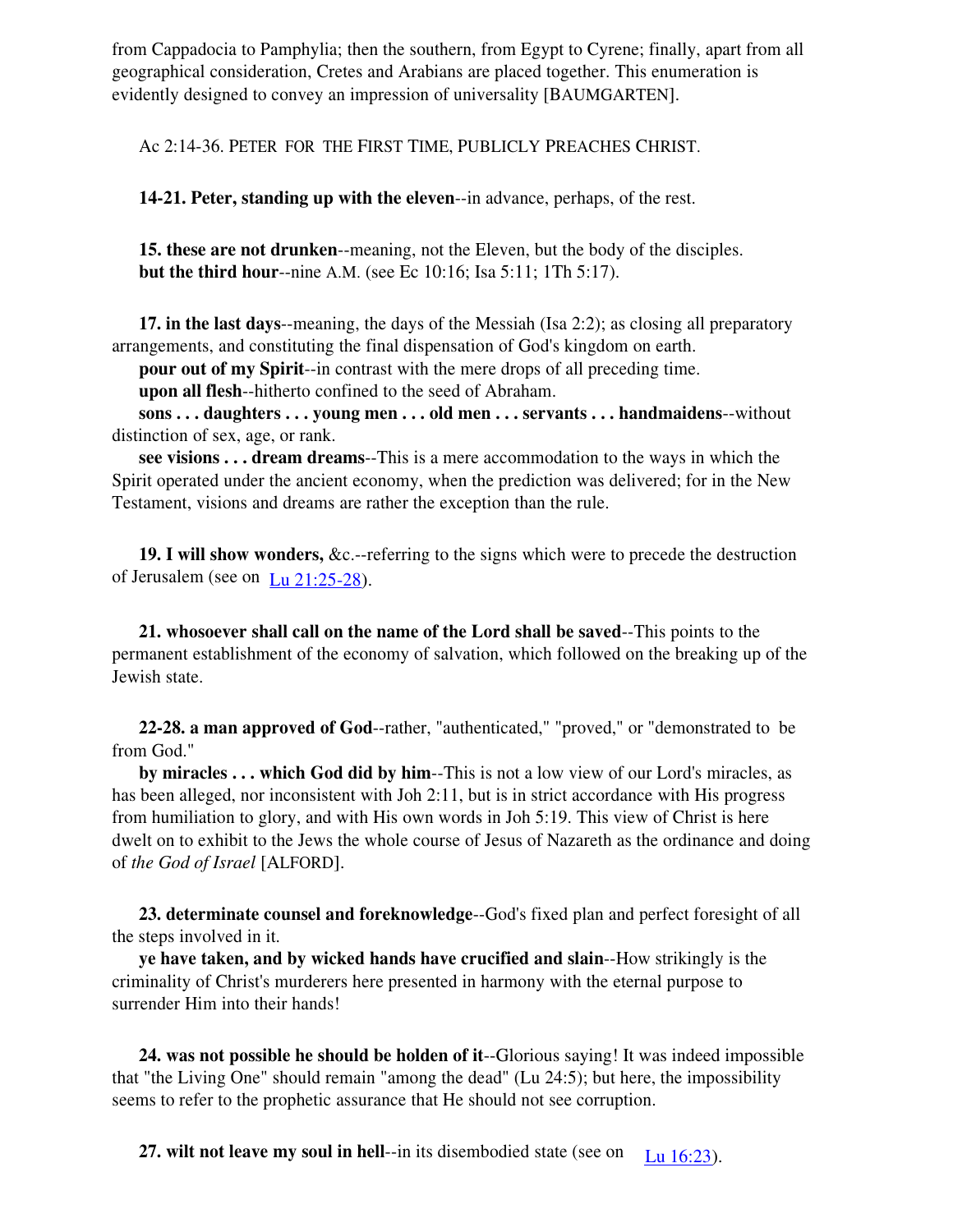**neither . . . suffer thine Holy One to see corruption**--in the grave.

#### **28. Thou hast made known to me the ways of life**--that is, resurrection-life.

 **thou shalt make me full of joy with thy countenance**--that is, in glory; as is plain from the whole connection and the actual words of the sixteenth Psalm.

 **29-36. David . . . is . . . dead and buried,** &c.--Peter, full of the Holy Ghost, sees in this sixteenth Psalm, one Holy Man, whose life of high devotedness and lofty spirituality is crowned with the assurance, that though He taste of death, He shall rise again without seeing corruption, and be admitted to the bliss of God's immediate presence. Now as this was palpably untrue of David, it could be meant only of One other, even of Him whom David was taught to expect as the final Occupant of the throne of Israel. (Those, therefore, and they are many, who take David himself to be the subject of this Psalm, and the words quoted to refer to Christ only *in a more eminent* sense, nullify the whole argument of the apostle). The Psalm is then affirmed to have had its only proper fulfilment in JESUS, of whose resurrection and ascension they were witnesses, while the glorious effusion of the Spirit by the hand of the ascended One, setting an infallible seal upon all, was even then witnessed by the thousands who stood listening to Him. A further illustration of Messiah's ascension and session at God's right hand is drawn from Ps 110:1, in which David cannot be thought to speak of himself, seeing he is still in his grave.

**36. Therefore**--that is, to sum up all.

 **let all the house of Israel**--for in this first discourse the appeal is formally made to the whole house of Israel, as the then existing Kingdom of God.

 **know assuredly**--by indisputable facts, fulfilled predictions, and the seal of the Holy Ghost set upon all.

 **that God hath made**--for Peter's object was to show them that, instead of interfering with the arrangements of the God of Israel, these events were His own high movements.

 **this same Jesus, whom ye have crucified**--"The sting is at the close" [BENGEL]. To prove to them merely that Jesus was the Messiah might have left them all unchanged in heart. But to convince them that He whom they had crucified had been by the right hand of God exalted, and constituted the "LORD" whom David in spirit adored, to whom every knee shall bow, and the CHRIST of God, was to bring them to "look on Him whom they had pierced and mourn for Him."

Ro 11:26). **37-40. pricked in their hearts**--the begun fulfilment of Zec 12:10, whose full accomplishment is reserved for the day when "all Israel shall be saved" (see on

 **what shall we do?**--This is that beautiful spirit of genuine compunction and childlike docility, which, discovering its whole past career to have been one frightful mistake, seeks only to be set right for the future, be the change involved and the sacrifices required what they may. So Saul of Tarsus (Ac 9:6).

 **38. Repent**--The word denotes *change of mind,* and here includes the reception of the Gospel as the proper issue of that revolution of mind which they were then undergoing.

**baptized . . . for the remission of sins**--as the visible seal of that remission.

 **39. For the promise**--of the Holy Ghost, through the risen Saviour, as the grand blessing of the new covenant.

**all afar off**--the Gentiles, as in Eph 2:17), but "to the Jew first."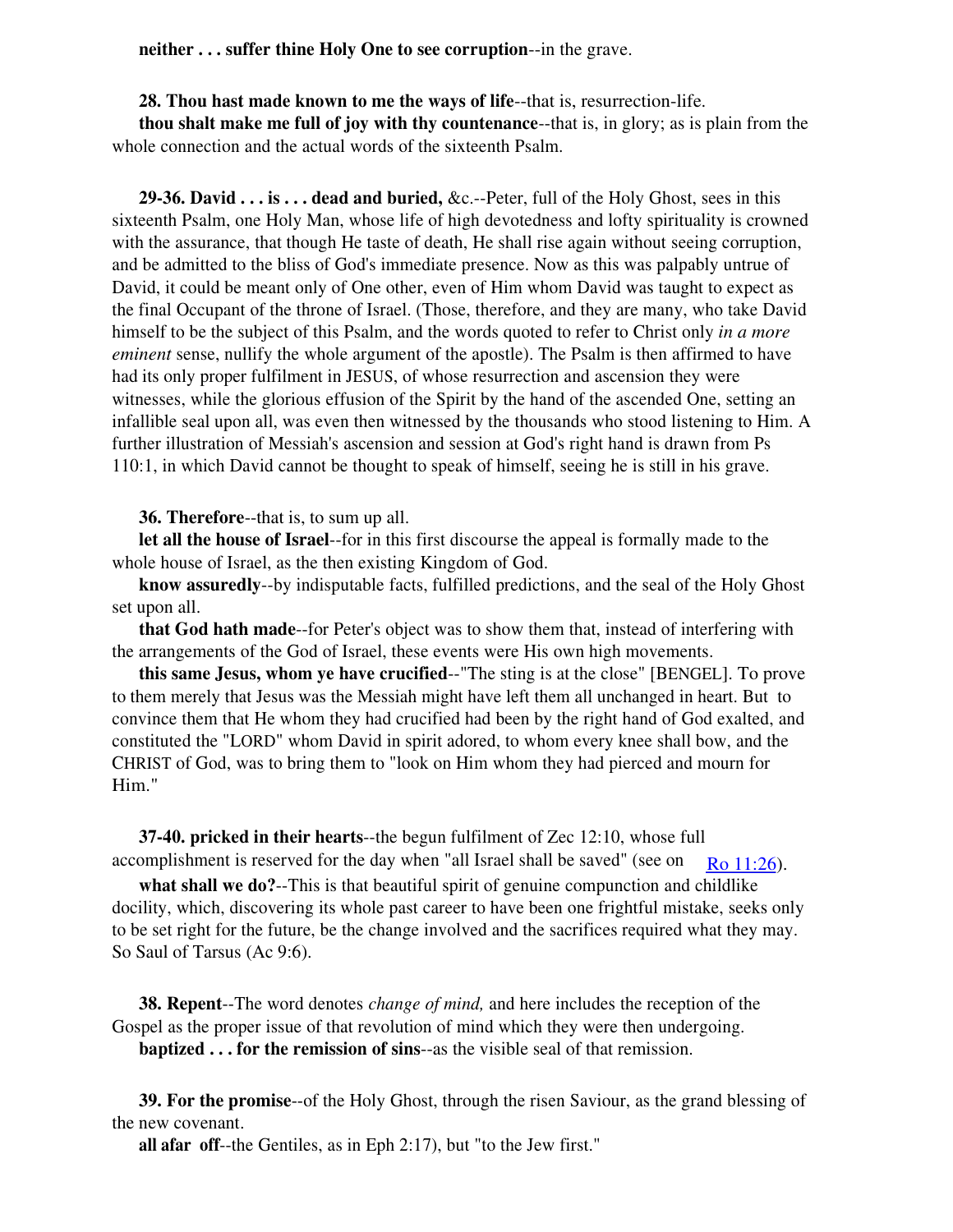**40. with many other words did he testify and exhort**--Thus we have here but a summary of Peter's discourse; though from the next words it would seem that only the more practical parts, the home appeals, are omitted.

 **Save yourselves from this untoward generation**--as if Peter already foresaw the hopeless impenitence of the nation at large, and would have his hearers hasten in for themselves and secure their own salvation.

Ac 2:41-47. BEAUTIFUL BEGINNINGS OF THE CHRISTIAN CHURCH.

 **41-47. they that gladly received his word were baptized**--"It is difficult to say how three thousand could be baptized in one day, according to the old practice of a complete submersion; and the more as in Jerusalem there was no water at hand except Kidron and a few pools. The difficulty can only be removed by supposing that they already employed sprinkling, or baptized in houses in large vessels. Formal submersion in rivers, or larger quantities of water, probably took place only where the locality conveniently allowed it" [OLSHAUSEN].

 **the same day there were added to them about three thousand souls**--fitting inauguration of the new kingdom, as an economy of the Spirit!

**42. continued steadfastly in**--"attended constantly upon."

 **the apostles' doctrine**--"teaching"; giving themselves up to the instructions which, in their raw state, would be indispensable to the consolidation of the immense multitude suddenly admitted to visible discipleship.

**fellowship**--in its largest sense.

 **breaking of bread**--not certainly in the Lord's Supper alone, but rather in frugal repasts taken together, with which the Lord's Supper was probably conjoined until abuses and persecution led to the discontinuance of the common meal.

**prayers**--probably, stated seasons of it.

**43. fear came upon every soul**--A deep awe rested upon the whole community.

Ac 4:34-37). **44. all that believed were together, and had all things common**--(See on

**46. daily . . . in the temple**--observing the hours of Jewish worship.

 **and breaking bread from house to house**--rather, "at home" (*Margin*), that is, in *private,* as contrasted with their *temple*-worship, but in some stated place or places of meeting.

**eat their meat with gladness**--"exultation."

**and singleness of heart.**

Ac 8:39). **47. Praising God**--"Go thy way, eat thy bread with joy, and drink thy wine with a merry heart, *for God now accepteth thy works*" (Ec 9:7, also see on

 **having favour with all the people**--commending themselves by their lovely demeanor to the admiration of all who observed them.

**And the Lord**--that is, JESUS, as the glorified Head and Ruler of the Church.

 **added**--kept adding; that is, to the visible community of believers, though the words "to the Church" are wanting in the most ancient manuscripts.

 **such as should be saved**--rather, "the saved," or "those who were being saved." "The young Church had but few peculiarities in its outward form, or even in its doctrine: the single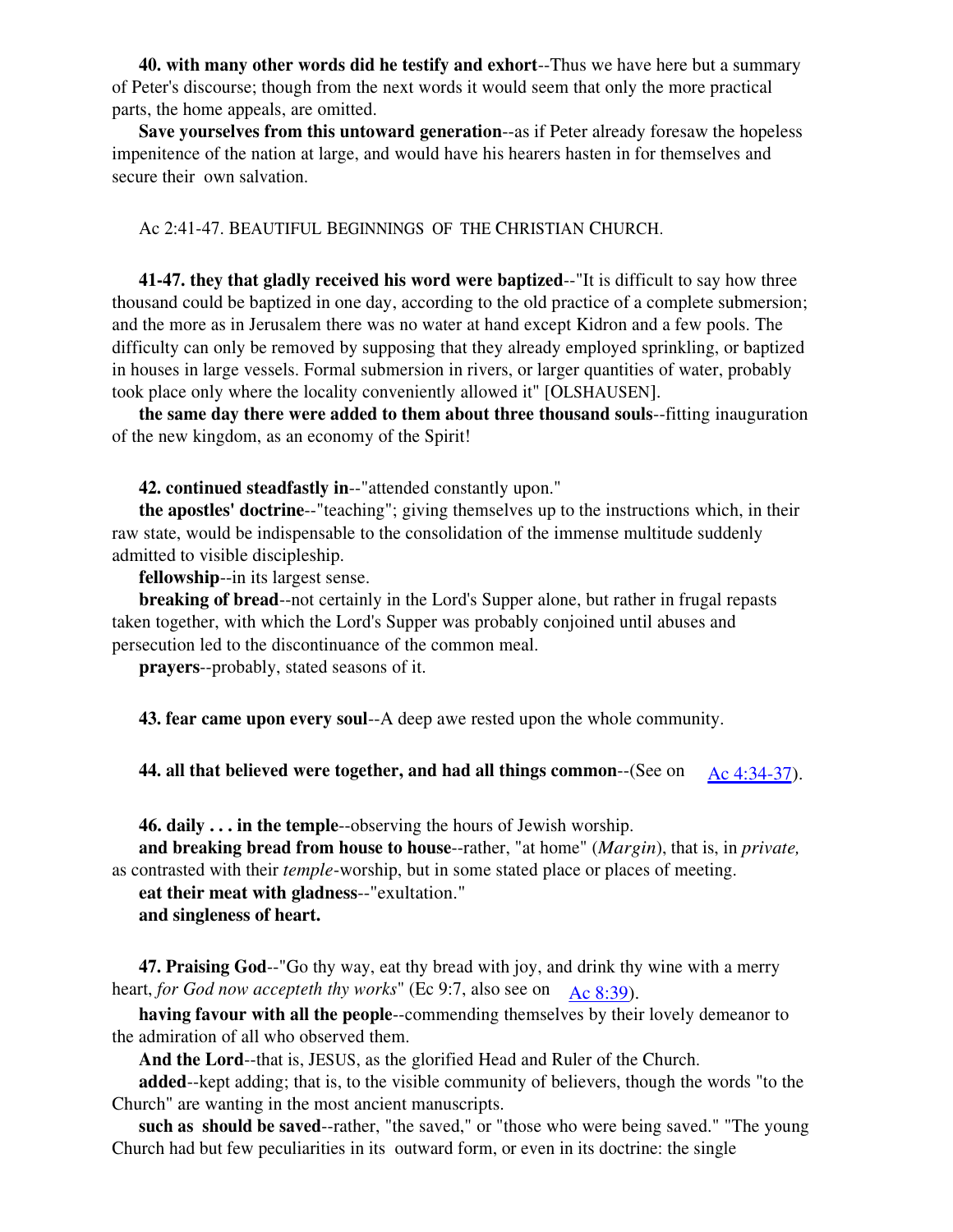discriminating principle of its few members was that they all recognized the crucified Jesus of Nazareth as the Messiah. This confession would have been a thing of no importance, if it had only presented itself as a naked declaration, and would never in such a case have been able to form a community that would spread itself over the whole Roman empire. It acquired its value only through the power of the Holy Ghost, passing from the apostles as they preached to the hearers; for He brought the confession from the very hearts of men (1Co 12:3), and like a burning flame made their souls glow with love. By the power of this Spirit, therefore, we behold the first Christians not only in a state of active fellowship, but also internally changed: the narrow views of the natural man are broken through; they have their possessions in common, and they regard themselves as one family" [OLSHAUSEN].

### CHAPTER 3

# Ac 3:1-26. PETER HEALS A LAME MAN AT THE TEMPLE GATE--HS ADDRESS TO THE WONDERING MULTITUDE.

 **1-11. Peter and John**--already associated by their Master, first with James (Mr 1:29; 5:37; 9:2), then by themselves (Lu 22:8; and see Joh 13:23, 24). Now we find them constantly together, but John (yet young) only as a silent actor.

**went up**--were going up, were on their way.

 **2. a certain man lame from his mother's womb**--and now "above forty years old" (Ac 4:22).

**was carried**--was wont to be carried.

 **4, 5. Peter fastening his eyes on him with John, said, Look on us. And he gave heed**- that, through the eye, faith might be aided in its birth.

 **6. Silver and gold have I none, but such as I have give I thee**--What a lofty superiority breathes in these words!

 **In the name of Jesus Christ of Nazareth rise up and walk**--These words, uttered with supernatural power, doubtless begat in this poor man the faith that sent healing virtue through his diseased members.

 **7. And he took . . . and lifted him up**--precisely what his Lord had done to his own motherin-law (Mr 1:31).

 **his feet**--"soles." **and ankle bones,** &c.--the technical language of a physician (Col 4:14).

 **8. leaping up, stood . . . walked . . . entered the temple walking, leaping, and praising God**--Every word here is emphatic, expressing the perfection of the cure, as Ac 3:7 its immediateness.

 **9. all the people saw him,** &c.--as they assembled at the hour of public prayer, in the temple courts; so that the miracle had the utmost publicity.

**10. they knew that it was he which sat for alms,** &c.--(Compare Joh 9:8).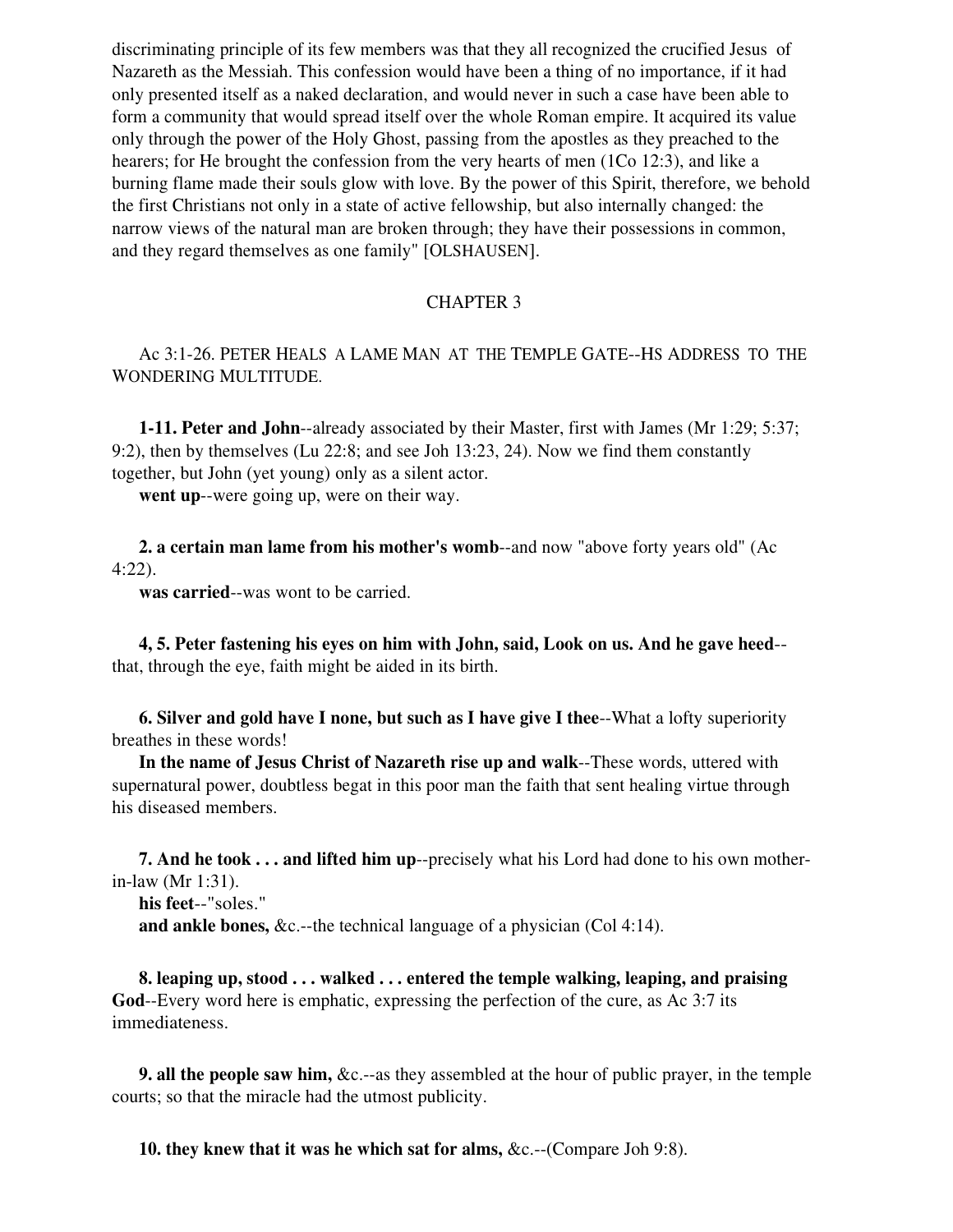**11. the lame man . . . held,** &c.--This is human nature.

 **all the people ran together unto them in the porch,** &c.--How vividly do these graphic details bring the whole scene before us! Thus was Peter again furnished with a vast audience, whose wonder at the spectacle of the healed beggar clinging to his benefactors prepared them to listen with reverence to his words.

 **12-16. why marvel at this?**--For miracles are marvels only in relation to the limited powers of man.

 **as though by our own power or holiness we had made this man to walk**--Neither the might nor the merit of the cure are due to us, mere agents of Him whom we preach.

**13. The God of Abraham,** &c.--(See on **Ac 2:22; Ac 2:36)**.

 **hath glorified his Son Jesus**--rather, "his Servant Jesus," as the same word is rendered in Mt 12:18, but in that high sense in which Isaiah applies it always to Messiah (Isa 42:1; 49:6; 52:13; 53:11). When "Son" is intended a different word is used.

 **whom ye delivered up,** &c.--With what heroic courage does Peter here charge his auditors with the heaviest of all conceivable crimes, and with what terrific strength of language are these charges clothed!

 **15. killed the Prince of life**--Glorious paradox, but how piercing to the conscience of the auditors.

 **16. his name, through faith in his name, hath made this man strong,** &c.--With what skill does the apostle use the miracle both to glorify his ascended Lord and bring the guilt of His blood more resistlessly home to his audience!

 **17-21. And now, brethren**--Our preacher, like his Master, "will not break the bruised reed." His heaviest charges are prompted by love, which now hastens to assuage the wounds it was necessary to inflict.

 **I wot**--"know." **through ignorance ye did it**--(See *marginal references,* Lu 23:34; Ac 13:27; 26:9).

**18. that Christ**--The best manuscripts read, "that His Christ."

 **should suffer**--The doctrine of a SUFFERING MESSIAH was totally at variance with the current views of the Jewish Church, and hard to digest even by the Twelve, up to the day of their Lord's resurrection. Our preacher himself revolted at it, and protested against it, when first nakedly announced, for which he received a terrible rebuke. Here he affirms it to be the fundamental truth of ancient prophecy realized unwittingly by the Jews themselves, yet by a glorious divine ordination. How great a change had the Pentecostal illumination wrought upon his views!

 **19. when the times of refreshing shall come**--rather, "in order that the times of refreshing may come"; that long period of repose, prosperity and joy, which all the prophets hold forth to the distracted Church and this miserable world, as eventually to come, and which is here, as in all the prophets, made to turn upon the national conversion of Israel.

**20. he shall send Jesus Christ**--The true reading is, "He shall send your predestinated (or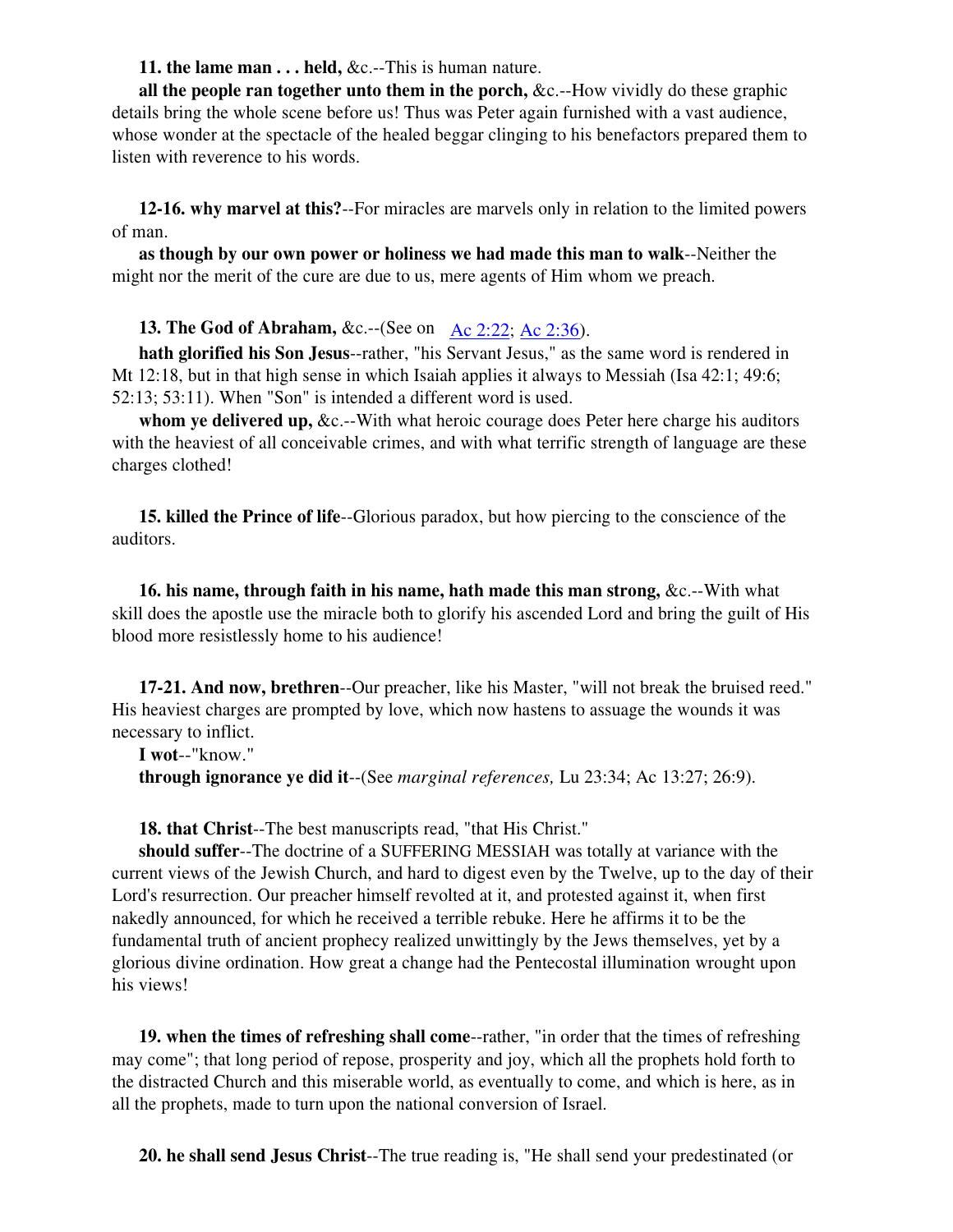foreordained) Messiah, Jesus."

 **21. until the times**--embracing the whole period between the ascension and the second advent of Christ.

 **restitution of all things**--comprehending, probably, the rectification of all the disorders of the fall.

 **22-26. a prophet . . . like unto me**--particularly *in intimacy of communication with God* (Nu 12:6-8), *and as the mediatorial Head of a new order of things* (Heb 3:2-6). Peter takes it for granted that, in the light of all he had just said, it would be seen at once that One only had any claim to be that Prophet.

 **him shall ye hear in all things,** &c.--This part of the prediction is emphatically added, in order to shut up the audience to the obedience of faith, on pain of being finally "cut off" from the congregation of the righteous (Ps 1:1).

 **24. foretold of these days**--of Messiah; all pointing to "the time of reformation" (Heb 9:10), though with more or less distinctness.

in thy seed,  $&c$ . --(See on  $Ga\ 3:8$ ,  $&c$ .). **25. Ye are the children . . . of the covenant**--and so the natural heirs of its promises.

**his Son Jesus**--"His Servant Jesus" (see on **Ac 3:13**). **26. God, having raised up**--not from the dead, but having provided, prepared, and given.

**sent him to bless you**--literally, "sent Him blessing you," as if laden with blessing.

 **in turning away every one of you from his iniquities**--that is, "Hitherto we have all been looking too much for a Messiah who should shed outward blessings upon the nation generally, and through it upon the world. But we have learned other things, and now announce to you that the great blessing with which Messiah has come laden is the turning away of every one of you from his iniquities." With what divine skill does the apostle, founding on resistless facts, here drive home to the conscience of his auditors their guilt in crucifying the Lord of Glory; then soothe their awakened minds by assurances of forgiveness on turning to the Lord, and a glorious future as soon as this shall come to pass, to terminate with the Personal Return of Christ from the heavens whither He has ascended; ending all with warnings, from their own Scriptures, to submit to Him if they would not perish, and calls to receive from Him the blessings of salvation.

# CHAPTER 4

Ac 4:1-13. PETER AND JOHN BEFORE THE SAMHEDRIM.

**1-12. the captain**--of the Levitical guard.

**of the temple**--annoyed at the disturbance created around it.

 **and the Sadducees**--who "say that there is no resurrection" (Ac 23:8), irritated at the apostles "preaching through (rather, 'in') Jesus the resurrection from the dead"; for the resurrection of Christ, if a fact, effectually overthrew the Sadducean doctrine.

 **4. the number of the men**--or males, exclusive of women; though the word sometimes includes both.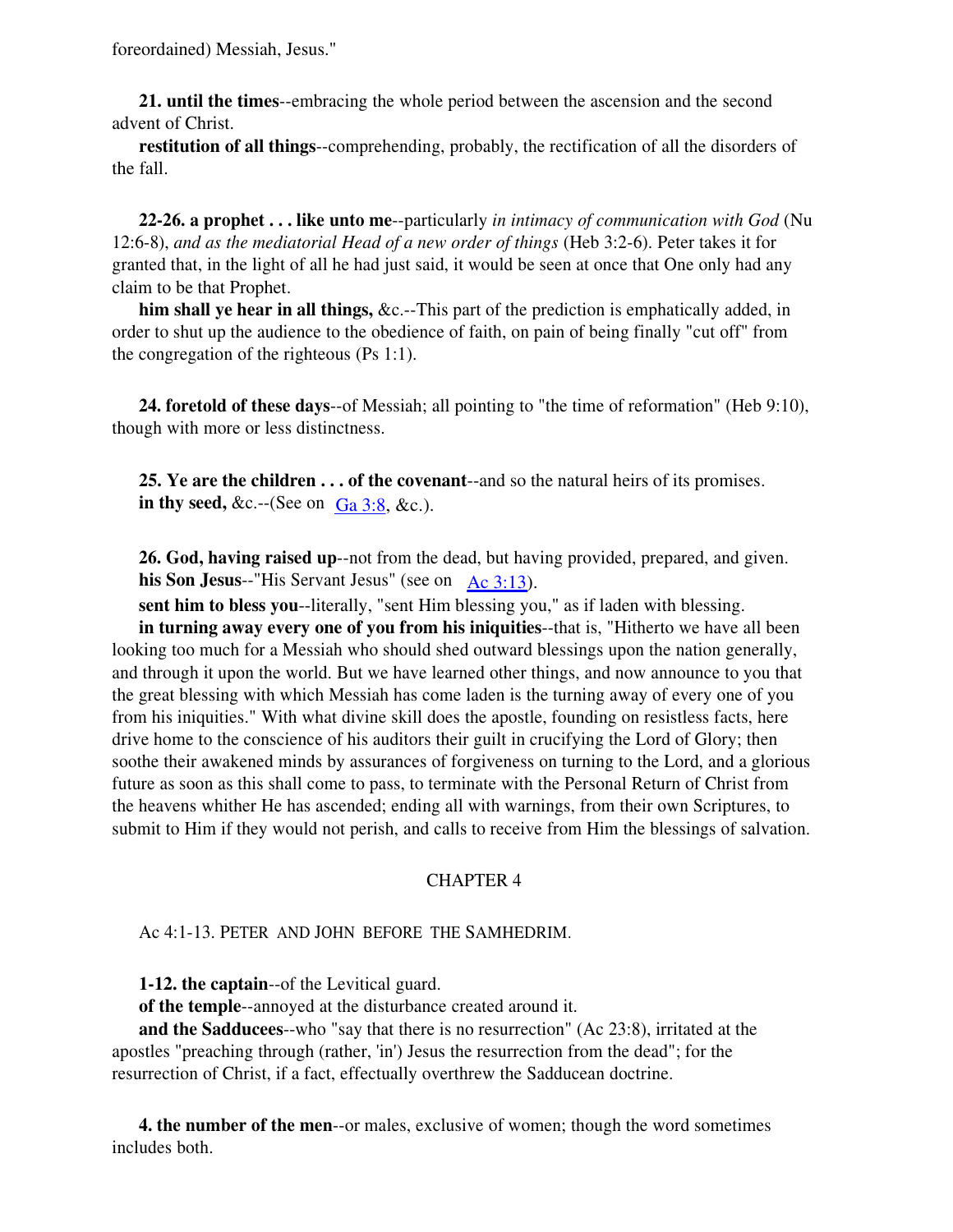**about five thousand**--and this in Jerusalem, where the means of detecting the imposture or crushing the fanaticism, if such it had been, were within everyone's reach, and where there was every inducement to sift it to the bottom.

**5. their rulers,** &c.--This was a regular meeting of the Sanhedrim (see on  $Mt$  2:4).

**6. Annas . . . and Caiaphas**--(See on  $\text{Lu } 3:2$ ). **John and Alexander**--of whom nothing is known.

 **7. By what power or . . . name have ye done this**--thus admitting the reality of the miracle, which afterwards they confess themselves unable to deny (Ac 4:16).

**8. Then, filled with the Holy Ghost, said**--(See Mr 13:11; Lu 21:15).

 **10. Be it known unto you . . . and to all the people of Israel**--as if emitting a formal judicial testimony to the entire nation through its rulers now convened.

**by the name of Jesus,** &c.--(See on  $\underline{Ac}\,3:13$ , &c.).

 **even by him doth this man stand before you whole**--for from Ac 4:14 it appears that the healed man was at that moment before their eyes.

 **11. This is the stone which was set at naught of you builders,** &c.--This application of Ps 118:22, already made by our Lord Himself before some of the same "builders" (Mt 21:42), is here repeated with peculiar propriety after the deed of rejection had been consummated, and the rejected One had, by His exaltation to the right hand of the Majesty on high, become "the head of the corner."

 **12. Neither is there salvation in any other; for there is none other name under heaven given among men whereby we must be saved**--How sublimely does the apostle, in these closing words, shut up these rulers of Israel to Jesus for salvation, and in what universal and emphatic terms does he hold up his Lord as the one Hope of men!

 **13-17. perceived that they were unlearned and ignorant men**--that is, uninstructed in the learning of the Jewish schools, and of the common sort; men in private life, untrained to teaching.

 **took knowledge of them that they had been with Jesus**--recognized them as having been in His company; remembering possibly, that they had seen them with Him [MEYER, BLOOMFIELD, ALFORD]; but, more probably, perceiving in their whole bearing what identified them with Jesus: that is, "We thought we had got rid of Him; but lo! He reappears in these men, and all that troubled us in the Nazarene Himself has yet to be put down in these His disciples." What a testimony to these primitive witnesses! Would that the same could be said of their successors!

 **16. a notable miracle . . . done by them is manifest to all . . . in Jerusalem; and we cannot deny it**--And why should ye wish to deny it, O ye rulers, but that ye hate the light, and will not come to the light lest your deeds should be reproved?

**17. But that it spread no further . . . let us straitly**--strictly.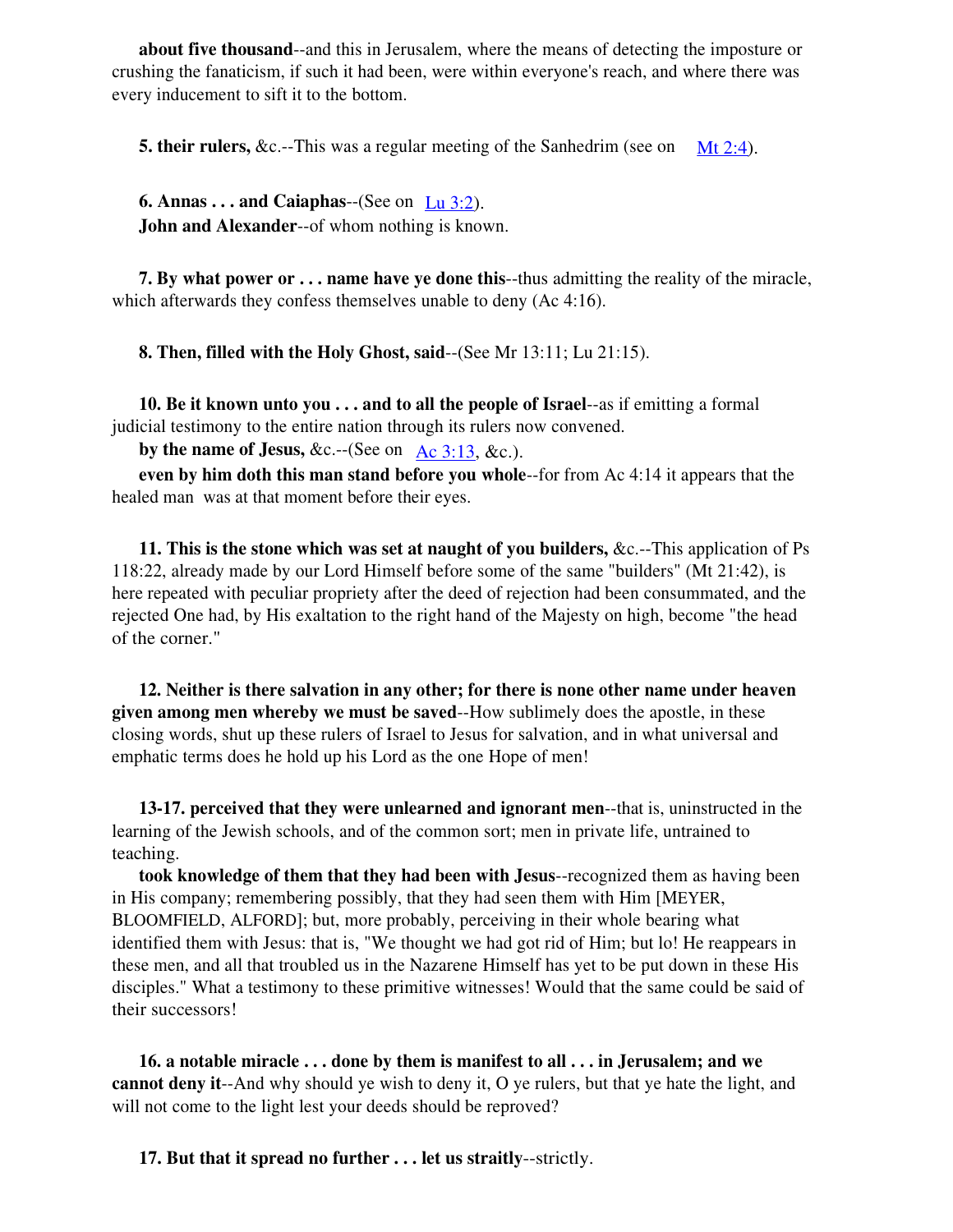**threaten . . . that they speak henceforth to no man in this name**--Impotent device! Little knew they the fire that was burning in the bones of those heroic disciples.

## **18-22. Whether it be right . . . to hearken to you more than . . . God, judge ye.**

 **20. For we cannot but speak the things which we have seen and heard**--There is here a wonderful union of sober, respectful appeal to the better reason of their judges, and calm, deep determination to abide the consequences of a constrained testimony, which betokens a power above their own resting upon them, according to promise.

 **21. finding nothing how they might punish them, because of the people**--not at a loss for a pretext, but at a loss how to do it so as not to rouse the opposition of the people.

 Ac 4:23-37. PETER AND JOHN DISMISSED FROM THE SAMHEDRIM, REPORT THE PROCEEDINGS TO THE ASSEMBLED DISCIPLES--THEY ENGAGE IN PRAYER--THE ASTONISHING ANSWER AND RESULTS.

 **23-30. being let go, they went to their own company**--Observe the two opposite classes, representing the two interests which were about to come into deadly conflict.

Lord--(See on <u>Lu 2:29</u>). Applied to God, the term expresses absolute authority. **24. they lifted up their voice**--the assembled disciples, on hearing Peter's report. **with one accord**--the breasts of all present echoing every word of this sublime prayer. **God which hast made heaven and earth**--against whom, therefore, all creatures are powerless.

('Servant') Jesus." (See on  $\overline{Ac\ 3:13}$ ). The best ancient copies read, after "were gathered **25. by the mouth of . . . David**--to whom the Jews ascribed the second Psalm, though anonymous; and internal evidence confirms it. David's spirit sees with astonishment "the heathen, the people, the kings and princes of the earth," in deadly combination against the sway of Jehovah and *His Anointed* (his Messiah, or Christ), and asks "why" it is. This fierce confederacy our praying disciples see in full operation, in the "gathering together of Herod and Pilate, the Gentiles (the Roman authority), and the people of Israel, against God's holy Child together," "*in this city,*" which probably answers to "upon my holy hill of Zion," in the Ps 2:6.

 **28. thy hand and thy counsel determined . . . to be done**--that is, "Thy counsel" determined to be done by "Thy hand."

 **29. now, Lord, behold their threatenings**--Recognizing in the threatenings of the Sanhedrim a declaration of war by the combined powers of the world against their infant cause, they seek not enthusiastically to hide from themselves its critical position, but calmly ask the Lord of heaven and earth to "look upon their threatenings."

 **that with all boldness they may speak thy word**--Rising above self, they ask only fearless courage to testify for their Master, and divine attestation to their testimony by miracles of healing, &c., in His name.

**31-37. place was shaken**--glorious token of the commotion which the Gospel was to make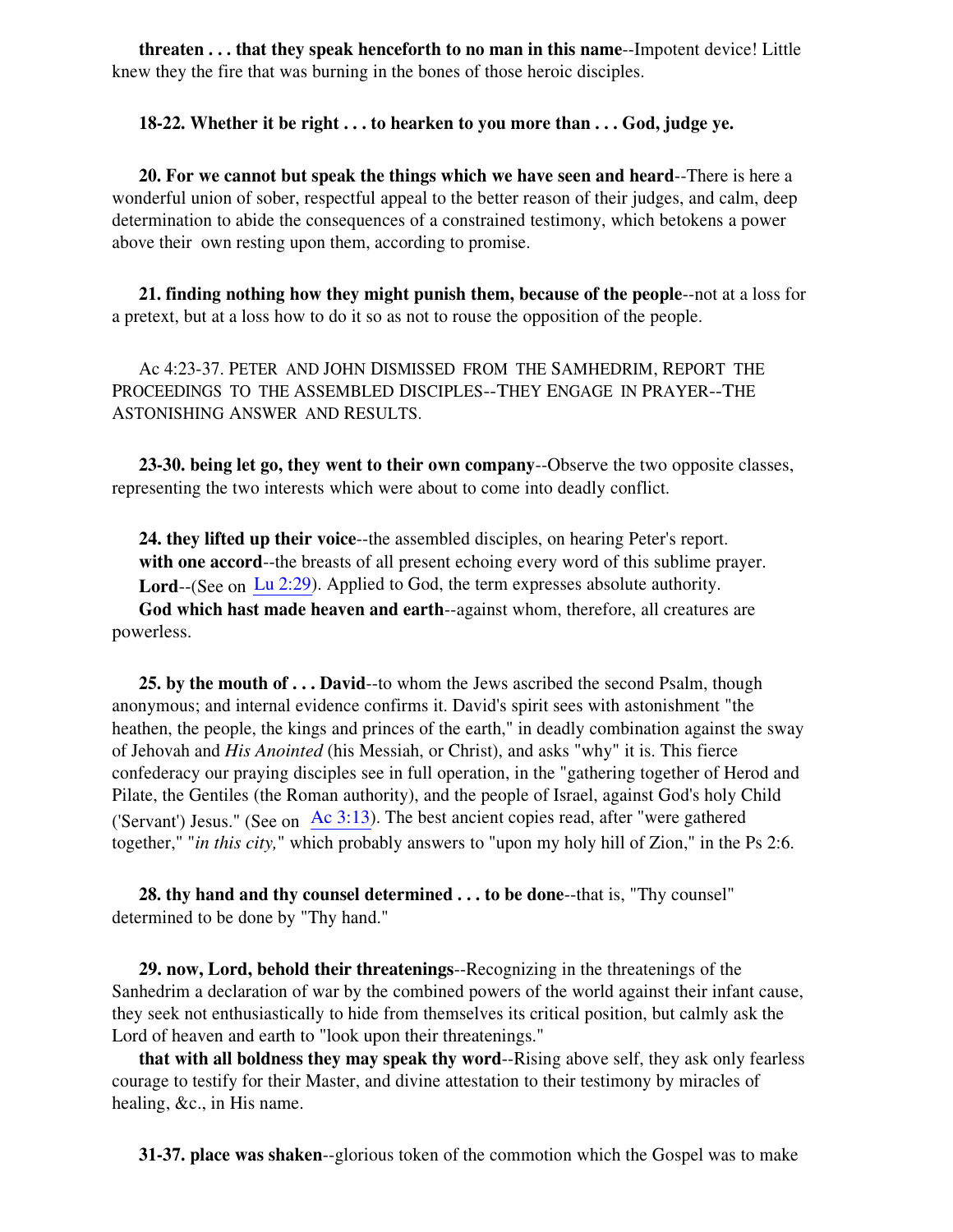(Ac 17:6; compare Ac 16:26), and the overthrow of all opposing powers in which this was to issue.

 **they were all filled with the Holy Ghost, and spake,** &c.--The Spirit rested upon the entire community, first, in the very way they had asked, so that they "spake the word with boldness" (Ac 4:29, 31); next, in melting down all selfishness, and absorbing even the feeling of individuality in an intense and glowing realization of Christian unity. The community of goods was but an outward expression of this, and natural in such circumstances.

### **33. with great power**--effect on men's minds.

**great grace was upon them all--The grace of God copiously rested on the whole** community.

 **35. laid . . . at the apostles' feet**--sitting, it may be, above the rest. But the expression may be merely derived from that practice, and here meant figuratively.

 **36. Joses,** &c.--This is specified merely as an eminent example of that spirit of generous sacrifice which pervaded all.

**son of consolation**--no doubt so surnamed from the character of his ministry.

 **a Levite**--who, though as a tribe having no inheritance, might and did acquire property as individuals (De 18:8).

**Cyprus**--a well-known island in the Mediterranean.

# CHAPTER 5

Ac 5:1-11. ANANIAS AND SAPPHIRA.

 "The first trace of a shade upon the bright form of the young Church. Probably among the new Christians a kind of holy rivalry had sprung up, every one eager to place his means at the disposal of the apostles" [OLSHAUSEN]. Thus might the new-born zeal of some outrun their abiding principle, while others might be tempted to seek credit for a liberality which was not in their character.

 **2. kept back part of the price, his wife also being privy to it**--The coolness with which they planned the deception aggravated the guilt of this couple.

**brought a certain part**--pretending it to be the whole proceeds of the sale.

 **3-6. why hath Satan filled**--"why . . . fill--"why hast thou suffered him to fill" **thine heart**--so criminally entertaining his suggestion? Compare Ac 5:4, "why hast thou

conceived this thing in thine heart?" And see Joh 13:2, 27. **to lie to the Holy Ghost**--to men under His supernatural illumination.

 **4. While it remained, was it not thine own? and after it was sold, was it not in thine own power?**--from which we see how purely voluntary were all these sacrifices for the support of the infant community.

 **not lied to men but God**--to men so entirely the instruments of the directing Spirit that the lie was rather told to Him: language clearly implying both the distinct *personality* and the proper *divinity* of the Holy Ghost.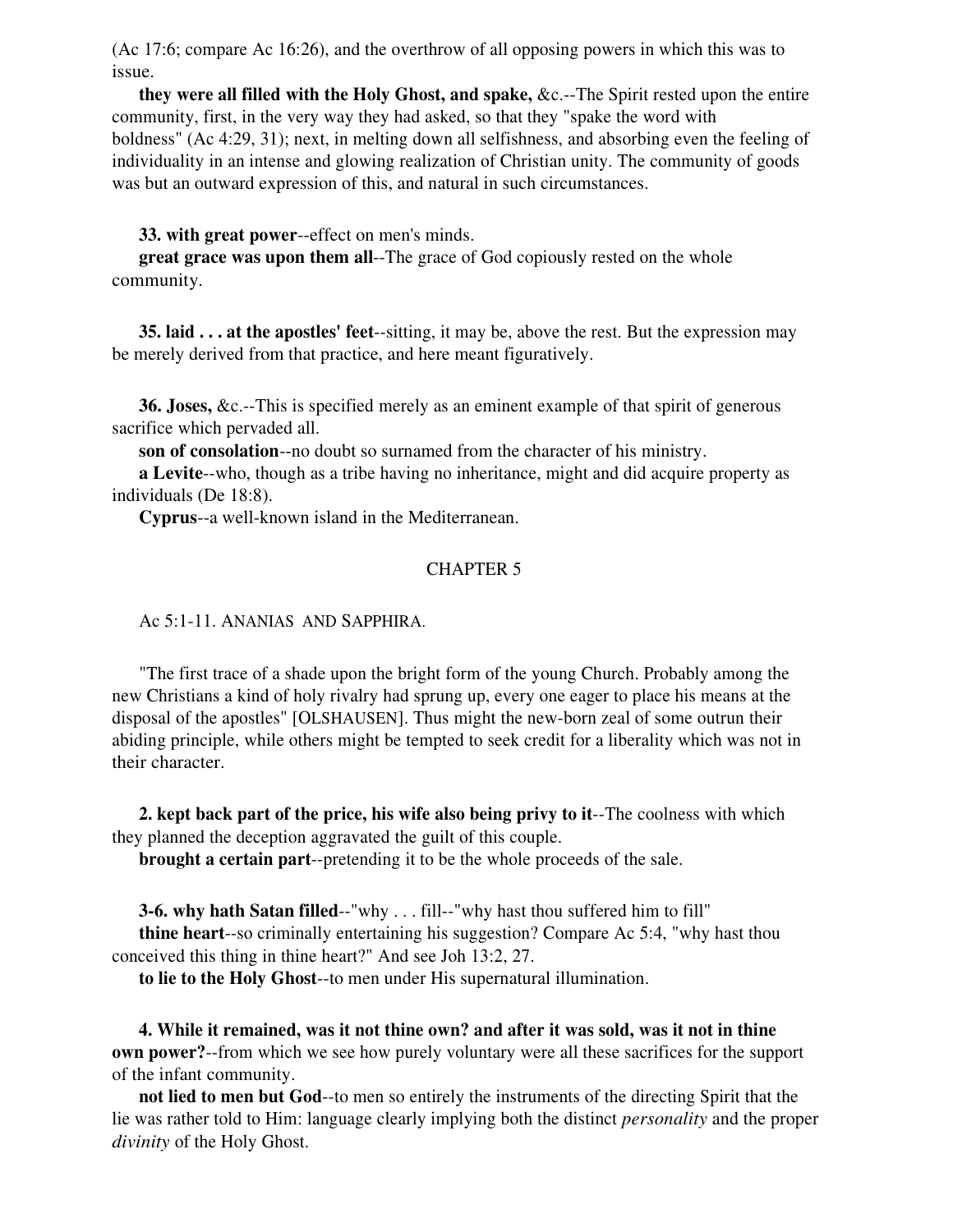**5. Ananias . . . gave up the ghost . . . great fear came on all that heard these things**--on those without the Christian circle; who, instead of disparaging the followers of the Lord Jesus, as they might otherwise have done on the discovery of such hypocrisy, were awed at the manifest presence of Divinity among them, and the mysterious power of throwing off such corrupt matter which rested upon the young Church.

 **6. the young men**--some of the younger and more active members of the church, not as office-bearers, nor coming forward now for the first time, but who probably had already volunteered their services in making subordinate arrangements. In every thriving Christian community such volunteers may be expected, and will be found eminently useful.

**7-11. Tell me whether ye sold the land for so much**--naming the sum.

**9. How is it that ye have agreed together--(See on**  $\Delta c$  5:2).

 **to tempt the Spirit**--*try* whether they could escape detection by that omniscient Spirit of whose supernatural presence with the apostles they had had such full evidence.

**feet of them that buried thy husband are at the door**--How awfully graphic!

**10. buried her by her husband**--The later Jews buried before sunset of the day of death.

 **11. And great fear came upon all the church,** &c.--This effect on the Christian community itself was the chief design of so startling a judgment; which had its counterpart, as the sin itself had, in *Achan* (Jos 7:1-26), while the *time*--at the commencement of a new career--was similar.

 Ac 5:12-26. THE PROGRESS OF THE NEW CAUSE LEADS TO THE ARREST OF THE APOSTLES--THEY ARE MIRACULOUSLY DELIVERED FROM PRISON, RESUME THEIR TEACHING, BUT ALLOW THEMSELVES TO BE CONDUCTED BEFORE THE SAMHEDRIM.

**12. Solomon's Porch**--(See on **Joh 10:23**).

 **13-16. of the rest durst no man join himself,** &c.--Of the unconverted none ventured, after what had taken place, to profess discipleship; but yet their number continually increased.

**15. into the streets**--"in every street."

 **on beds and couches**--The words denote the softer couches of the rich and the meaner cribs of the poor [BENGEL].

 **shadow of Peter . . . might overshadow some of them**--Compare Ac 19:12; Lu 8:46. So Elisha. Now the predicted greatness of Peter (Mt 16:18), as the directing spirit of the early Church, was at its height.

**17-23. sect of the Sadducees**--See on  $\overline{Ac 4:1}$  for the reason why this is specified.

**19. by night**--the same night.

 **20. all the words of this life**--beautiful expression for that Life in the Risen One which was the burden of their preaching!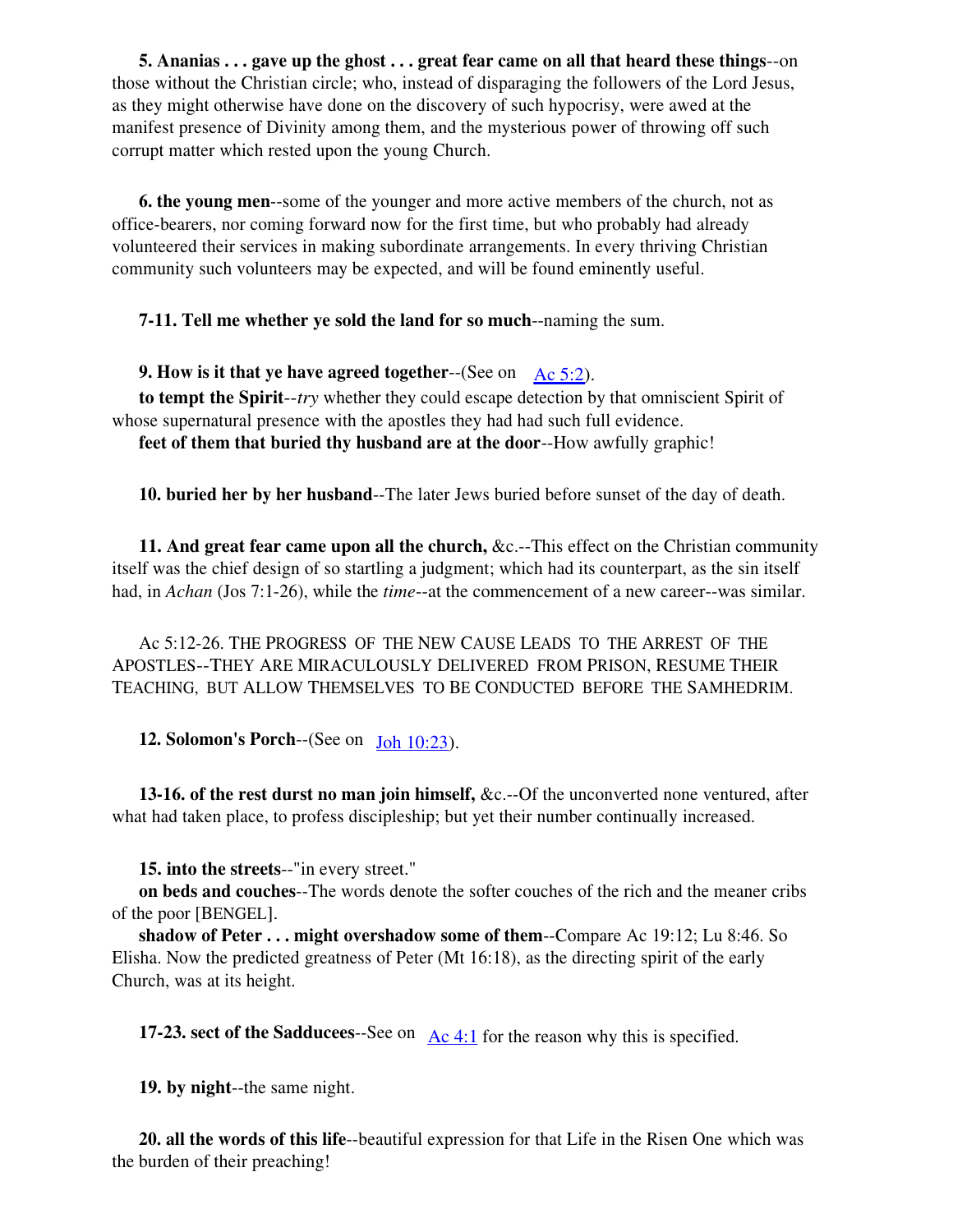**21. entered into the temple,** &c.--How self-possessed! the indwelling Spirit raising them above fear.

**called . . . all the senate,** &c.--an unusually general convention, though hastily summoned.

 **23. the prison . . . shut . . . keepers . . . before the doors, but . . . no man within**--the reverse of the miracle in Ac 16:26; a similar contrast to that of the nets at the miraculous draughts of fishes (Lu 5:6; Joh 21:11).

**24-26. they doubted**--"were in perplexity."

 **26. without violence, for they feared,** &c.--hardened ecclesiastics, all unawed by the miraculous tokens of God's presence with the apostles, and the fear of the mob only before their eyes!

 Ac 5:27-42. SECOND APPEARANCE AND TESTIMONY BEFORE THE SAMHEDRIM--ITS RAGE CALMED BY GAMALIEL--BEING DISMISSED, THEY DEPART REJOICING, AND CONTINUE THEIR PREACHING.

 **27, 28. ye have filled Jerusalem with your doctrine**--noble testimony to the success of their preaching, and (for the reason mentioned on Ac 4:4) to the truth of their testimony, from reluctant lips!

 **28. intend to bring this man's blood upon us**--They avoid naming Him whom Peter gloried in holding up [BENGEL]. In speaking thus, they seem to betray a disagreeable recollection of their own recent imprecation, His blood be upon us," &c. (Mt 27:25), and of the traitor's words as he threw down the money, "I have sinned in that I have betrayed innocent blood" (Mt 27:4).

**29, 30. Then Peter,** &c.--(See on  $\underline{Ac}$  2:22, and  $\underline{Ac}$  3:13, &c.).

 **31. Prince and a Saviour**--the first word expressing that *Royalty* which all Israel looked for in Messiah, the second the *Saving* character of it which they had utterly lost sight of. Each of these features in our Lord's work enters into the other, and both make one glorious whole (compare Ac 3:15; Heb 2:10).

**to give**--dispensing as a "Prince."

 **repentance and remission of sins**--as a "Saviour"; "repentance" embracing all that change which issues in the faith which secures "forgiveness" (compare Ac 2:38; 20:21). How gloriously is Christ here exhibited; not, as in other places, as the *Medium,* but as the *Dispenser* of all spiritual blessings!

 **32, 33. we are his witnesses . . . and the Holy Ghost**--They as competent human witnesses to facts, and the Holy Ghost as attesting them by undeniable miracles.

**33. cut to the heart and took**--"were taking."

 **counsel to slay them**--How different this feeling and the effect of it from that "pricking of the heart" which drew from the first converts on the day of Pentecost the cry, "Men and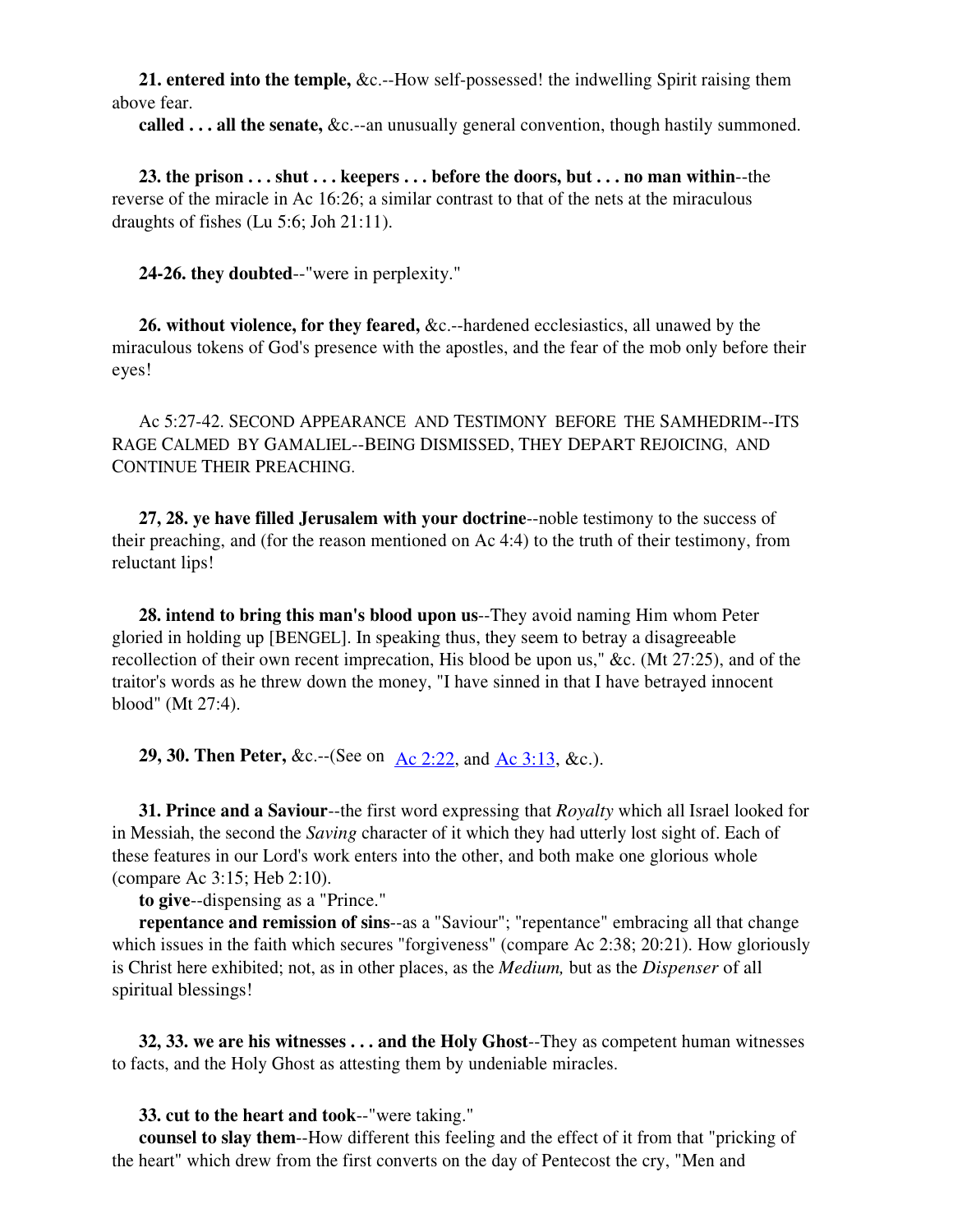brethren, what shall we do?" (Ac 2:37). The words used in the two places are strikingly different.

 **34. Then stood up . . . Gamaliel**--in all probability one of that name celebrated in the Jewish writings for his wisdom, the son of Simeon (possibly the same who took the infant Saviour in his arms, Lu 2:25-35), and grandson of HILLEL, another celebrated rabbi. He died eighteen years before the destruction of Jerusalem [LIGHTFOOT].

 **35-39. Theudas**--not the same with a deceiver of that name whom JOSEPHUS mentions as heading an insurrection some twelve years after this [*Antiquities,* 20.5.1], but some other of whom he makes no mention. Such insurrections were frequent.

**37. Judas of Galilee**--(See on  $\mu$  2:2, and Lu 13:1-3) [JOSEPHUS, *Antiquities*, 13.1.1].

 **38. if . . . of men, it will come to naught**--This neutral policy was true wisdom, in the then temper of the council. But individual neutrality is hostility to Christ, as He Himself teaches (Lu 11:23).

**40-42. beaten them**--for disobeying their orders (compare Lu 23:16).

 **41. departed . . . rejoicing that they were counted worthy to suffer shame for his name**--"thought worthy by God to be dishonored by man" (Mt 5:12; 1Pe 4:14, 16) [WEBSTER and WILKINSON]. *This was their first taste of persecution,* and it felt sweet for His sake whose disciples they were.

**42. in every house**--in private. (See on  $\underline{Ac 2:46}$ ). **ceased not to preach Jesus Christ**--that is, Jesus (to be the) Christ.

### CHAPTER 6

Ac 6:1-7. FIRST ELECTION OF DEACONS.

**1. the Grecians**--the Greek-speaking Jews, mostly born in the provinces.

 **the Hebrews**--those Jews born in Palestine who used their native tongue, and were wont to look down on the "Grecians" as an inferior class.

 **were neglected**--"overlooked" by those whom the apostles employed, and who were probably of the Hebrew class, as being the most numerous. The complaint was in all likelihood well founded, though we cannot suspect the distributors of intentional partiality. "It was really just an emulation of love, each party wishing to have their own poor taken care of in the best manner" [OLSHAUSEN].

**the daily ministration**--the daily distribution of alms or of food, probably the latter.

**2-4. the multitude**--the general body of the disciples.

**It is not reason**--The word expresses dislike; that is "We cannot submit."

 **to leave the word of God**--to have our time and attention withdrawn from preaching; which, it thus appears, they regarded as their primary duty.

**to serve tables**--oversee the distribution of provisions.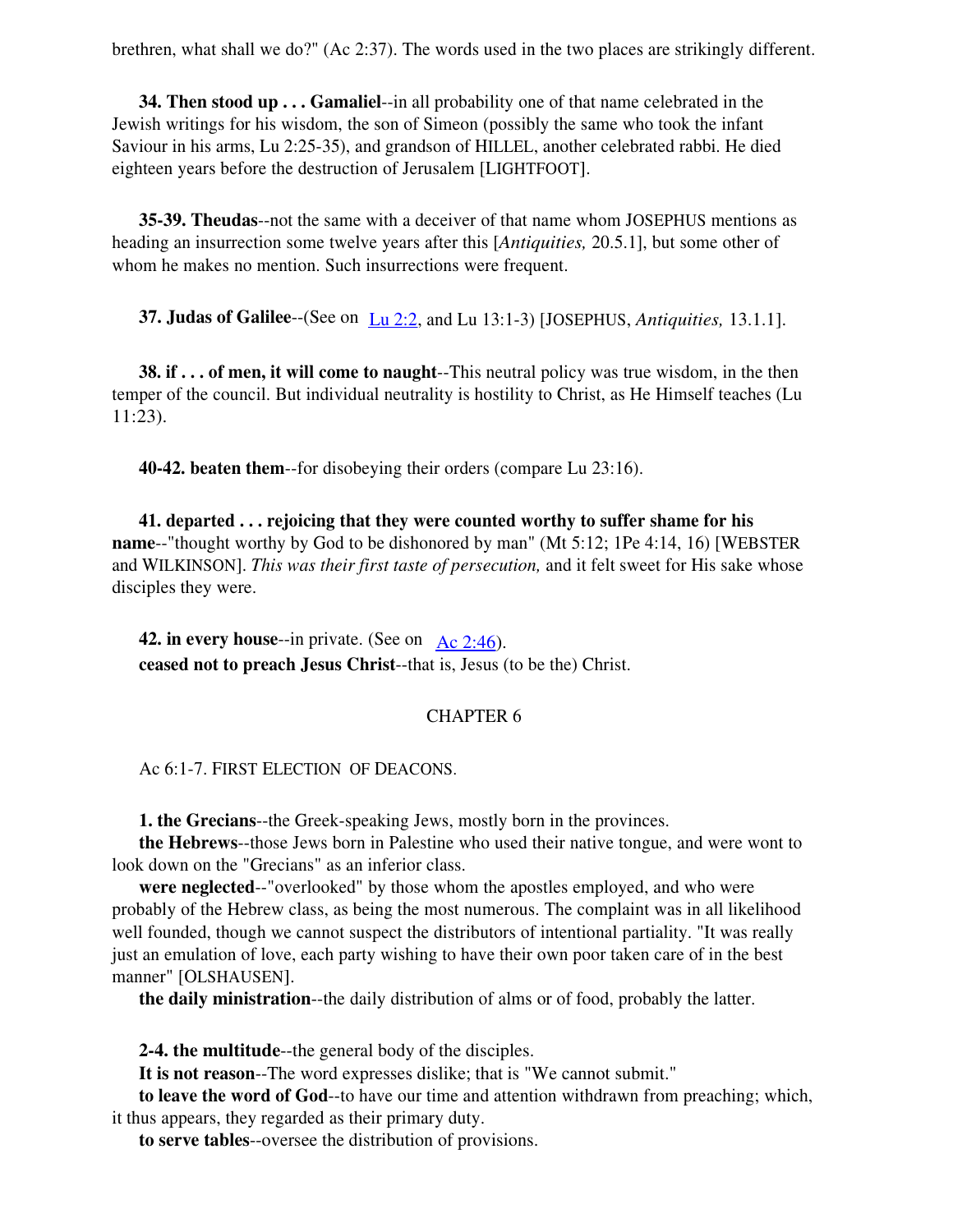**3. look ye out among you**--that is, ye, "the multitude," from among yourselves. **seven men of honest report**--good reputation (Ac 10:22; 1Ti 3:7).

 **full of the Holy Ghost**--not full of miraculous gifts, which would have been no qualification for the duties required, but *spiritually gifted* (although on two of them miraculous power did rest).

**and wisdom**--discretion, aptitude for practical business.

 **whom we may appoint**--for while the *election* was vested in the Christian people, the *appointment* lay with the apostles, as spiritual rulers.

**4. we will give ourselves to prayer**--public prayer, as along with preaching their great work.

 **5. Stephen,** &c.--As this and the following names are all *Greek,* it is likely they were all of the "Grecian" class, which would effectually restore mutual confidence.

 **6. when they had prayed, they laid their hands on them**--the one proclaiming that all official gifts flowed from the Church's glorified Head, the other symbolizing the communication of these to the chosen office-bearers through the recognized channels.

 **7. word of God increased . . . disciples multiplied in Jerusalem greatly**--prosperity crowning the beautiful spirit which reigned in this mother community.

 **a great company of the priests were obedient,** &c.--This was the crowning triumph of the Gospel, whose *peaceful* prosperity was now at its greatest height. After Stephen's teaching and trial made it clear that sacerdotal interests could not stand with the Gospel, such priestly accessions became rare indeed. Note (1) how easily misunderstandings may arise among the most loving and devoted followers of the Lord Jesus: but (2) How quickly and effectually such misunderstandings may be healed, where honest intentions, love, and wisdom reign: (3) What a beautiful model for imitation is furnished by the class here complained of, who, though themselves the majority, chose the new office-bearers from amongst the complaining minority! (4) How superior to the lust of power do the apostles here show themselves to be, in not only divesting themselves of the immediate superintendence of temporal affairs in the Christian community, but giving the choice of those who were to be entrusted with it to the disciples at large! (5) How little of formal organization did the apostles give to the Church at first, and when an emergency arose which demanded something more, how entirely was the remedy suggested by the reason of the thing! (6) Though the new office-bearers are not expressly called *Deacons* here, it is universally admitted that this was the first institution of that order in the Church; the success of the expedient securing its permanency, and the qualifications for "the office of a Deacon" being laid down in one of the apostolical Epistles immediately after those of "a Bishop" (1Ti 3:8-13).

Ac 6:8-15. STEPHEN ARRAIGNED BEFORE THE SAMHEDRIM.

 **8. And Stephen,** &c.--The foregoing narrative seems to be only an introduction to what follows.

**full of faith**--rather, "of grace," as the best manuscripts read.

 **9, 10. synagogue of the Libertines**--Jewish freedmen; manumitted Roman captives, or the children of such, expelled from Rome (as appears from JOSEPHUS and TACITUS), and now residing at Jerusalem.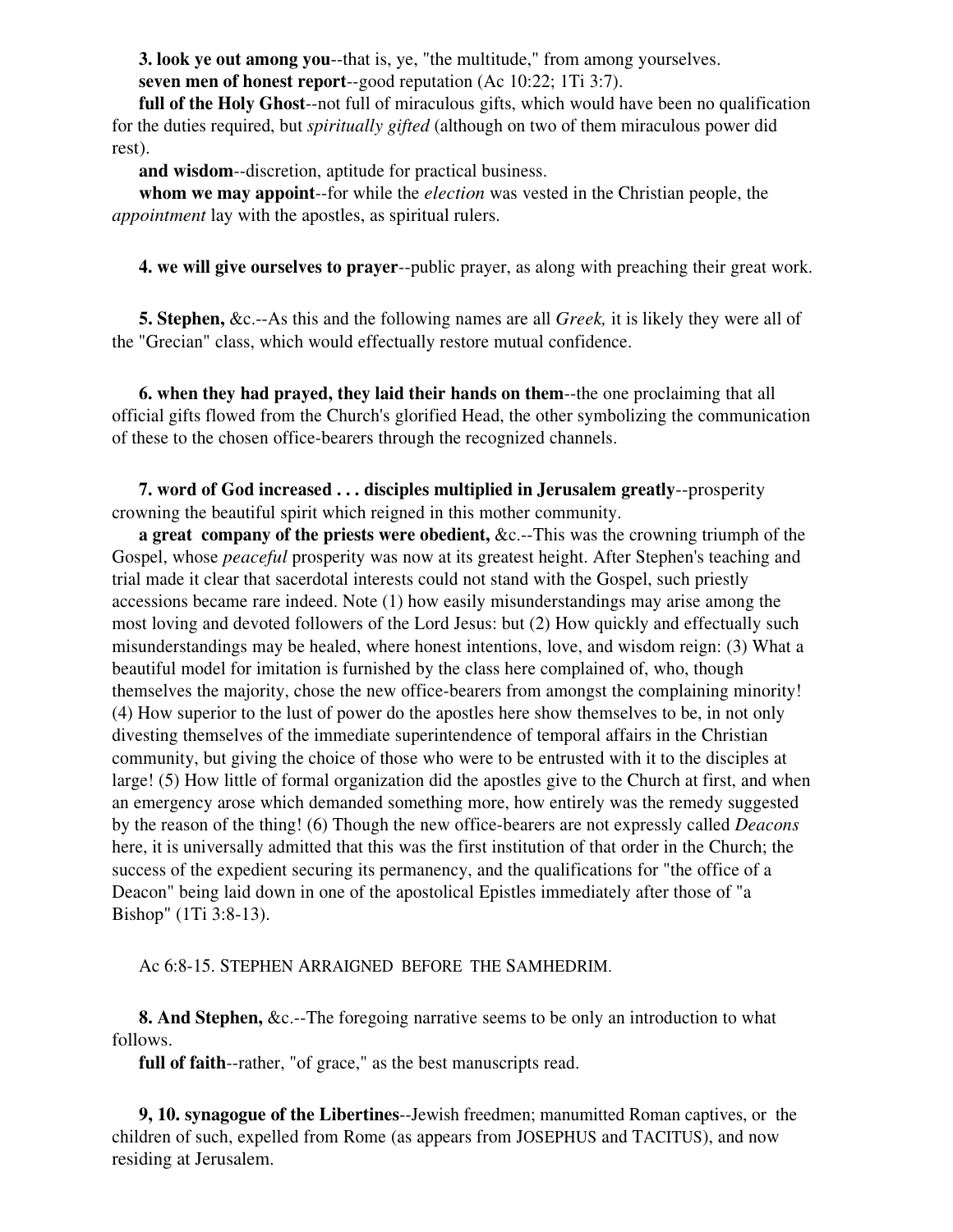and of Asia--(See on  $\underline{Ac 16:6}$ ). **Cyrenians**--Jews of Cyrene, in Libya, on the coast of Africa. **them of Cilicia**--amongst whom may have been Saul of Tarsus (Ac 7:58; 21:39).

 **10. not able to resist the wisdom and the spirit by which he spake**--What he said, and the power with which he spake it, were alike resistless.

 **11-14. blasphemous words against Moses**--doubtless referring to the impending disappearance of the whole Mosaic system.

 **and** *against* **God**--This must refer to the supreme dignity and authority which he claimed for Christ, as the head of that new economy which was so speedily to supersede the old (compare Ac 7:56, 59, 60).

 **15. as . . . the face of an angel**--a play of supernatural radiance attesting to all who beheld his countenance the divine calm of the spirit within.

#### CHAPTER 7

## Ac 7:1-60. DEFENSE AND MARTYRDOM OF STEPHEN.

 In this long defense Stephen takes a much wider range, and goes less directly into the point raised by his accusers, than we should have expected. His object seems to have been to show (1) that so far from disparaging, he deeply reverenced, and was intimately conversant with, the whole history of the ancient economy; and (2) that in resisting the erection of the Gospel kingdom they were but treading in their fathers' footsteps, the whole history of their nation being little else than one continued misapprehension of God's high designs towards fallen man and rebellion against them.

 **2-5. The God of glory**--A magnificent appellation, fitted at the very outset to rivet the devout attention of his audience; denoting not that visible glory which attended many of the divine manifestations, but the glory of those manifestations themselves, of which this was regarded by every Jew as the fundamental one. It is the glory of absolutely free grace.

 **appeared unto our father Abraham before he dwelt in Charran, and said,** &c.--Though this first call is not expressly recorded in Genesis, it is clearly implied in Ge 15:7 and Ne 9:7; and the Jewish writers speak the same language.

 **4. when his father was dead, he removed into this land**--Though Abraham was in Canaan before Terah's death, his settlement in it as the land of promise is here said to be after it, as being in no way dependent on the family movement, but a transaction purely between Jehovah and Abraham himself.

Ga 3:17). **6-8. four hundred years**--using round numbers, as in Ge 15:13, 16 (see on

 **7. after that shall they come forth, and serve me in this place**--Here the promise to Abraham (Ge 15:16), and that to Moses (Ex 3:12), are combined; Stephen's object being merely to give a rapid summary of the leading facts.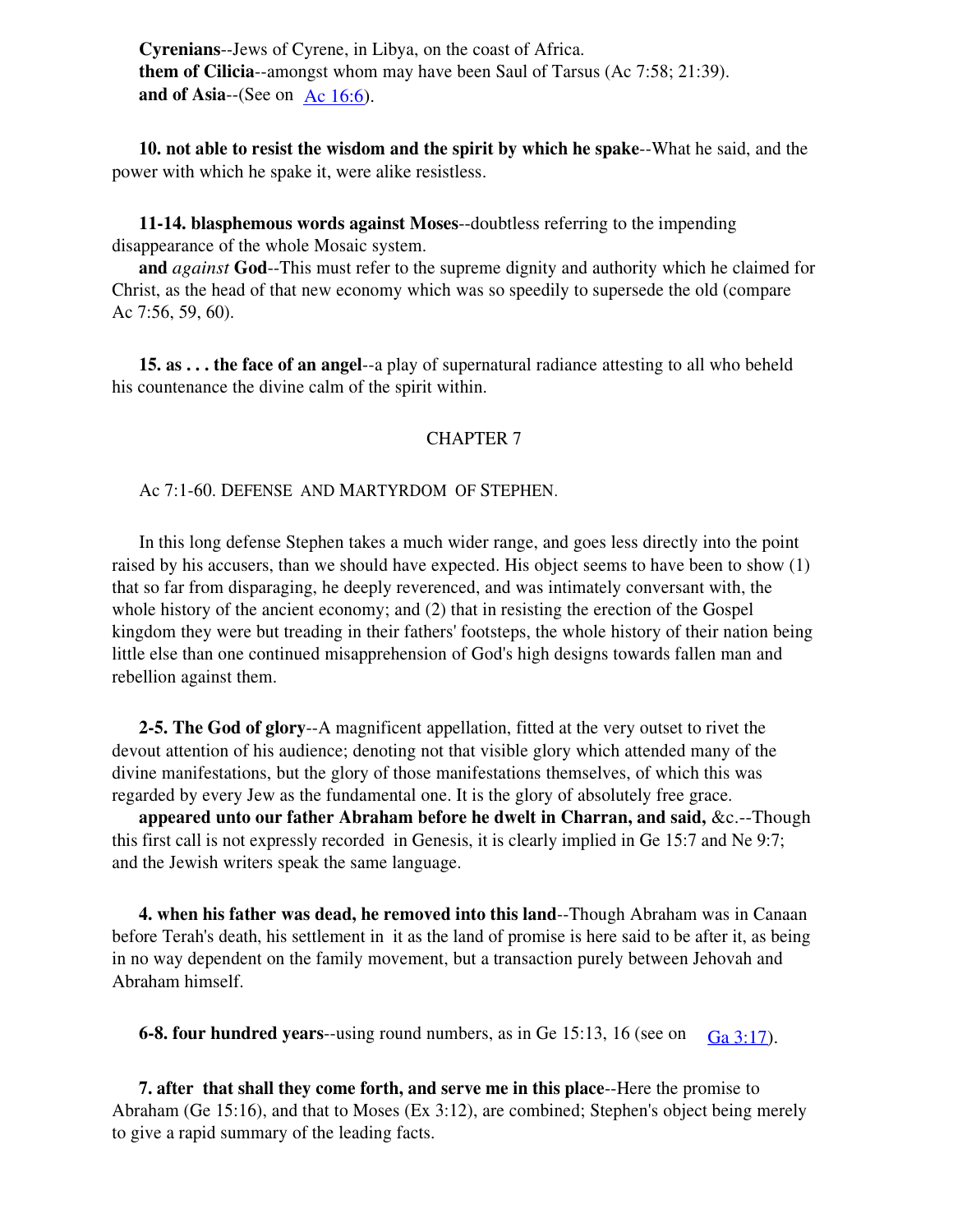**8. the covenant of circumcision**--that is, the covenant of which circumcision was the token. **and so**--that is, according to the terms of this covenant, on which Paul reasons (Ga 3:1-26). **the twelve patriarchs**--so called as the founders of the twelve tribes of Israel.

 **9-16. the patriarchs, moved with envy, sold Joseph into Egypt, but God was with him**-- Here Stephen gives his first example of *Israel's opposition to God's purposes, in spite of which and by means of which those purposes were accomplished.*

 **14. threescore and fifteen souls**--according to the *Septuagint* version of Ge 46:27, which Stephen follows, including the five children and grandchildren of Joseph's two sons.

**17. But when**--rather, "as."

**the time of the promise**--that is, for its fulfilment.

 **the people grew and multiplied in Egypt**--For more than two hundred years they amounted to no more than seventy-five souls; how prodigious, then, must have been their multiplication during the latter two centuries, when six hundred thousand men, fit for war, besides women and children, left Egypt!

**20-22. In which time**--of deepest depression.

**Moses was born**--the destined deliverer.

Heb **exceeding fair**--literally, "fair to God" (*Margin*), or, perhaps, divinely "fair" (see on 11:23).

 **22. mighty in words**--Though defective in utterance (Ex 4:10); his recorded speeches fully bear out what is here said.

 **and deeds**--referring probably to unrecorded circumstances in his early life. If we are to believe JOSEPHUS, his ability was acknowledged ere he left Egypt.

 **23-27.** In Ac 7:23, 30, 36, the life of Moses is represented as embracing three periods, of forty years each; the Jewish writers say the same; and though this is not expressly stated in the Old Testament, his age at death, one hundred twenty years (De 34:7), agrees with it.

 **it came into his heart to visit his brethren**--his heart yearning with love to them as God's chosen people, and heaving with the consciousness of a divine vocation to set them free.

 **24. avenged him that was oppressed, and smote the Egyptian**--going farther in the heat of his indignation than he probably intended.

 **25. For he supposed his brethren would have understood,** &c.--and perhaps imagined this a suitable occasion for rousing and rallying them under him as their leader; thus anticipating his work, and so running unsent.

 **but they understood not**--Reckoning on a spirit in them congenial with his own, he had the mortification to find it far otherwise. This furnishes to Stephen another example of *Israel's slowness to apprehend and fall in with the divine purposes of love.*

 **26. next day he showed himself unto them as they strove**--Here, not an Israelite and an Egyptian, but two parties in Israel itself, are in collision with each other; Moses, grieved at the spectacle, interposes as a mediator; but his interference, as unauthorized, is resented by the party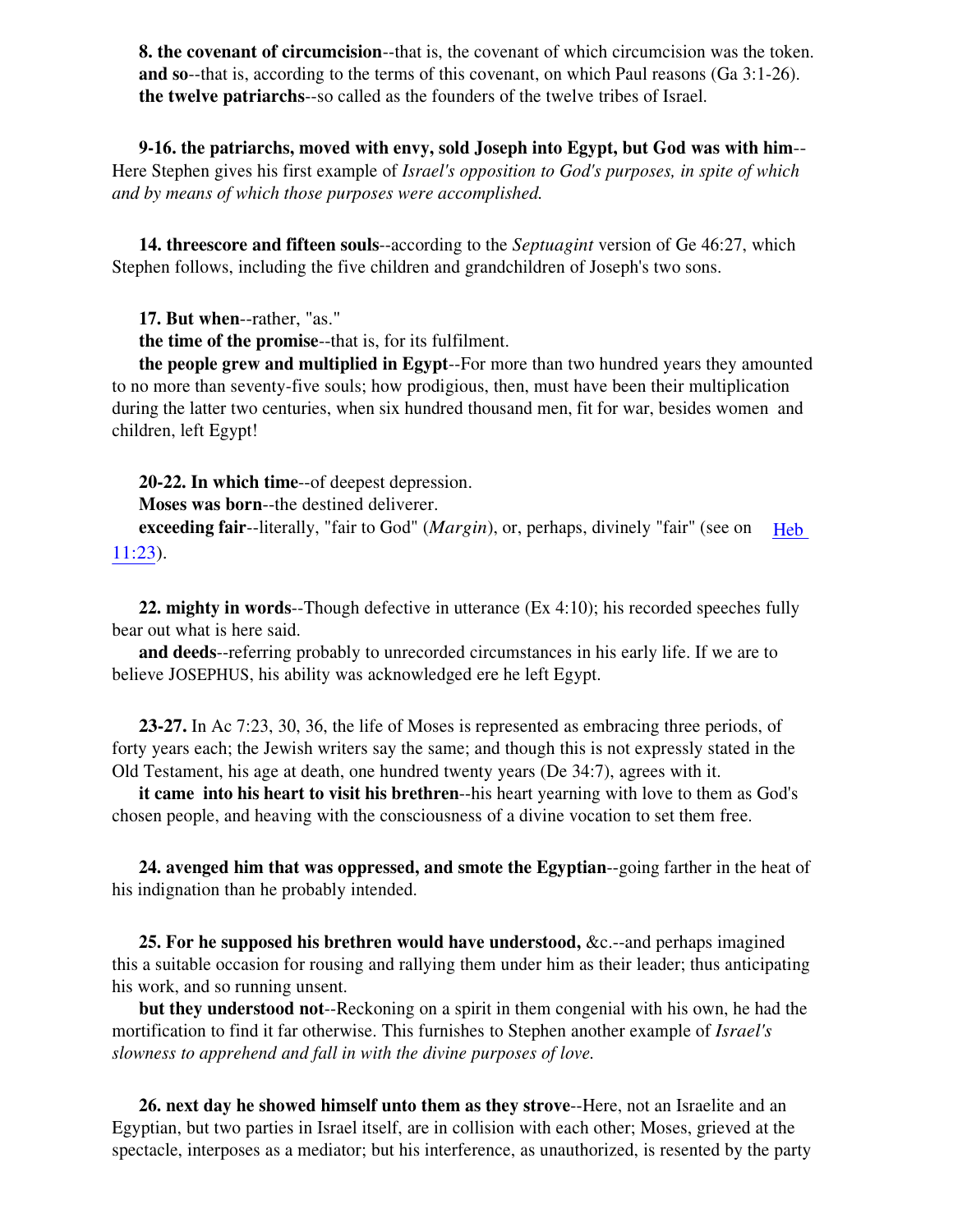in the wrong, *whom Stephen identifies with the mass of the nation* (Ac 7:35), just as Messiah's own interposition had been spurned.

 **28, 29. Wilt thou kill me, as thou didst the Egyptian yesterday?**--Moses had thought the deed unseen (Ex 2:12), but it now appeared he was mistaken.

 **29. Then fled Moses,** &c.--for "when Pharaoh heard this thing, he sought to slay Moses" (Ex 2:15).

 **30-34. an angel of the Lord**--rather, "the Angel of the Covenant," who immediately calls Himself JEHOVAH (Compare Ac 7:38).

 **35-41. This Moses whom they refused, saying, Who made thee a ruler and a judge,** &c.-- Here, again, "*the stone which the builders refused is made the head of the corner*" (Ps 118:22).

**37. This is that Moses which said . . . A prophet . . . him shall ye hear--This is quoted to** remind his Moses-worshipping audience of the grand testimony of their faithful lawgiver, that *he himself was not the last and proper object of the Church's faith, but only a humble precursor and small model of Him to whom their absolute submission was due.*

 **38. in the church**--the collective body of God's chosen people; hence used to denote the whole body of the faithful under the Gospel, or particular sections of them.

 **This is he that was in the church in the wilderness, with the angel . . . and with our fathers**--alike near to the Angel of the Covenant, from whom he received all the institutions of the ancient economy, and to the people, to whom he faithfully reported the living oracles and among whom he set up the prescribed institutions. *By this high testimony to Moses, Stephen rebuts the main charge for which he was on trial.*

 **39. To whom our fathers would not obey,** &c.--Here he shows that *the deepest dishonor done to Moses came from the nation that now professed the greatest jealousy for his honor.*

 **in their hearts turned back . . . into Egypt**--"In this Stephen would have his hearers read the downward career on which they were themselves entering."

# **42-50. gave them up**--judicially.

 **as . . . written in the book of the prophets**--the twelve minor prophets, reckoned as one: the passage is from Am 5:25.

 **have ye offered to me . . . sacrifices?**--The answer is, Yes, but as if ye did it not; for "neither did ye offer to Me only, nor always, nor with a perfect and willing heart" [BENGEL].

 **43. Yea, ye took up the tabernacle of Molech,** &c.--Two kinds of idolatry are charged upon the Israelites: that of the golden calf and that of the heavenly bodies; Molech and Remphan being deities, representing apparently the divine powers ascribed to nature, under different aspects.

 **carry you beyond Babylon**--the well-known region of the captivity of Judah; while "Damascus" is used by the prophet (Am 5:27), whither the ten tribes were carried.

**44. Our fathers had the tabernacle of witness in the wilderness**--which aggravated the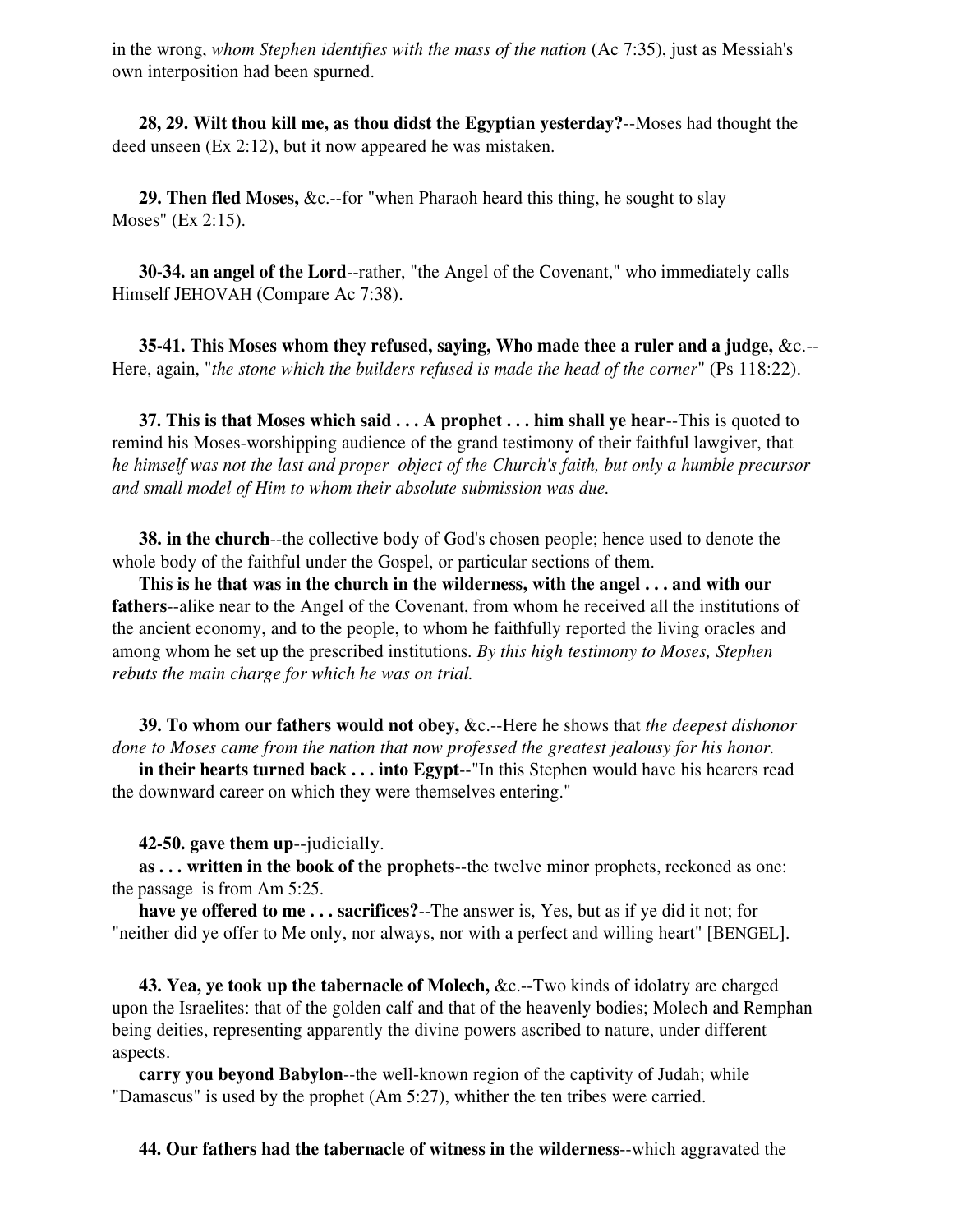guilt of that idolatry in which they indulged, with the tokens of the divine presence constantly in the midst of them.

 **45. which . . . our fathers that came after**--rather, "having received it by succession" (*Margin*), that is, the custody of the tabernacle from their ancestors.

**brought in with Jesus**--or Joshua.

**into the possession**--rather, "at the taking possession of [the territory of] the Gentiles."

 **unto the days of David**--for till then Jerusalem continued in the hands of the Jebusites. But Stephen's object in mentioning David is to hasten from the tabernacle which he set up, to the temple which his son built, in Jerusalem; and this only to show, from their own Scripture (Isa 66:1, 2), that *even that temple,* magnificent though it was, *was not the proper resting-place of Jehovah upon earth;* as his audience and the nations had all along been prone to imagine. (What that resting-place was, even "*the contrite heart, that trembleth at God's word,*" he leaves to be gathered from the prophet referred to).

 **51-53. Ye stiffnecked . . . ye do always resist the Holy Ghost,** &c.--It has been thought that symptoms of impatience and irritation in the audience induced Stephen to cut short his historical sketch. But as little farther light could have been thrown upon Israel's obstinacy from subsequent periods of the national history on the testimony of their own Scriptures, we should view this as the *summing up,* the brief import of the whole Israelitish history--*grossness of heart, spiritual deafness, continuous resistance of the Holy Ghost, down to the very council before whom Stephen was pleading.*

 **52. Which of,** &c.--*Deadly hostility to the messengers of God,* whose high office it was to tell of "the Righteous One," that well-known prophetic title of Messiah (Isa 53:11; Jer 23:6, &c.), and this *consummated by the betrayal and murder of Messiah Himself,* on the part of those now sitting in judgment on the speaker, are the still darker features of the national character depicted in these withering words.

 **53. Who have received the law by the disposition**--"at the appointment" or "ordination," that is, by the ministry.

 **of angels, and have not kept it**--This closing word is designed to shut up those idolizers of the law under the guilt of high disobedience to it, aggravated by the august manner in which they had received it.

 **54-56. When they heard these things they were cut to the heart,** &c.--If they could have *answered* him, how different would have been their temper of mind!

 **55. But he, being full of the Holy Ghost, looked up steadfastly into heaven, and saw the glory of God**--You who can transfer to canvas such scenes as these, in which the rage of hell grins horribly from men, as they sit condemned by a frail prisoner of their own, and see heaven beaming from his countenance and opening full upon his view--I envy you, for I find no words to paint what, in the majesty of the divine text, is here so simply told. "But how could Stephen, in the council-chamber, see heaven at all? I suppose this question never occurred but to critics of narrow soul, one of whom [MEYER] conjectures that he saw it through the window! and another, of better mould, that the scene lay in one of the courts of the temple" [ALFORD]. As the sight was witnessed by Stephen alone, the opened heavens are to be viewed as revealed to his bright beaming spirit.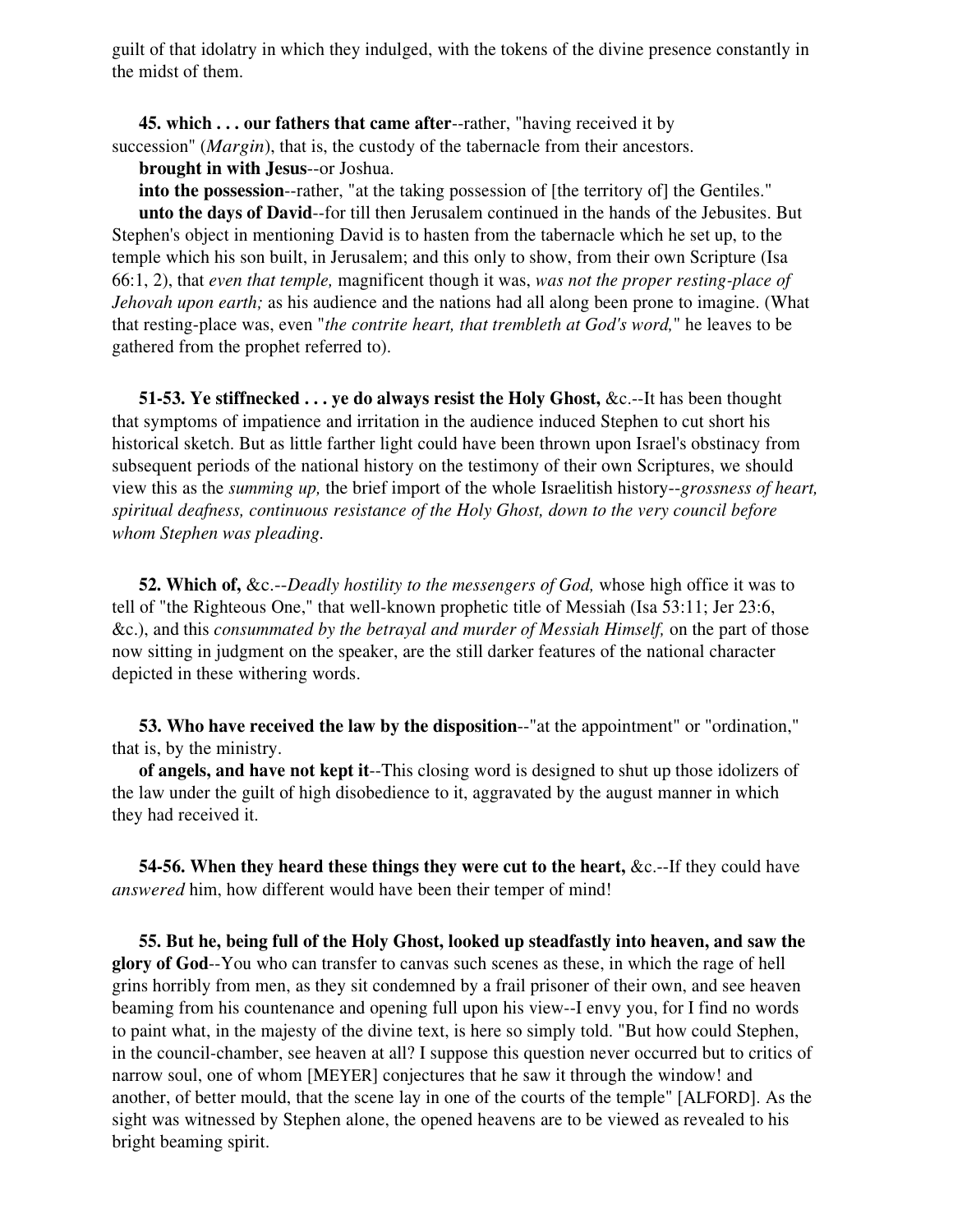**and Jesus standing on the right hand of God**--Why "*standing,*" and not *sitting,* the posture in which the glorified Saviour is elsewhere represented? Clearly, to express the eager interest with which He watched from the skies the scene in that council chamber, and the full tide of His Spirit which He was at that moment engaged in pouring into the heart of His heroical witness, till it beamed in radiance from his very countenance.

**56. I see ... the Son of man standing,** & c. -- This is the only time that our Lord is by human lips called THE SON OF MAN after His ascension (Re 1:13; 14:14 are not instances). And why here? Stephen, full of the Holy Ghost, speaking now not of himself at all (Ac 7:55), but entirely by the Spirit, is led to repeat the very words in which Jesus Himself, *before this same council,* had foretold His glorification (Mt 26:64), assuring them that that exaltation of the SON OF MAN which they should hereafter witness to their dismay, was already begun and actual [ALFORD].

 **57, 58. Then they cried out . . . and ran upon him with one accord**--To men of their mould and in their temper, Stephen's last seraphic words could but bring matters to extremities, though that only revealed the diabolical spirit which they breathed.

 **58. cast him out of the city**--according to Le 24:14; Nu 15:35; 1Ki 21:13; and see Heb 13:12.

 **and stoned**--"proceeded to stone" him. The actual stoning is recorded in Ac 7:59. **and the witnesses**--whose hands were to be first upon the criminal (De 17:7).

**laid down their clothes**--their loose outer garments, to have them taken charge of.

 **at a young man's feet whose name was Saul**--How thrilling is this our first introduction to one to whom Christianity--whether as developed in the New Testament or as established in the world--owes more perhaps than to all the other apostles together! Here he is, having perhaps already a seat in the Sanhedrim, some thirty years of age, in the thick of this tumultuous murder of a distinguished witness for Christ, not only "consenting unto his death" (Ac 8:1), but doing his own part of the dark deed.

 **59, 60. calling upon God and saying, Lord Jesus,** &c.--An unhappy supplement of our translators is the word "God" here; as if, while addressing the Son, he was really calling upon the Father. The sense is perfectly clear without any supplement at all--"calling upon [invoking] and saying, Lord Jesus"; Christ being the Person directly invoked and addressed by name (compare Ac 9:14). Even GROTIUS, DE WETTE, MEYER, &c., admit this, adding several other examples of direct prayer to Christ; and PLINY, in his well-known letter to the Emperor Trajan (A.D. 110 or 111), says it was part of the regular Christian service to sing, in alternate strains, a hymn to Christ as God.

 **Lord Jesus, receive my spirit**--In presenting to Jesus the identical prayer which He Himself had on the cross offered to His Father, Stephen renders to his glorified Lord absolute divine worship, in the most sublime form, and at the most solemn moment of his life. In this commitment of his spirit to Jesus, Paul afterwards followed his footsteps with a calm, exultant confidence that with Him it was safe for eternity (2Ti 1:12).

on Joh 19:16-30). **60. cried with a loud voice**--with something of the gathered energy of his dying Lord (see

**Lord**--that is, JESUS, beyond doubt, whom he had just before addressed as Lord.

 **lay not this sin to their charge**--Comparing this with nearly the same prayer of his dying Lord, it will be seen how very richly this martyr of Jesus had drunk into his Master's spirit, in its divinest form.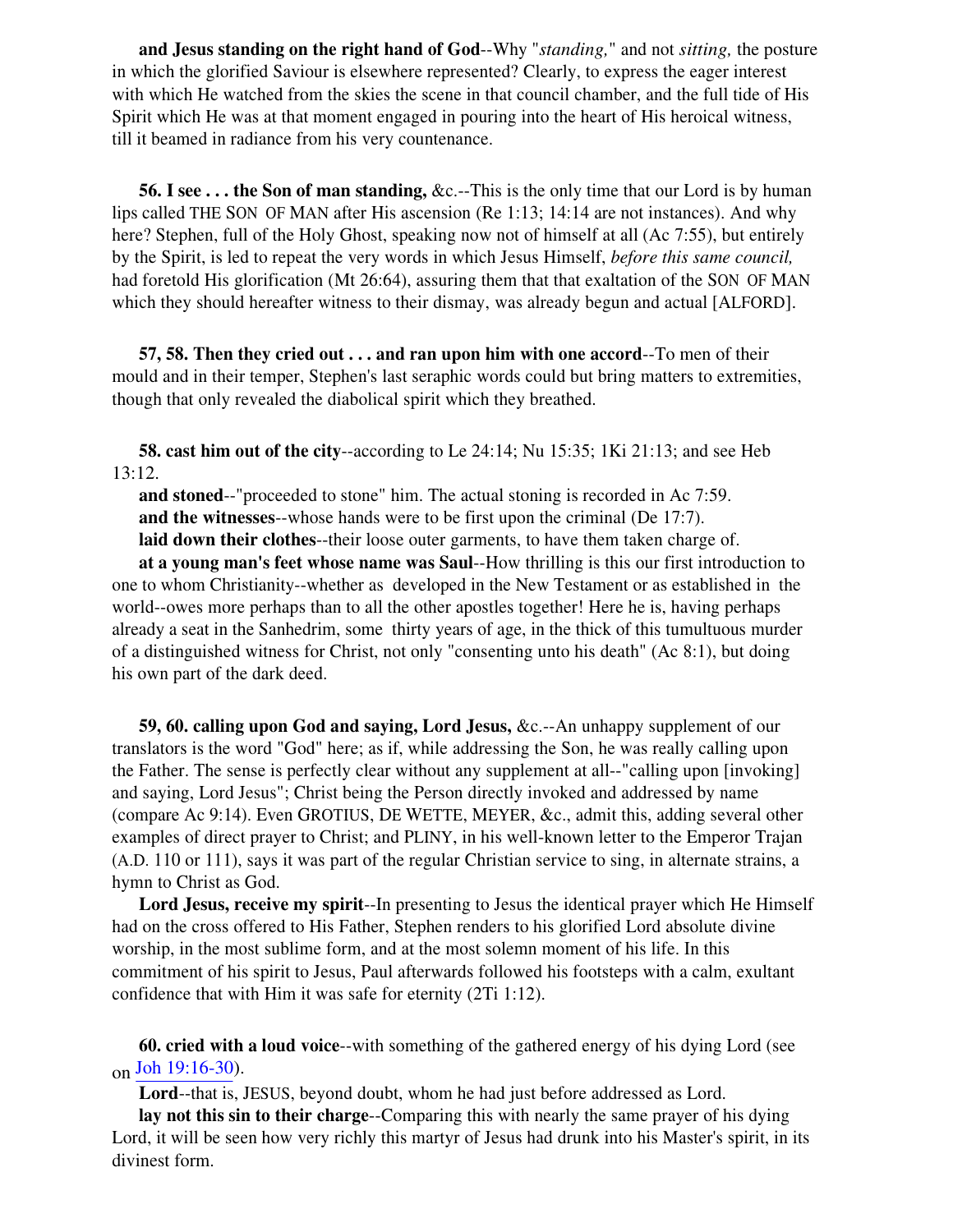**he fell asleep--***never said of the death of Christ*. (See on 1Th 4:14). How bright the record of this first martyrdom for Christ, amidst all the darkness of its perpetrators; and how many have been cheered by it to like faithfulness even unto death!

## CHAPTER 8

# Ac 8:1-4. PERSECUTION CONTINUED, IN WHICH SAUL TAKES A PROMINENT PART-- HOW OVERRULED FOR GOOD.

**1. Saul was consenting unto his death**--The word expresses hearty approval.

 **they were all scattered abroad**--all the leading Christians, particularly the preachers, agreeably to their Lord's injunctions (Mt 10:23), though many doubtless remained, and others (as appears by Ac 9:26-30) soon returned.

 **except the apostles**--who remained, not certainly as being less exposed to danger, but, at whatever risk, to watch over the infant cause where it was most needful to cherish it.

 **2. and devout men**--pious Jews, probably, impressed with admiration for Stephen and secretly inclined to Christianity, but not yet openly declared.

#### **3. Saul . . . entering into every house**--like as inquisitor [BENGEL].

**haling men and women,** &c.--See his own affecting confessions afterwards (Ac 22:4; 26:9, 10; 1Co 15:9; Ga 1:13; Php 3:6; 1Ti 1:13).

 **4. they that were scattered abroad went everywhere preaching**--Though solemnly enjoined to do this (Lu 24:47; Ac 1:8), they would probably have lingered at Jerusalem, but for this besom of persecution which swept them out. How often has the rage of Christ's enemies thus "turned out rather unto the furtherance of the Gospel" (see Php 1:12, 13).

Ac 8:5-25. SUCCESS OF PHILIP'S PREACHING IN SAMARIA--CASE OF SIMON MAGUS.

**5. Then Philip**--not the apostle of that name, as was by some of the Fathers supposed; for besides that the apostles remained at Jerusalem, they would in that case have had no occasion to send a deputation of their own number to lay their hands on the baptized disciples [GROTIUS]. It was the deacon of that name, who comes next after Stephen in the catalogue of the seven, probably as being the next most prominent. The persecution may have been directed especially against Stephen's colleagues [MEYER].

 **the city of Samaria**--or "a city of Samaria"; but the former seems more likely. "It furnished the bridge between Jerusalem and the world" [BAUMGARTEN].

Joh 4:31-38). But **6-8. the people with one accord gave heed to . . . Philip**--the way being prepared perhaps by the fruits of our Lord's sojourn, as He Himself seems to intimate (see on "we may mark the providence of God in sending a Grecian, or a Hellenistic Jew, to a people who from national antipathy would have been unlikely to attend to a *native* of Judea" [WEBSTER and WILKINSON].

 **8. great joy in that city**--over the change wrought on it by the Gospel, as well as the cures which attested its divine character.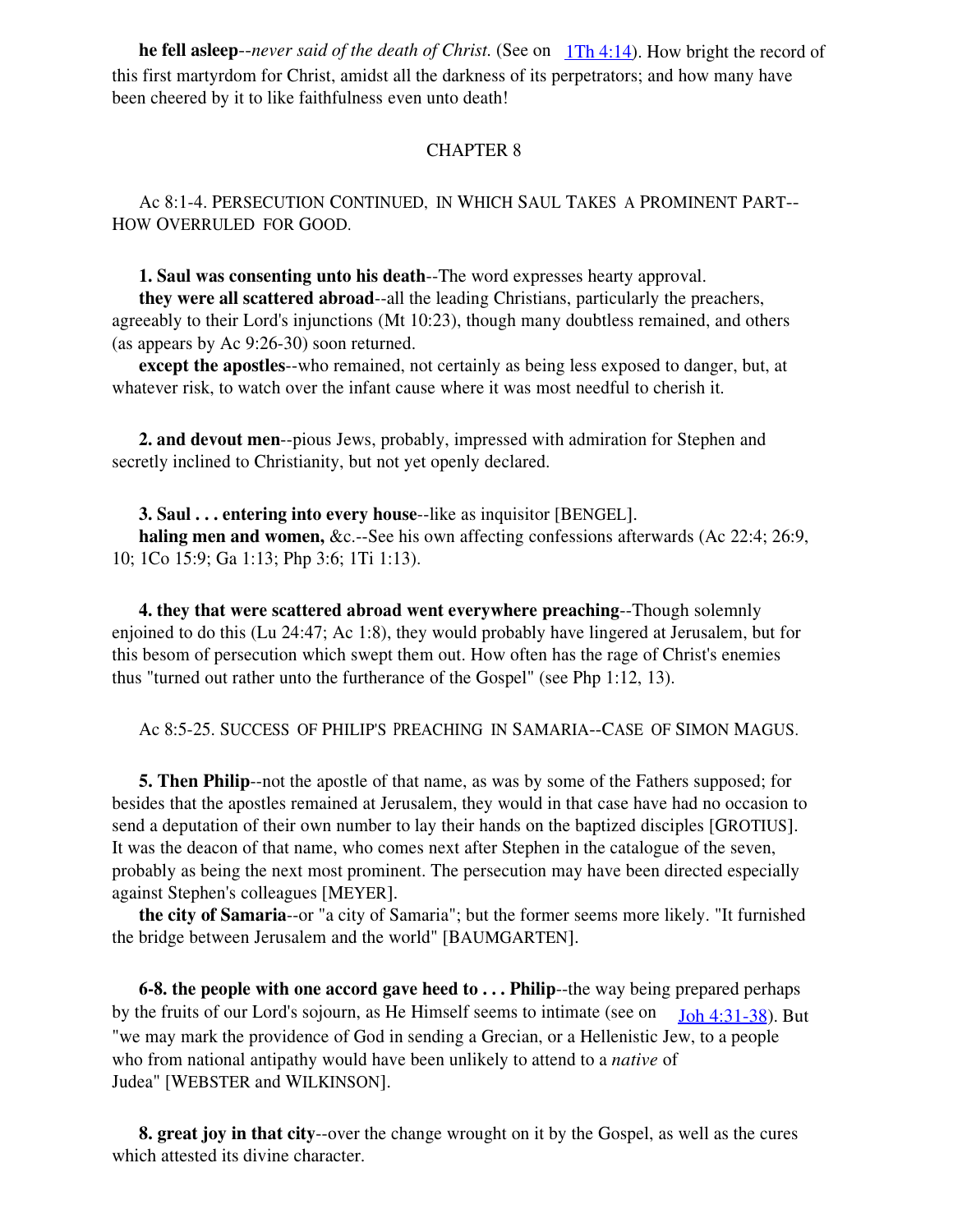**9-13. used sorcery**--magical arts.

**some great one . . . the great power of God**--a sort of incarnation of divinity.

 **10. To whom all gave heed . . . because of long time he had bewitched them**--This, coupled with the rapidity with which they deserted him and attached themselves to Philip, shows the ripeness of Samaria for some religious change.

 **12. were baptized, both men and women**--the detection of Simon's frauds helping to extend and deepen the effects of Philip's preaching.

 **13. Then Simon himself believed also**--Left without followers, he thinks it best to join the man who had fairly outstripped him, not without a touch of real conviction.

 **and . . . was baptized**--What a light does this throw on what is called *Baptismal Regeneration!*

**he continued with Philip**--"was in constant attendance upon" him.

 **14-17. the apostles . . . sent Peter and John**--showing that they regarded Peter as no more than their own equal.

 **15, 16. prayed . . . they might receive the Holy Ghost. (For only they were baptized in the name of the Lord Jesus)**--As the baptism of adults presupposed "the renewing of the Holy Ghost" (Tit 3:5-7; 1Co 12:13), of which the profession of faith had to be taken for evidence, this communication of the Holy Ghost by the laying on of the apostles' hands was clearly a *superadded* thing; and as it was only *occasional,* so it was invariably *attended with miraculous manifestations* (see Ac 10:44, where it followed Peter's preaching; and Ac 19:1-7, where, as here, it followed the laying on of hands). In the present case an important object was served by it--"the sudden appearance of a body of baptized disciples in Samaria, by the agency of one who was not an apostle, requiring the presence and power of apostles to perform their special part as the divinely appointed founders of the Church" [ALFORD]. Beautiful, too, was the spectacle exhibited of Jew and Samaritan, one in Christ.

 **18-24. offered them money**--Hence the term *simony,* to denote trafficking in sacred things, but chiefly the purchase of ecclesiastical offices.

 **19. that on whomsoever I lay hands, he may receive the Holy Ghost**--*Spiritual ambition* here shows itself the key to this wretched man's character.

 **20. Thy money perish with thee**--that is, "Accursed be thou and thy money with thee." It is the language of mingled horror and indignation, not unlike our Lord's rebuke of Peter himself (Mt 16:23).

 **21. Thou hast neither part nor lot . . . thy heart is not fight,** &c.--This is the fidelity of a minister of Christ to one deceiving himself in a very awful manner.

 **22. Repent . . . pray . . . if perhaps the thought of thine heart may be forgiven**--this expression of doubt being designed to impress upon him the greatness of his sin, and the need of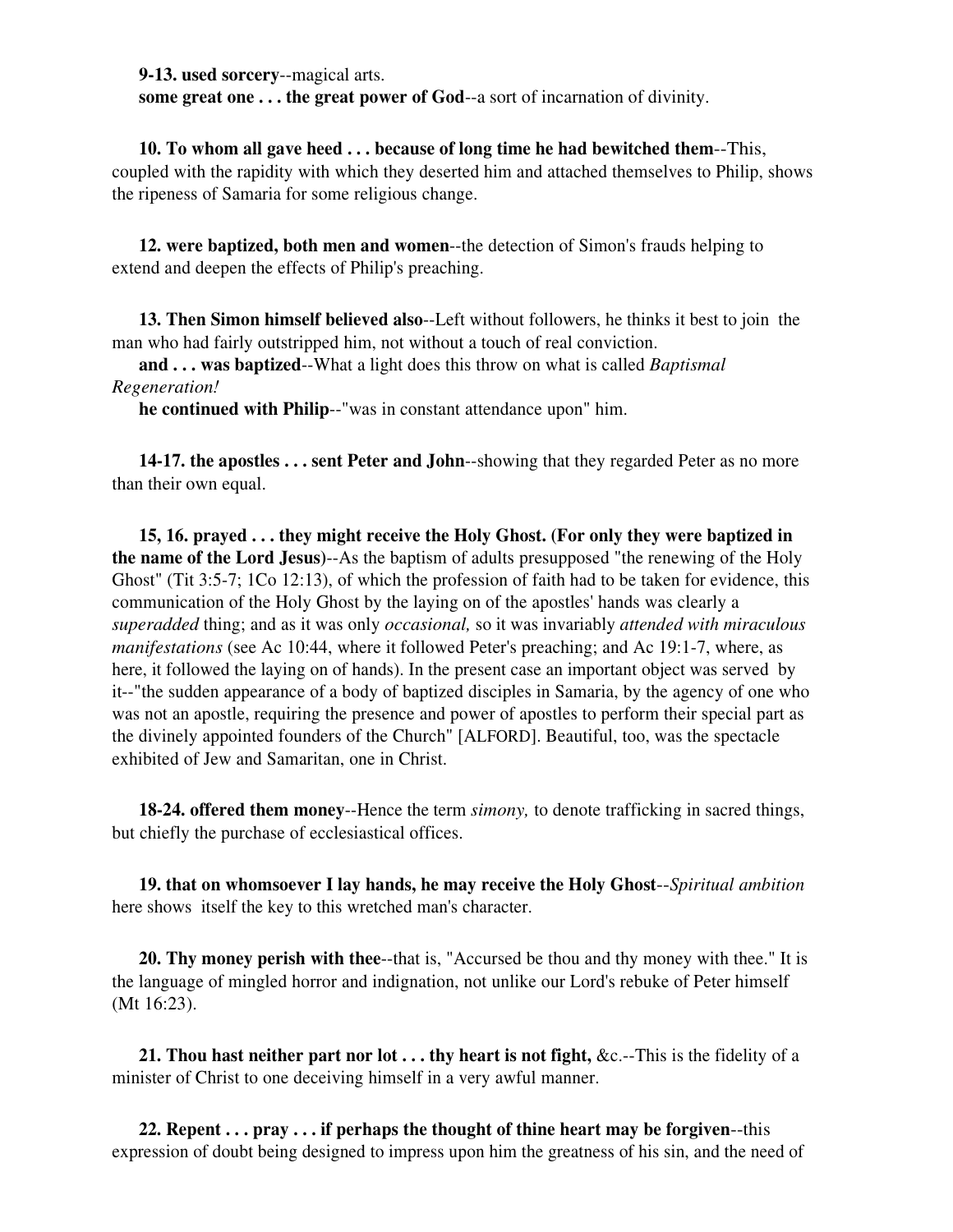alarm on his part.

 **23. in the gall of bitterness and . . . bond of iniquity**--expressing both the awfulness of his condition and the captivity to it in which he was held.

 **24. Pray ye to the Lord for me**--Peter had urged him to pray for himself: he asks those wonder-working men to do it for him; having no confidence in the prayer of faith, but thinking that those men possessed some peculiar interest with heaven.

 **that none of these things dome upon me**--not that the thought of his wicked heart might be forgiven him, but only that the evils threatened might be averted from him. While this throws great light on Peter's view of his melancholy case, it shows that Christianity, as something divine, still retained its hold of him. (Tradition represents him as turning out a great heresiarch, mingling Oriental or Grecian philosophy with some elements of Christianity.)

**25. and they**--Peter and John.

 **when they had . . . preached**--in the city where Philip's labors had been so richly blessed. **returned . . . and preached . . . in many villages of the Samaritans**--embracing the opportunity of their journey back to Jerusalem to fulfil their Lord's commission to the whole region of Samaria (Ac 1:8).

Ac 8:26-40. THE ETHIOPIAN EUNUCH.

 "With this narrative of the progress of the Gospel among the Samaritans is connected another which points to the diffusion of the doctrine of the Cross among the remotest nations. The simplicity of the chamberlain of Meroe forms a remarkable contrast with the craft of the magician just described" [OLSHAUSEN].

**26-28. the angel of the Lord**--rather, "an angel."

 **go . . . south, the way that goeth down from Jerusalem to Gaza**--There was such a road, across Mount Hebron, which Philip might take without going to Jerusalem (as VON RAUMER'S'S *Palæstina* shows).

 **which is desert**--that is, *the way;* not Gaza itself, which was the southernmost city of Palestine, in the territory of the ancient Philistines. To go from a city, where his hands had been full of work, so far away on a desert road, could not but be staggering to the faith of Philip, especially as he was kept in ignorance of the object of the journey. But like Paul, he "was not disobedient to the heavenly vision"; and like Abram, "he went out not knowing whither he went" (Ac 26:19; Heb 11:8).

**27. a man of Ethiopia**--Upper Egypt, Meroe.

 **an eunuch of great authority**--Eunuchs were generally employed for confidential offices in the East, and to some extent are still.

 **Candace**--the family name of the queens of Upper Egypt, like Pharaoh, Cæsar, &c. (as appears from classic authors).

 **had come to Jerusalem to worship**--that is, to keep the recent feast of Pentecost, as a Gentile proselyte to the Jewish faith. (See Isa 56:3-8, and Joh 12:20).

 **28. Was returning**--Having come so far, he not only stayed out the days of the festival, but prolonged his stay till now. It says much for his fidelity and value to his royal mistress that he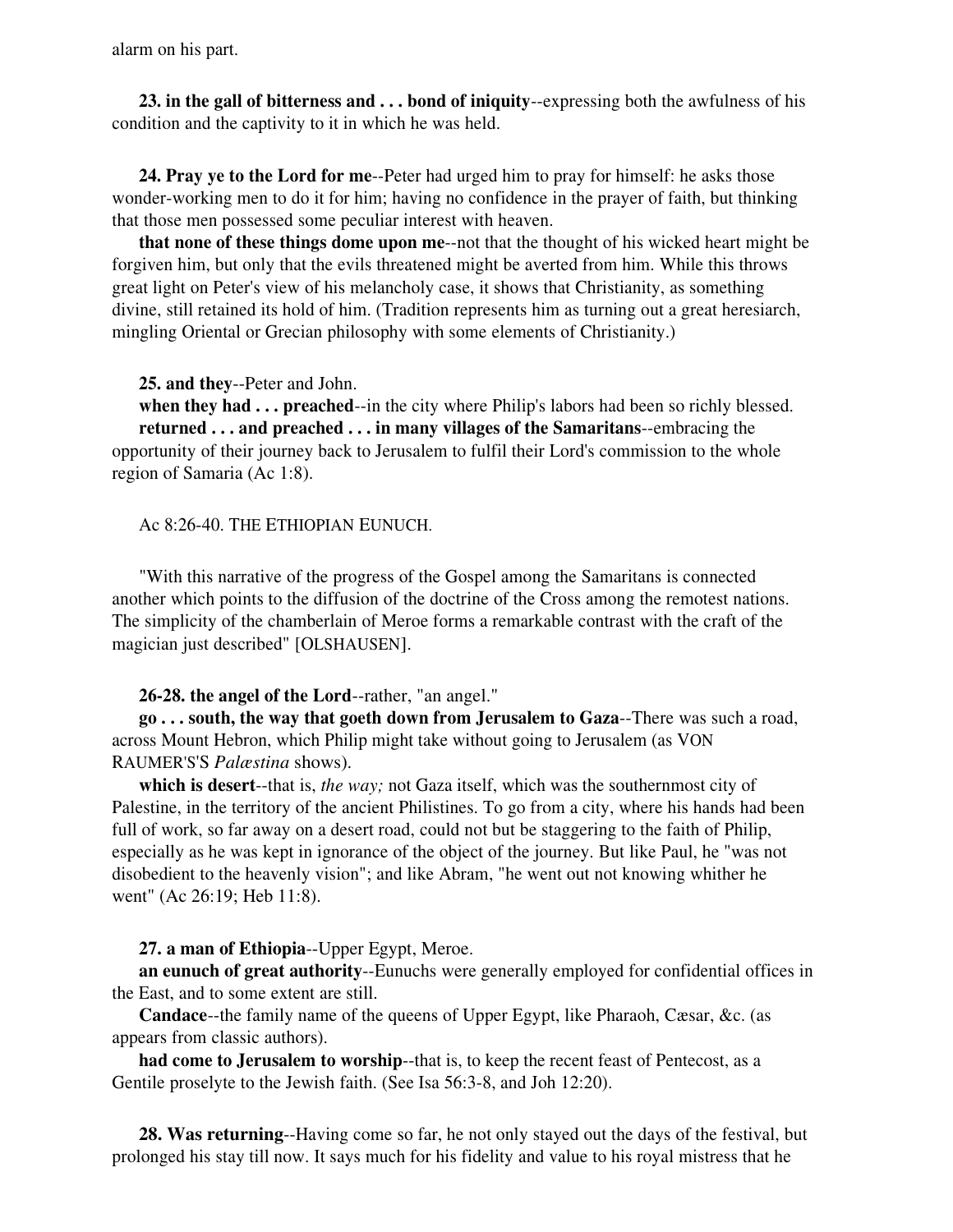had such liberty. But the faith in Jehovah and love of His worship and word, with which he was imbued, sufficiently explain this.

 **and sitting in his chariot, read Esaias**--Not contented with the statutory services in which he had joined, he beguiles the tedium of the journey homeward by reading the Scriptures. But this is not all; for as Philip "heard him read the prophet Esaias," he must have been reading aloud and not (as is customary still in the East) so as merely to be audible, but in a louder voice than he would naturally have used if intent on his own benefit only: evidently therefore he was *reading to his charioteer.* 

 **29-31. the Spirit said**--by an unmistakable voice within, as in Ac 10:19; 16:6, 7. **go near and join this chariot**--This would reveal to Philip the hitherto unknown object of his journey, and encourage him to expect something.

 **30. Understandest thou what thou readest?**--To one so engaged this would be deemed no rude question, while the eager appearance of the speaker, and the question itself, would indicate a readiness to supply any want of insight that might be felt.

 **31. How can I, except some man guide me?**--Beautiful expression at once of humility and docility; the invitation to Philip which immediately followed, to "come up and sit with him," being but the natural expression of this.

 **32, 33. The place . . . was this, He was led as a sheep,** &c.--One cannot but wonder that this, of all predictions of Messiah's sufferings in the Old Testament the most striking, should have been that which the eunuch was reading before Philip joined him. He could hardly miss to have heard at Jerusalem of the sufferings and death of Jesus, and of the existence of a continually increasing party who acknowledged Him to be the Messiah. But his question to Philip, whether the prophet in this passage meant himself or some other man, clearly shows that he had not the least idea of any connection between this prediction and those facts.

 **34-38. And the eunuch answered, I pray thee,** &c.--The respect with which he here addresses Philip was prompted by his reverence for one whom he perceived to be his superior in divine things; his own worldly position sinking before this.

**35. Then Philip opened his mouth**--(See on  $Mt 5:2$ ).</u>

**began at the same scripture**--founding on it as his text.

 **preached unto him Jesus**--showing Him to be the glorious Burden of this wonderful prediction, and interpreting it in the light of the facts of His history.

 **36. See,** *here is* **water**--more simply, "Behold water!" as if already his mind filled with light and his soul set free, he was eagerly looking out for the first water in which he might seal his reception of the truth and be enrolled among the visible disciples of the Lord Jesus.

 **what doth hinder me to be baptized?**--Philip had probably told him that this was the ordained sign and seal of discipleship, but the eunuch's question was likely the first proposal of its application in this case. (Ac 8:37 is wanting in the principal manuscripts and most venerable versions of the New Testament. It seems to have been added from the formularies for baptism which came into current use).

**38. they went down both into the water, and he baptized him,** &c.--probably laving the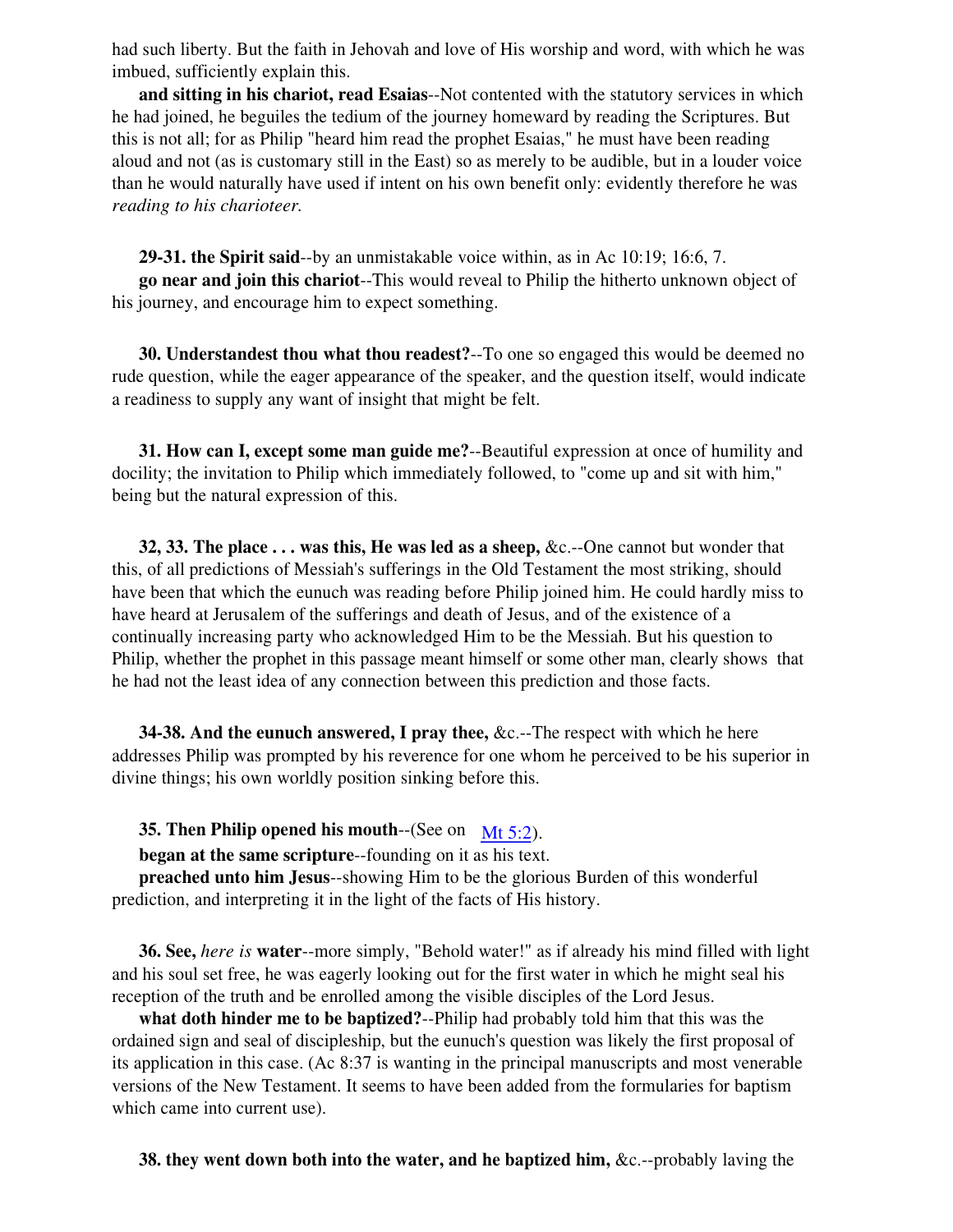water upon him, though the precise mode is neither certain nor of any consequence.

 **39, 40. the Spirit of the Lord caught away Philip**--To deny [as MEYER, OLSHAUSEN, BLOOMFIELD] the miraculous nature of Philip's disappearance, is vain. It stands out on the face of the words, as just a repetition of what we read of the ancient prophets, in 1Ki 18:12; 2Ki 2:16. And the same word (as BENGEL remarks) is employed to express a similar idea in 2Co 12:2, 4; 1Th 4:17.

 **the eunuch saw him no more**--nor, perhaps, for very joy, cared to see him [BENGEL]. **and he went on his way rejoicing**--He had found Christ, and the key to the Scriptures; his soul was set free, and his discipleship sealed; he had lost his teacher, but gained what was infinitely better: He felt himself a new man, and "his joy was full." Tradition says he was the first preacher of the Gospel in Ethiopia; and how, indeed, could he choose but "tell what the Lord had done for his soul?" Yet there is no certainty as to any historical connection between his labors and the introduction of Christianity into that country.

 **40. Philip was found**--that is, "found himself," "made his appearance": an expression confirming the miraculous manner of his transportation.

**at Azotus**--the ancient Ashdod.

**preached in all the cities**--along the coast, proceeding northward.

But "he that soweth and he that reapeth shall rejoice together." (See on Joh 4:31-38). **till he came to Cæsarea**--fifty-five miles northwest of Jerusalem, on the Mediterranean, just south of Mount Carmel; and so named by Herod, who rebuilt it, in honor of Cæsar Augustus. Henceforth we lose sight of zealous and honored Philip, as by and by we shall lose sight even of Peter. As the chariot of the Gospel rolls on, other agents are raised up, each suited to his work.

## CHAPTER 9

## Ac 9:1-25. CONVERSION OF SAUL, AND BEGINNINGS OF HIS MINISTRY.

 **1. Saul, yet breathing out threatenings and slaughter against the disciples of the Lord,** &c.--The emphatic "yet" is intended to note the remarkable fact, that up to this moment his blind persecuting rage against the disciples of the Lord burned as fiercely as ever. (In the teeth of this, NEANDER and OLSHAUSEN picture him deeply impressed with Stephen's joyful faith, remembering passages of the Old Testament confirmatory of the Messiahship of Jesus, and experiencing such a violent struggle as would inwardly prepare the way for the designs of God towards him. Is not dislike, if not unconscious disbelief, of *sudden conversion* at the bottom of this?) The word "slaughter" here points to cruelties not yet recorded, but the particulars of which are supplied by himself nearly thirty years afterwards: "And I persecuted this way *unto the death*" (Ac 22:4); "and when they were *put to death,* I gave my voice [vote] against them. And I punished them oft in every synagogue, and compelled them to [did my utmost to make them] blaspheme; and being exceedingly mad against them, I persecuted them even unto strange [foreign] cities" (Ac 26:10, 11). All this was *before* his present journey.

#### **2. desired . . . letters**--of authorization.

 **to Damascus**--the capital of Syria and the great highway between eastern and western Asia, about one hundred thirty miles northeast of Jerusalem; the most ancient city perhaps in the world, and lying in the center of a verdant and inexhaustible paradise. It abounded (as appears from JOSEPHUS, *Wars of the Jews,* 2.20,2) with Jews, and with Gentile proselytes to the Jewish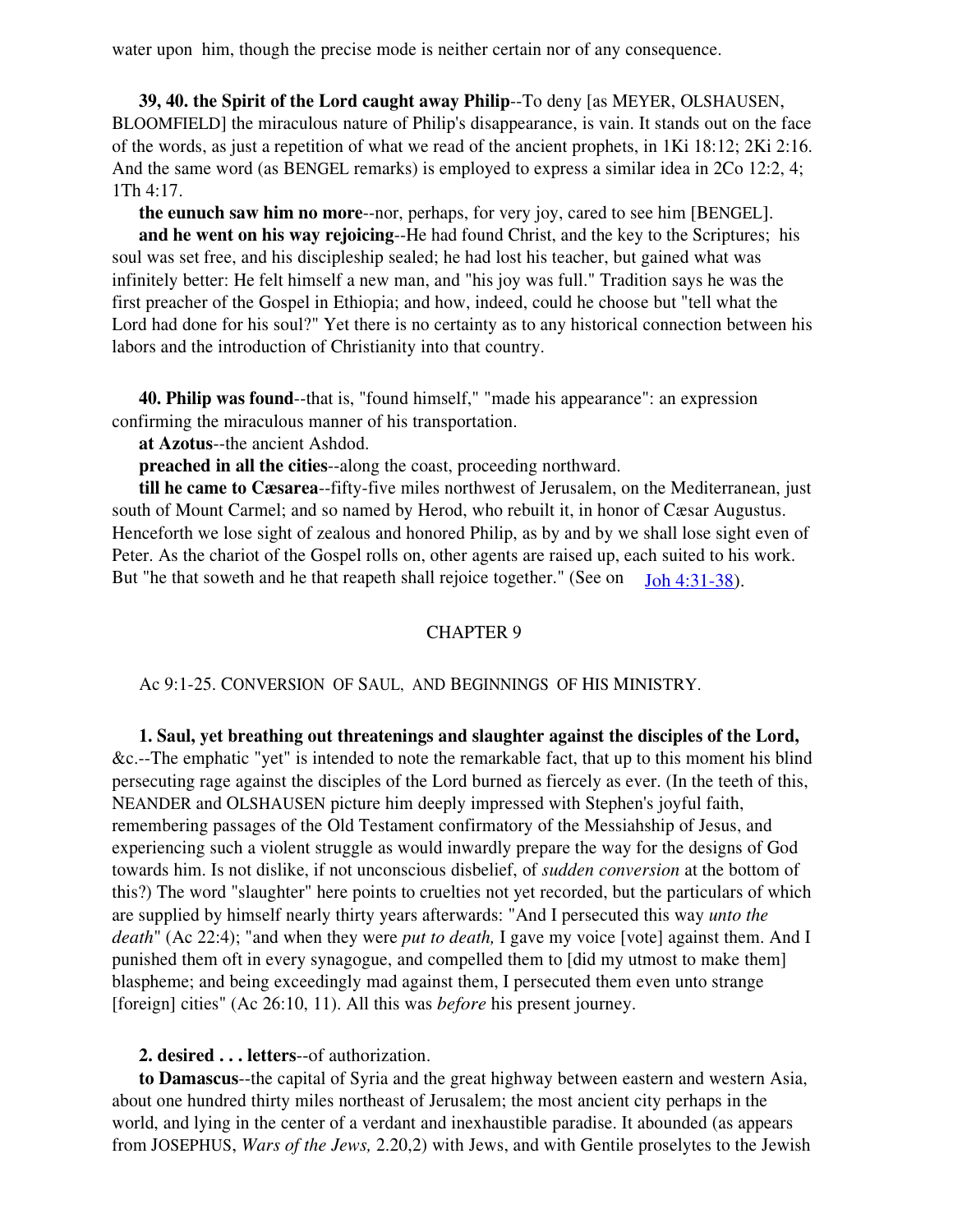faith. Thither the Gospel had penetrated; and Saul, flushed with past successes, undertakes to crush it out.

 **that if he found any of this way, whether men or women**--Thrice are *women* specified as objects of his cruelty, as an aggravated feature of it (Ac 8:3; 22:4; and here).

 **3. he came near Damascus**--so Ac 22:6. Tradition points to a bridge near the city as the spot referred to. Events which are the turning points in one's history so imprint themselves upon the memory that circumstances the most trifling in themselves acquire by connection with them something of their importance, and are recalled with inexpressible interest.

 **suddenly**--At what time of day, it is not said; for artless simplicity reigns here. But he himself emphatically states, in one of his narratives, that it was "*about noon*" (Ac 22:6), and in the other, "*at midday*" (Ac 26:13), when there could be no deception.

 **there shined round about him a light from heaven**--"a great light (he himself says) above the brightness of the sun," then shining in its full strength.

 **4-6. he fell to the earth**--and his companions with him (Ac 26:14), who "saw the light" (Ac 22:9).

**and heard a voice saying unto him**--"in the Hebrew tongue" (Ac 26:14).

 **Saul, Saul**--a reduplication full of tenderness [DE WETTE]. Though his name was soon changed into "Paul," we find him, in both his own narratives of the scene, after the lapse of so many years, retaining the original form, as not daring to alter, in the smallest detail, the overpowering words addressed to him.

 **why persecutest thou me?**--No language can express the affecting character of this question, addressed from the right hand of the Majesty on high to an infuriated, persecuting mortal. (See Mt 25:45, and that whole judgment scene).

 **5. Who art thou, Lord?**--"Jesus knew Saul ere Saul knew Jesus" [BENGEL]. The term "Lord" here is an indefinite term of respect for some unknown but august speaker. That Saul saw as well as *heard* this glorious Speaker, is expressly said by Ananias (Ac 9:17; 22:14), by Barnabas (Ac 9:27), and by himself (Ac 26:16); and in claiming apostleship, he explicitly states that he had "*seen* the Lord" (1Co 9:1; 15:8), which can refer only to this scene.

 **I am Jesus whom thou persecutest**--The "I" and "thou" here are touchingly emphatic in the original; while the term "JESUS" is purposely chosen, to convey to him the thrilling information that the hated name which he sought to hunt down--"*the Nazarene,*" as it is in Ac 22:8 --was now speaking to him from the skies, "crowned with glory and honor" (see Ac 26:9).

 **It is hard for thee to kick against the pricks**--The metaphor of an ox, only driving the goad deeper by kicking against it, is a classic one, and here forcibly expresses, not only the vanity of all his measures for crushing the Gospel, but the deeper wound which every such effort inflicted upon himself.

Ac 2:37). speaking to him, was "Christ the Lord." (See on  $\frac{Ga\ 1:15, 16}$ ). (2) As a consequence of this, that **6. And he, trembling and astonished, said, Lord, what wilt thou have me to do? And the Lord said**--(The most ancient manuscripts and versions of the New Testament lack all these words *here* [including the last clause of Ac 9:5]; but they occur in Ac 26:14 and Ac 22:10, from which they appear to have been inserted here). The question, "What shall I do, Lord?" or, "Lord, what wilt Thou have me to do?" indicates a state of mind singularly interesting (see on Its elements seem to be these: (1) Resistless conviction that "Jesus whom he persecuted," now not only all his religious views, but his whole religious character, had been an entire mistake; that he was up to that moment fundamentally and wholly wrong. (3) That though his whole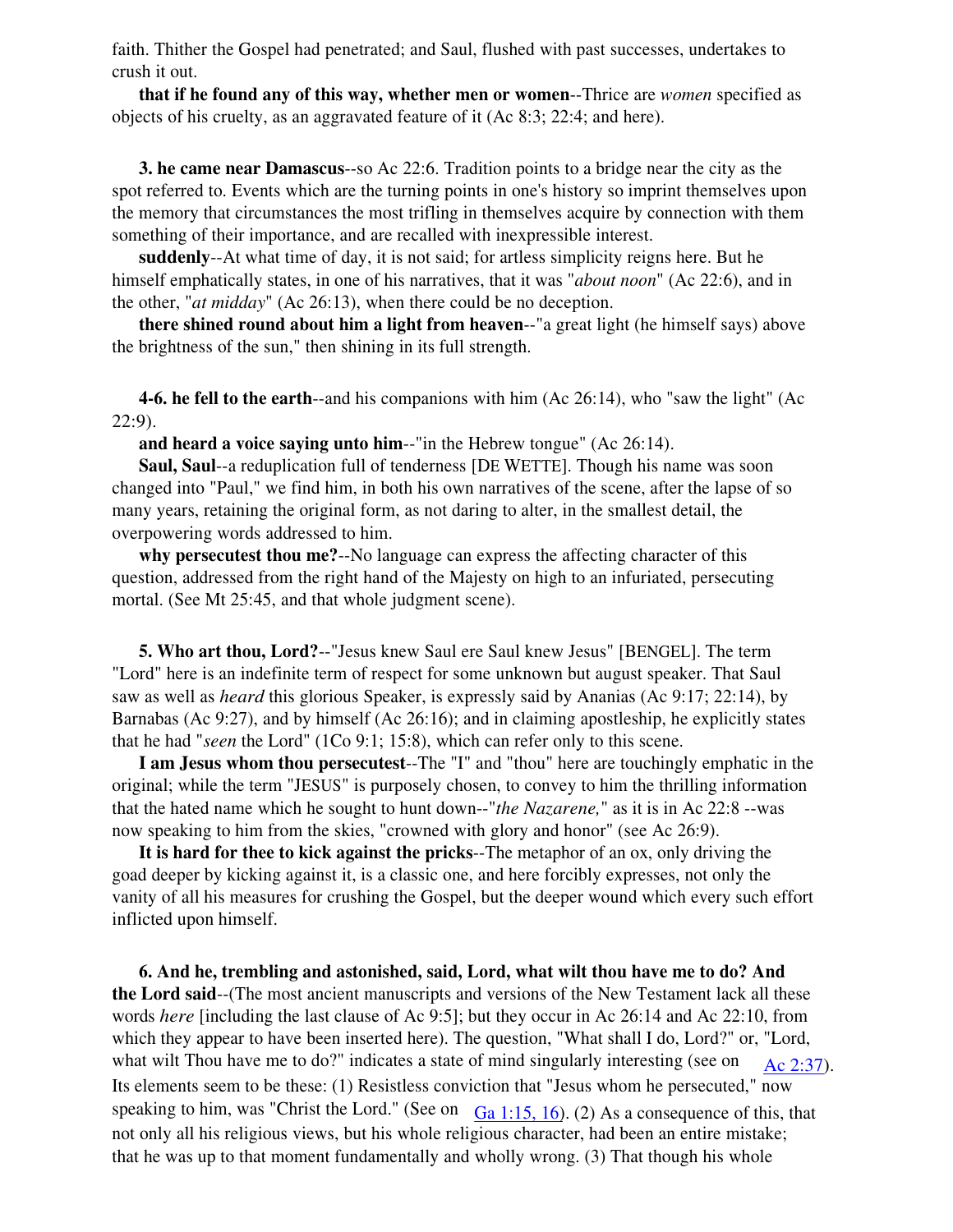directions. (For more, see on  $\underline{Ac}$  9:9). future was now a blank, he had absolute confidence in Him who had so tenderly arrested him in his blind career, and was ready both to take in all His teaching and to carry out all His

Arise, and go into the city, and it shall be told thee,  $&c$ .--See on  $\underline{Ac 8:26-28}$ .

 **7. the men . . . stood speechless**--This may mean merely that they remained so; but if the *standing* posture be intended, we have only to suppose that though at first they "all fell to the earth" (Ac 26:14), they arose of their own accord while Saul yet lay prostrate.

**hearing a**--rather "the"

 **voice**--Paul himself says, "they heard not the voice of Him that spake to me" (Ac 22:9). But just as "the people that stood by *heard*" the voice that saluted our Lord with recorded words of consolation and assurance, and yet *heard not* the articulate words, but thought "it thundered" or that some "angel spake to Him" (Joh 12:28, 29) --so these men heard the *voice* that spake to Saul, but heard not the *articulate words.* Apparent discrepancies like these, in the different narratives of the same scene in one and the same book of Acts, furnish the strongest confirmation both of the facts themselves and of the book which records them.

 **8. Saul arose . . . and when his eyes were opened, he saw no man**--after beholding the Lord, since he "could not see for the glory of that light" (Ac 22:11), he had involuntarily closed his eyes to protect them from the glare; and on opening them again he found his vision gone. "It is not said, however, that he was *blind,* for it was no punishment" [BENGEL].

been revealed not only to his *eyes* but to his *soul* (see on **Ga** 1:15, 16), the double conviction **9. And he was three days without sight, and neither did eat nor drink**--that is, according to the *Hebrew* mode of computation: he took no food during the remainder of that day, the entire day following, and so much of the subsequent day as elapsed before the visit of Ananias. Such a period of entire abstinence from food, in that state of mental absorption and revolution into which he had been so suddenly thrown, is in perfect harmony with known laws and numerous facts. But what three days those must have been! "Only one other space of three days' duration can be mentioned of equal importance in the history of the world" [HOWSON]. Since Jesus had must have immediately flashed upon him, that his whole reading of the Old Testament hitherto had been wrong, and that the system of legal righteousness in which he had, up to that moment, rested and prided himself was false and fatal. What materials these for spiritual exercise during those three days of total darkness, fasting, and solitude! On the one hand, what selfcondemnation, what anguish, what death of legal hope, what difficulty in believing that in such a case there could be hope at all; on the other hand, what heartbreaking admiration of the grace that had "pulled him out of the fire," what resistless conviction that there must be a purpose of love in it, and what tender expectation of being yet honored, as a chosen vessel, to declare what the Lord had done for his soul, and to spread abroad the savor of that Name which he had so wickedly, though ignorantly, sought to destroy--must have struggled in his breast during those memorable days! Is it too much to say that all that profound insight into the Old Testament, that comprehensive grasp of the principles of the divine economy, that penetrating spirituality, that vivid apprehension of man's lost state, and those glowing views of the perfection and glory of the divine remedy, that beautiful ideal of the loftiness and the lowliness of the Christian character, that large philanthropy and burning zeal to spend and be spent through all his future life for Christ, which distinguish the writings of this chiefest of the apostles and greatest of men, were all quickened into life during those three successive days?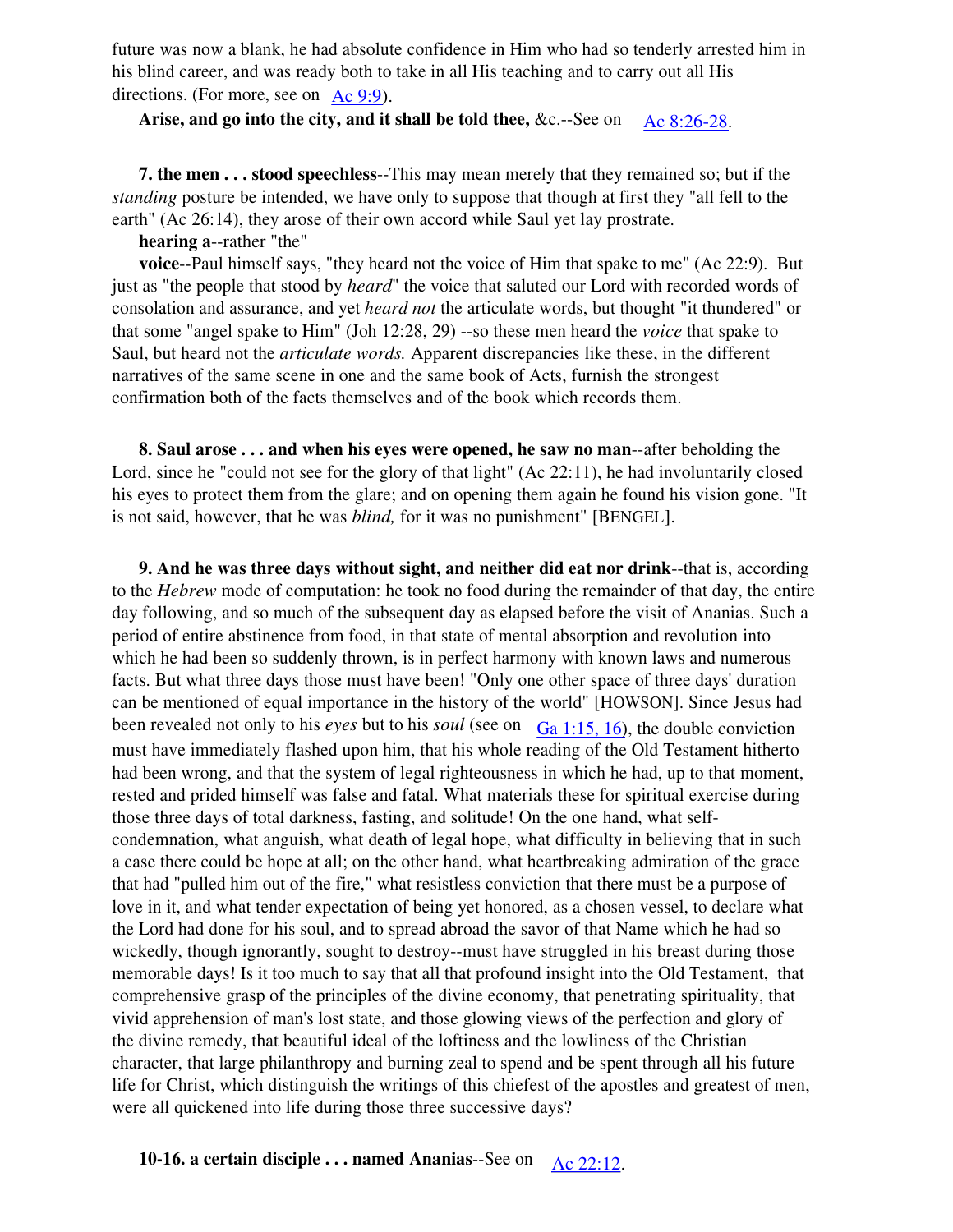**to him said the Lord**--that is, Jesus. (See Ac 9:13, 14, 17).

 **11. go into the street . . . called Straight**--There is still a street of this name in Damascus, about half a mile in length, running from east to west through the city [MAUNDRELL].

 **and inquire in the house of Judas for one called Saul of Tarsus**--There is something touching in the minuteness of these directions. Tarsus was the capital of the province of Cilicia, lying along the northeast coast of the Mediterranean. It was situated on the river Cydnus, was a "large and populous city" (says XENOPHON, and see Ac 21:39), and under the Romans had the privilege of self-government.

 **behold, he prayeth**--"breathing out" no longer "threatenings and slaughter," but struggling desires after light and life in the Persecuted One. Beautiful note of encouragement as to the frame in which Ananias would find the persecutor.

 **12. And hath seen in a vision a man named Ananias,** &c.--Thus, as in the case of Cornelius and Peter afterwards, there was a mutual preparation of each for each. But we have no account of the vision which Saul had of Ananias coming unto him and putting his hands upon him for the restoration of his sight, save this interesting allusion to it in the vision which Ananias himself had.

 **13. Ananias answered, Lord, I have heard by many of this man,** &c.--"The objections of Ananias, and the removal of them by the Lord, display in a very touching manner the childlike relation of the believing soul to its Redeemer. The Saviour speaks with Ananias as a man does with his friend" [OLSHAUSEN].

Christ's name." See on  $\underline{\text{Ac } 7:59, 60}$ ; and compare 1Co 1:2. **how much evil he hath done to thy saints**--"*Thy* saints," says Ananias to Christ; therefore Christ is God [BENGEL]. So, in Ac 9:14, Ananias describes the disciples as "those that called on

 **14. here he hath authority,** &c.--so that the terror not only of the great persecutor's name, but of this commission to Damascus, had travelled before him from the capital to the doomed spot.

**15. Go thy way**--Do as thou art bidden, without gainsaying.

 **he is a chosen vessel**--a word often used by Paul in illustrating God's sovereignty in election (Ro 9:21-23; 2Co 4:7; 2Ti 2:20, 21 [ALFORD]. Compare Zec 3:2).

**16. I will show him**--(See Ac 20:23, 24; 21:11).

 **how great things he must suffer for my name**--that is, Much he has done against that Name; but now, when I show him what great things he must suffer for that Name, he shall count it his honor and privilege.

 **17-19. Ananias went his way, and putting his hands on him, said, Brother Saul**--How beautifully childlike is the obedience of Ananias to "the heavenly vision!"

 **the Lord, even Jesus**--This clearly shows in what sense the term "Lord" is used in this book. It is JESUS that is meant, as almost invariably in the Epistles also.

 **who appeared unto thee in the way**--This knowledge by an inhabitant of Damascus of what had happened to Saul before entering it, would show him at once that this was the man whom Jesus had already prepared him to expect.

**and be filled with the Holy Ghost**--which Ananias probably, without any express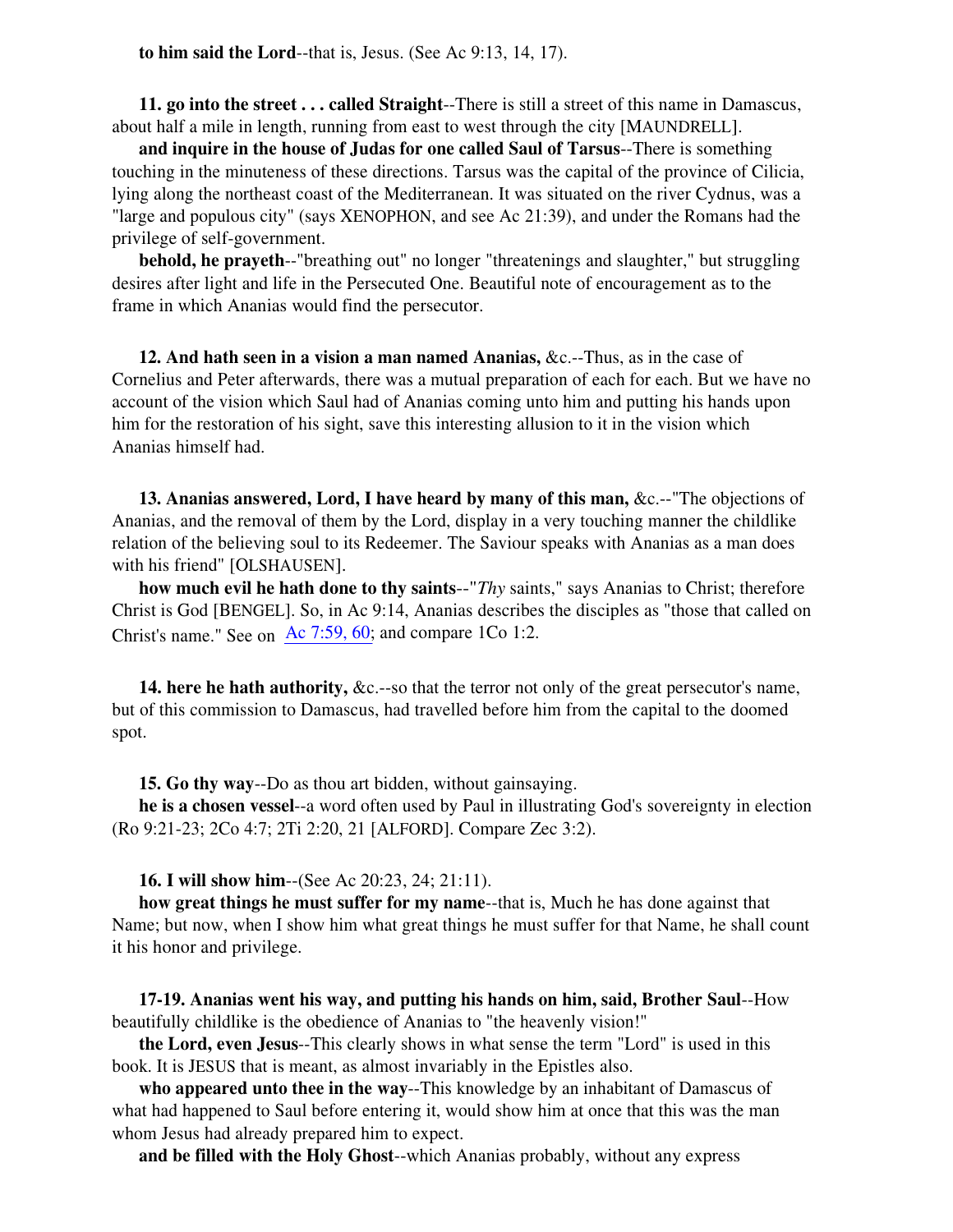instructions on that subject, took it for granted would descend upon him; and not necessarily after his baptism [BAUMGARTEN, WEBSTER and WILKINSON]--for Cornelius and his company received it before theirs (Ac 10:44-48) --but perhaps immediately after the recovery of his sight by the laying on of Ananias' hands.

 **18. there fell from his eyes as it were scales**--"This shows that the blindness as well as the cure was supernatural. Substances like scales would not form naturally in so short a time" [WEBSTER and WILKINSON]. And the *medical* precision of Luke's language here is to be noted.

**was baptized**--as directed by Ananias (Ac 22:16).

Mt **19. when he had received meat, he was strengthened**--for the exhaustion occasioned by his three days' fast would not be the less real, though unfelt during his struggles. (See on 4:2).

 **Then was Saul certain days with the disciples at Damascus**--making their acquaintance, in another way than either he or they had anticipated, and regaining his tone by the fellowship of the saints; but not certainly in order to learn from them what he was to teach, which he expressly disavows (Ga 1:12, 16).

 **20-22. preached Christ . . . that he is the Son of God**--rather, "preached Jesus," according to all the most ancient manuscripts and versions of the New Testament (so Ac 9:21, "all that call on this name," that is, *Jesus;* and Ac 9:22, "proving that this *Jesus* is very *Christ*").

*elapsed;* either three full years, or one full year and part of two others. (See on  $\frac{Ga\ 1:16-18}{Ga\ 1:16-18}$ ). **23. And after many days were fulfilled, the Jews took counsel to kill him**--*Had we no other record than this, we should have supposed that what is here related took place while Saul continued at Damascus after his baptism. But in* Ga 1:17, 18 *we learn from Paul himself that he "went into Arabia, and returned again unto Damascus," and that from the time of his first visit to the close of his second, both of which appear to have been short, a period of three years* That such a blank should occur in the Acts, and be filled up in Galatians, is not more remarkable than that the flight of the Holy Family into Egypt, their stay there, and their return thence, recorded only by Matthew, should be so entirely passed over by Luke, that if we had only his Gospel, we should have supposed that they returned to Nazareth immediately after the presentation in the temple. (Indeed in one of his narratives, Ac 22:16, 17, Paul himself takes no notice of this period). But *wherefore this journey?* Perhaps (1) because he felt a period of repose and partial seclusion to be needful to his spirit, after the violence of the change and the excitement of his new occupation. (2) To prevent the rising storm which was gathering against him from coming too soon to a head. (3) To exercise his ministry in the Jewish synagogues, as opportunity afforded. On his return, refreshed and strengthened in spirit, he immediately resumed his ministry, but soon to the imminent hazard of his life.

 **24, 25. they watched the gates night and day to kill him**--The full extent of his danger appears only from his own account (2Co 11:32): "In Damascus, the governor under Aretas the king kept the city of the Damascenes with a garrison, desirous to apprehend me"; the exasperated Jews having obtained from the governor a military force, the more surely to compass his destruction.

**25. Then the disciples . . . by night let him down**--"through a window" (2Co 11:33).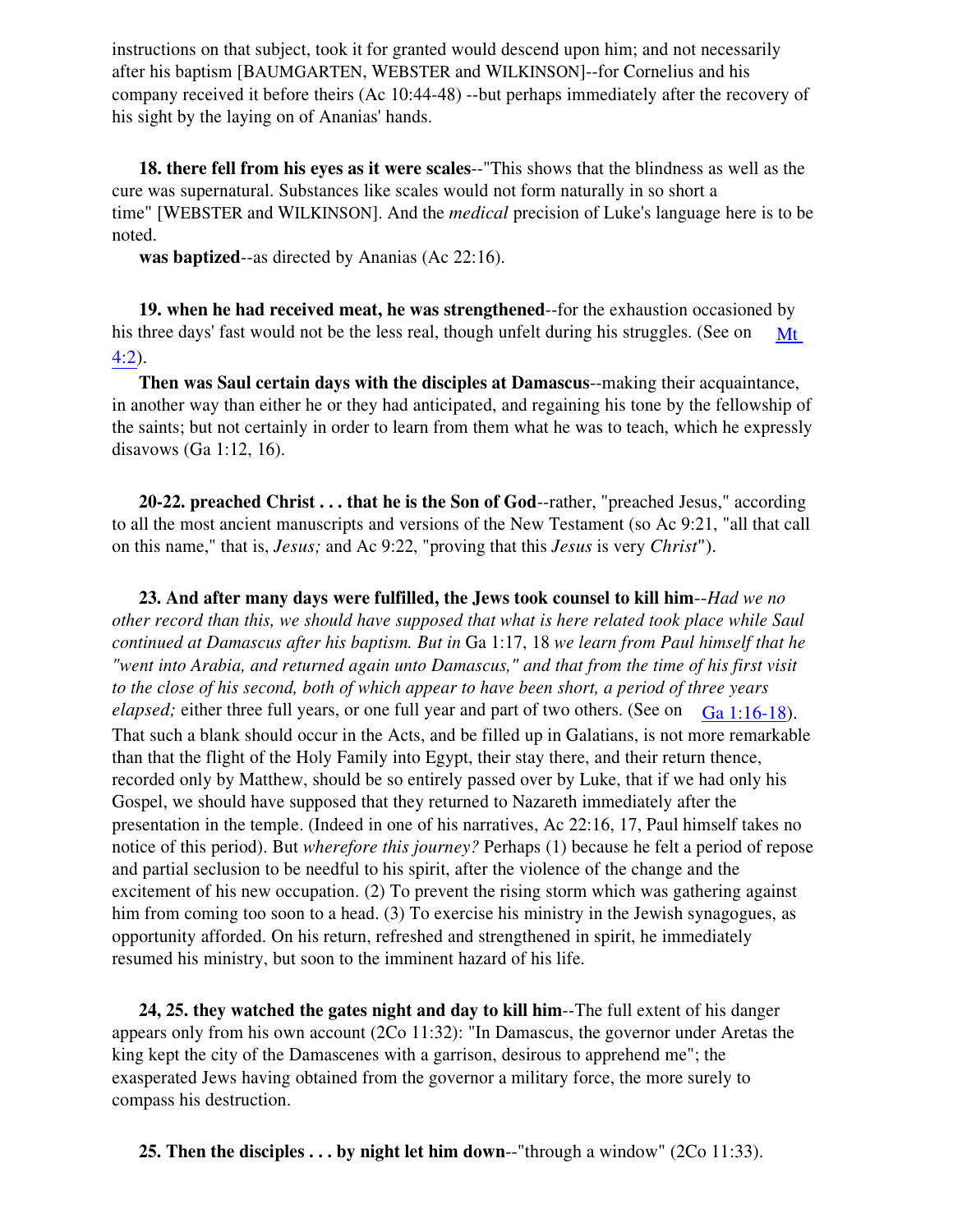**by the wall**--Such overhanging windows in the walls of Eastern cities were common, and are to be seen in Damascus to this day.

Ac 9:26-31. SAUL'S FIRST VISIT TO JERUSALEM AFTER HIS CONVERSION.

 **26. And when Saul was come to Jerusalem**--"three years after" his conversion, and particularly "to see Peter" (Ga 1:18); no doubt because he was the leading apostle, and to communicate to him the prescribed sphere of his labors, specially to "the Gentiles."

 **he assayed to join himself to the disciples**--simply as one of them, leaving his apostolic commission to manifest itself.

 **they were all afraid of him,** &c.--knowing him only as a persecutor of the faith; the rumor of his conversion, if it ever was cordially believed, passing away during his long absence in Arabia, and the news of his subsequent labors in Damascus perhaps not having reached them.

 **27. But Barnabas . . . brought him to the apostles**--that is, to Peter and James; for "other of the apostles saw I none," says he fourteen years after (Ga 1:18, 19). Probably none of the other apostles were there at the time (Ac 4:36). Barnabas being of Cyprus, which was within a few hours' sail of Cilicia, and annexed to it as a Roman province, and Saul and he being Hellenistic Jews and eminent in their respective localities, they may very well have been acquainted with each other before this [HOWSON]. What is here said of Barnabas is in fine consistency with the "goodness" ascribed to him (Ac 11:24), and with the name "son of consolation," given him by the apostles (Ac 4:36); and after Peter and James were satisfied, the disciples generally would at once receive him.

**how he had seen the Lord . . . and he**--the Lord.

 **had spoken to him**--that is, how he had received his commission direct from the Lord Himself.

 **28, 29. And he was with them, coming in and going out at Jerusalem**--for fifteen days, lodging with Peter (Ga 1:18).

**29. disputed against the Grecians--(See on**  $\underline{Ac(6:1)}$ ; addressing himself specially to them, perhaps, as being of his own class, and that against which he had in the days of his ignorance been the fiercest.

 **they went about to slay him**--Thus was he made to feel, throughout his whole course, what he himself had made others so cruelly to feel, *the cost of discipleship.* 

**30. they brought him down to Cæsarea**--on the coast (see on  $\underline{Ac 8:40}$ ); accompanying him this effect. (See on  $\underline{\text{Ac } 22:17-21}$ ). thus far. But Paul had another reason than his own apprehension for quitting Jerusalem so soon. "While he was praying in the temple, he was in a trance," and received express injunctions to

Ac 11:25). It **and sent him forth to Tarsus**--In Ga 1:21 he himself says of this journey, that he "came into the regions of Syria and Cilicia"; from which it is natural to infer that instead of sailing direct for Tarsus, he landed at Seleucia, travelled thence to Antioch, and penetrated from this northward into Cilicia, ending his journey at Tarsus. As this was his first visit to his native city since his conversion, so it is not certain that he ever was there again. (See on probably was now that he became the instrument of gathering into the fold of Christ those "kinsmen," that "sister," and perhaps her "son," of whom mention is made in Ac 23:16, &c.; Ro 16:7, 11, 21 [HOWSON].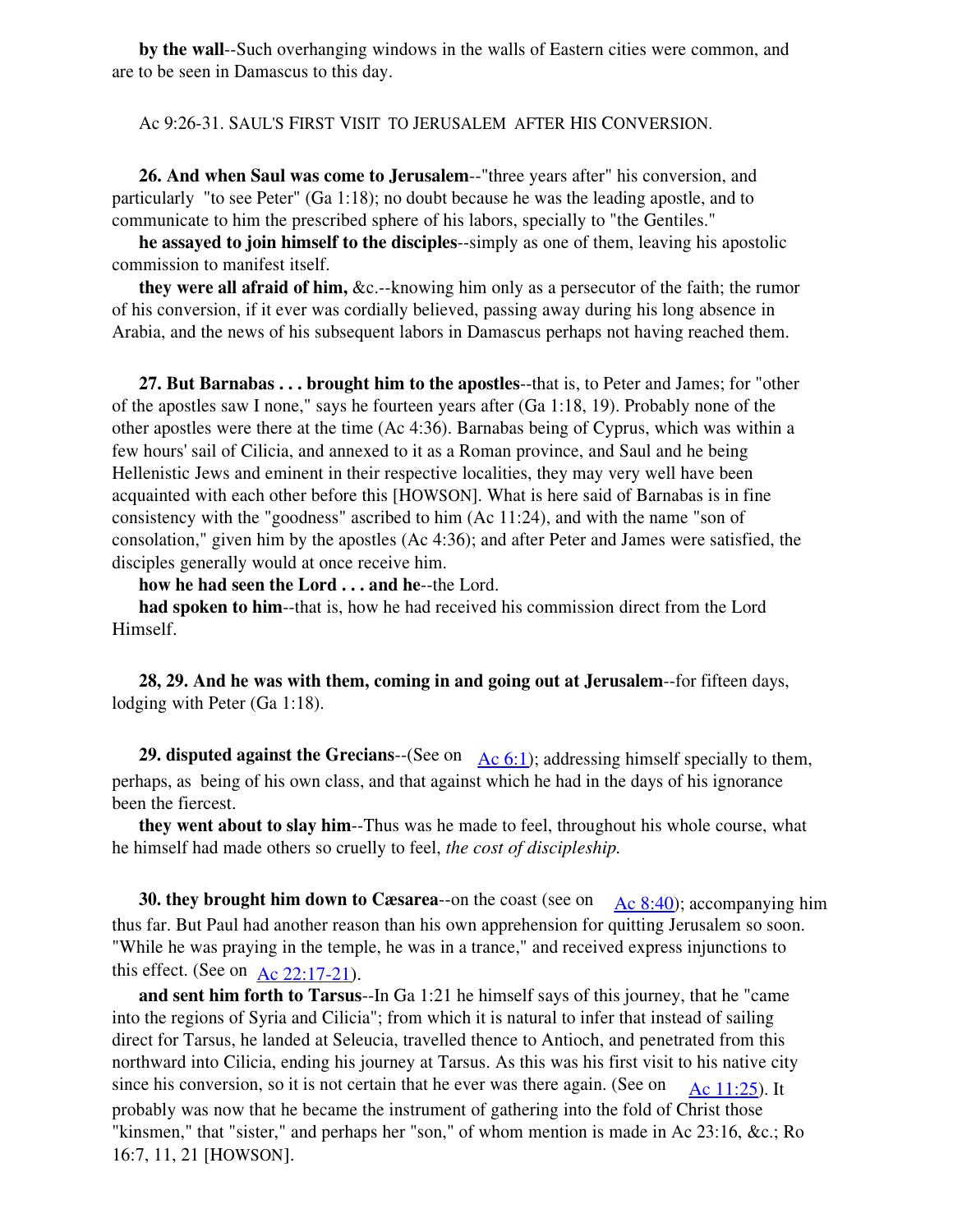#### Ac 9:31. FLOURISHING STATE OF THE CHURCH IN PALESTINE AT THIS TIME.

 **31. Then had all the churches rest**--rather, "the Church," according to the best manuscripts and versions. But this rest was owing not so much to the conversion of Saul, as probably to the Jews being engrossed with the emperor Caligula's attempt to have his own image set up in the temple of Jerusalem [JOSEPHUS, *Antiquities,* 18.8.1, &c.].

 **throughout all Judea, and Galilee, and Samaria**--This incidental notice of distinct churches already dotting all the regions which were the chief scenes of our Lord's ministry, and that were best able to test the facts on which the whole preaching of the apostles was based, is extremely interesting. "The fear of the Lord" expresses their holy walk; "the comfort of the Holy Ghost," their "peace and joy in believing," under the silent operation of the blessed Comforter.

 Ac 9:32-43. PETER HEALS ENEAS AT LYDDA AND RAISES TABITHA TO LIFE AT JOPPA.

 The historian now returns to Peter, in order to introduce the all-important narrative of Cornelius (Ac 10:1-48). The occurrences here related probably took place during Saul's sojourn in Arabia.

 **32-35. as Peter passed throughout all quarters**--not now fleeing from persecution, but peacefully visiting the churches.

**to the saints which dwelt at Lydda**--about five miles east of Joppa.

Ac 3:6). **make thy bed**--(See on  $\underline{Joh}$  5:8). **34. And Peter said unto him, Eneas, Jesus Christ maketh thee whole**--(See on

 **35. all that dwelt at Lydda and Saron**--(or "Sharon," a rich vale between Joppa and Cæsarea).

**saw him, and turned to the Lord**--that is, there was a general conversion in consequence.

 **36-39. at Joppa**--the modern *Jaffa,* on the Mediterranean, a very ancient city of the Philistines, afterwards and still the seaport of Jerusalem, from which it lies distant forty-five miles to the northwest.

 **Tabitha . . . Dorcas**--the *Syro-Chaldaic* and *Greek* names for an *antelope* or *gazelle,* which, from its loveliness, was frequently employed as a proper name for women [MEYER, OLSHAUSEN]. Doubtless the interpretation, as here given, is but an echo of the remarks made by the Christians regarding her--how well her character answered to her name.

 **full of good works and alms-deeds**--eminent for the activities and generosities of the Christian character.

 **37. when they had washed**--according to the custom of civilized nations towards the dead. **in an**--rather, "the" **upper chamber**--(compare 1Ki 17:19).

 **38. the disciples sent unto Peter**--showing that the disciples generally did not possess miraculous gifts [BENGEL].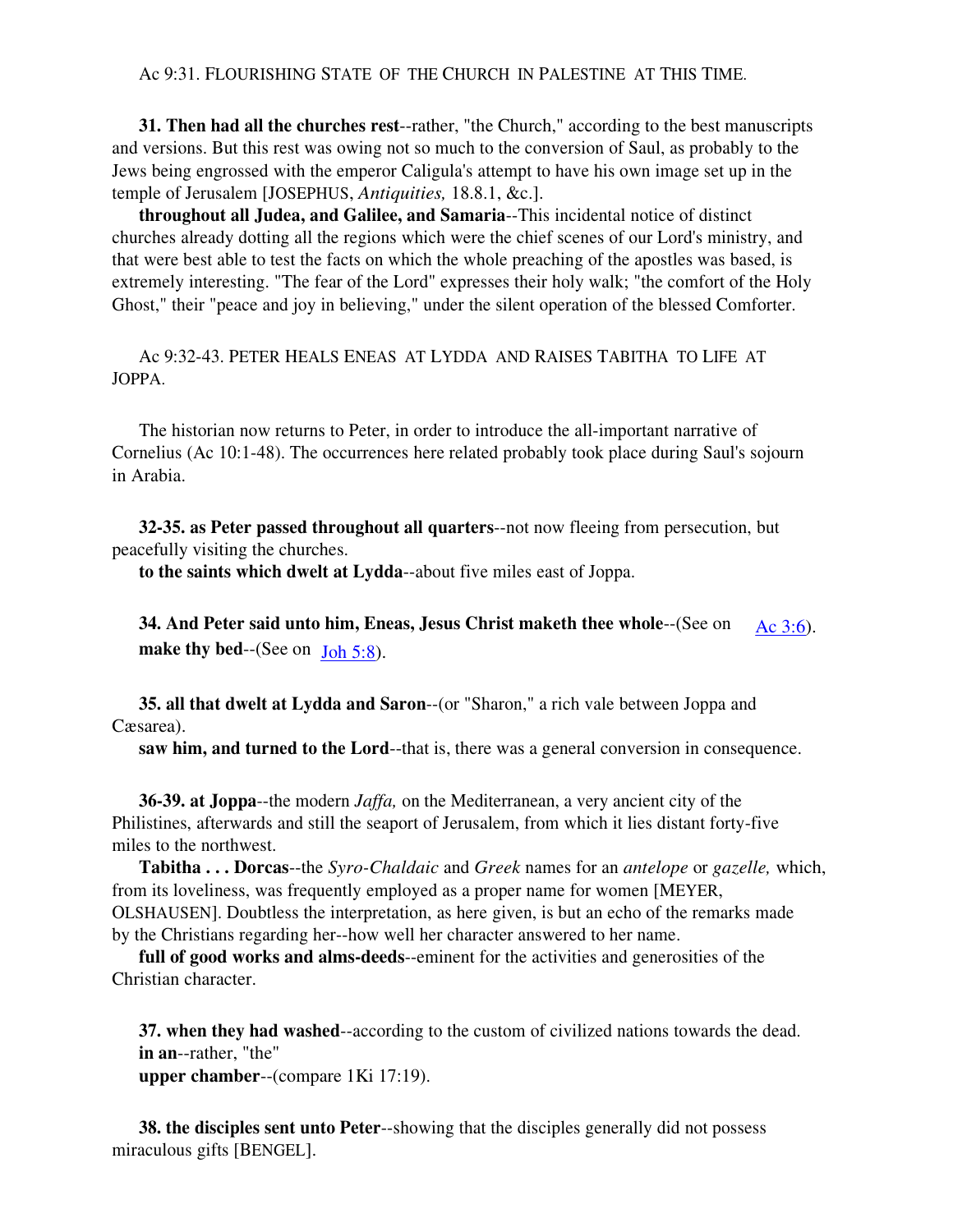**39. all the widows**--whom she had clad or fed.

 **stood by him weeping, and showing the coats and garments which Dorcas had made**- that is, (as the tense implies), showing these as specimens only of what she *was in the habit of making.* 

 **40-43. Peter put them all forth, and kneeled down**--the one in imitation of his Master's way (Lu 8:54; and compare 2Ki 4:33); the other, in striking contrast with it. The *kneeling* became the lowly servant, but not the Lord Himself, *of whom it is never once recorded that he knelt in the performance of a miracle.*

 **opened her eyes, and when she saw Peter, she sat up**--The graphic minuteness of detail here imparts to the narrative an air of charming reality.

 **41. he gave her his hand, and lifted her up**--as his Lord had done to his own mother-inlaw (Mr 1:31).

 **43. with one Simon a tanner**--a trade regarded by the Jews as half unclean, and consequently disreputable, from the contact with dead animals and blood which was connected with it. For this reason, even by other nations, it is usually carried on at some distance from towns; accordingly, Simon's house was "by the seaside" (Ac 10:6). Peter's lodging there shows him already to some extent above Jewish prejudice.

## CHAPTER 10

 Ac 10:1-48. ACCESSION AND BAPTISM OF CORNELIUS AND HIS PARTY; OR, THE FIRST-FRUITS OF THE GENTILES.

on Mt 16:19). After this, however, one who had already come upon the stage was to eclipse this been already made in this direction (see on  $\frac{\text{Ac }11:20, 21}{\text{Ca}}$ ); and Saul probably acted on this We here enter on an entirely new phase of the Christian Church, the "opening of the door of faith to the Gentiles"; in other words, the recognition of Gentile, on terms of perfect equality with Jewish, discipleship without the necessity of circumcision. Some beginnings appear to have principle from the first, both in Arabia and in Syria and Cilicia. But had he been the prime mover in the admission of uncircumcised Gentiles into the Church, the Jewish party, who were never friendly to him, would have acquired such strength as to bring the Church to the verge of a disastrous schism. But on Peter, "the apostle" specially "of the circumcision," was conferred the honor of initiating this great movement, as before of the first admission of Jewish believers. (See "chiefest of the apostles."

# **1, 2. Cæsarea**--(See on  $\underline{Ac 8:40}$ ).

 **the Italian band**--a cohort of Italians, as distinguished from native soldiers, quartered at Cæsarea, probably as a bodyguard to the Roman procurator who resided there. An ancient coin makes express mention of such a cohort in Syria. [AKERMAN, *Numismatic Illustrations of the New Testament.*]

 **2. A devout man,** &c.--an uncircumcised Gentile proselyte to the Jewish faith, of whom there were a very great number at this time; a distinguished proselyte, who had brought his whole household establishment under the hallowing influence of the Jewish faith and the regular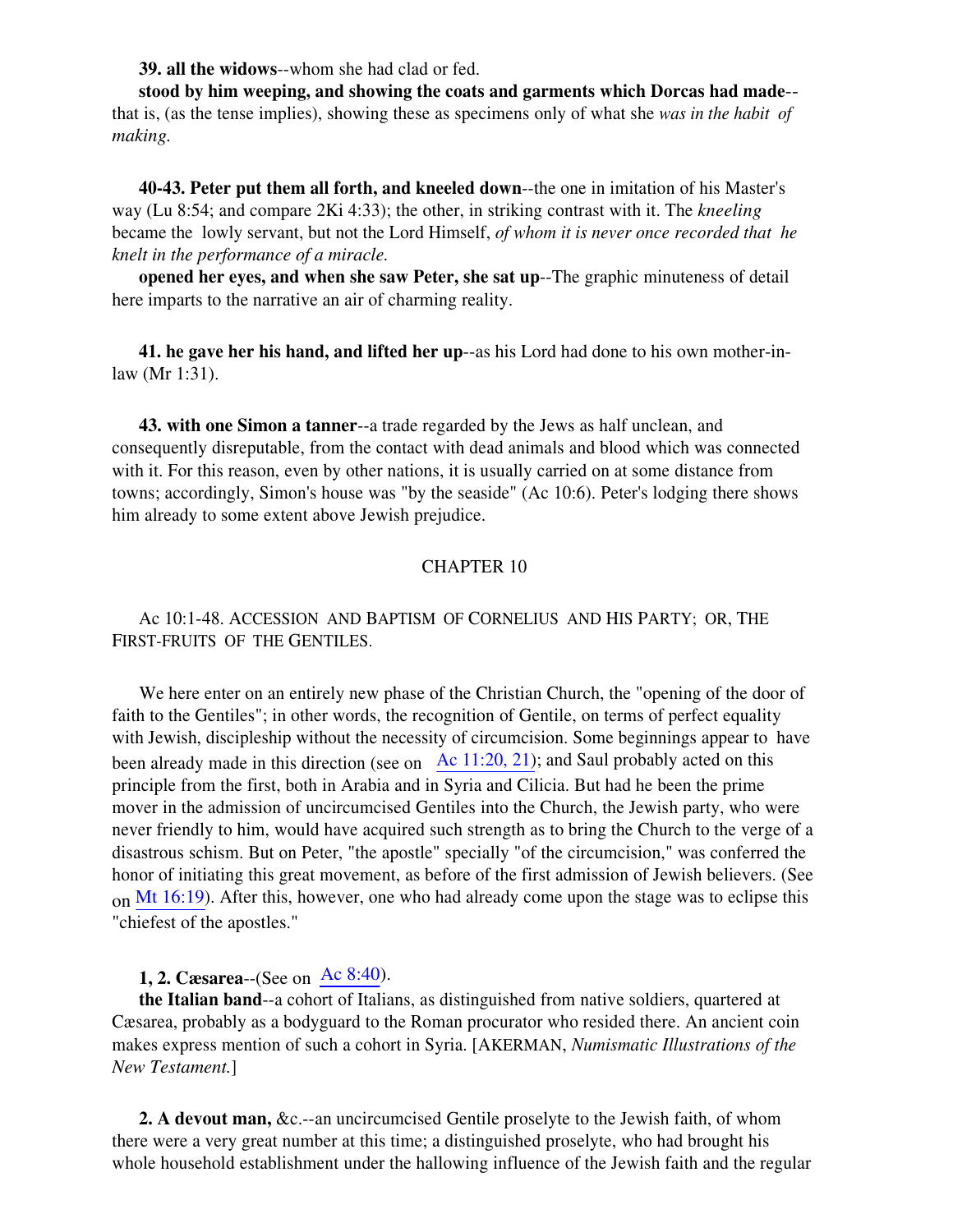observance of its principal seasons of worship.

 **gave much alms to the people**--that is, the *Jewish* people, on the same principle as another centurion before him (Lu 7:5); thinking it no "great thing," if they had "sown unto him spiritual things, that they should reap his carnal things" (1Co 9:11).

**prayed to God alway--at the stated daily seasons. (See on**  $\overline{Ac 10:3}$ ).

**3-6. saw . . . evidently**--"distinctly."

 **the ninth hour of the day**--three o'clock, the hour of the evening sacrifice. But he had been "fasting until that hour" (Ac 10:30), perhaps from the sixth hour (Ac 10:9).

 **4. What is it, Lord?**--language which, tremulously though it was uttered, betokened childlike reverence and humility.

 **Thy prayers and thine alms**--The way in which both are specified is emphatic. The one denotes the spiritual outgoing of his soul to God, the other its practical outgoing to men.

 **are come up for a memorial before God**--that is, as a *sacrifice* well-pleasing unto God, as an odor of a sweet smell (Re 8:4).

**5. send to Joppa . . . for one Simon,** &c.--(See on  $\underline{Ac}$  9:11).

 **7, 8. when the angel . . . was departed, he called**--immediately doing as directed, and thereby showing the simplicity of his faith.

 **a devout soldier of them that waited on him continually**--of the "soldiers under him," such as the centurion at Capernaum had (Mt 8:9). Who this "devout soldier" was, can only be matter of conjecture. DA COSTA [*Four Witnesses*] gives a number of ingenious reasons for thinking that, having attached himself henceforth to Peter--whose influence in the composition of the second Gospel is attested by the earliest tradition, and is stamped on that Gospel itself--he is no other than the Evangelist *Mark.* 

 **9-16. upon the housetop**--the flat roof, the chosen place in the East for cool retirement. **the sixth hour**--noon.

 **10. a trance**--differing from the "vision" of Cornelius, in so far as the things seen had not the same *objective* reality, though both were supernatural.

 **12. all manner of four-footed beasts,** &c.--that is, the *clean* and the *unclean* (ceremonially) all mixed together.

#### **14. Not so, Lord**--See *Marginal* reference.

 **I have never eaten anything that is common**--that is, *not sanctified* by divine permission to eat of it, and so "unclean." "The distinction of meats was a sacrament of national distinction, separation, and consecration" [WEBSTER and WILKINSON].

 **15. What God hath cleansed, that call not thou common**--The ceremonial distinctions are at an end, and Gentiles, ceremonially separated from the chosen people (Ac 10:28), and debarred from that access to God in the visible ordinances of His Church which they enjoyed, are now on a perfect equality with them.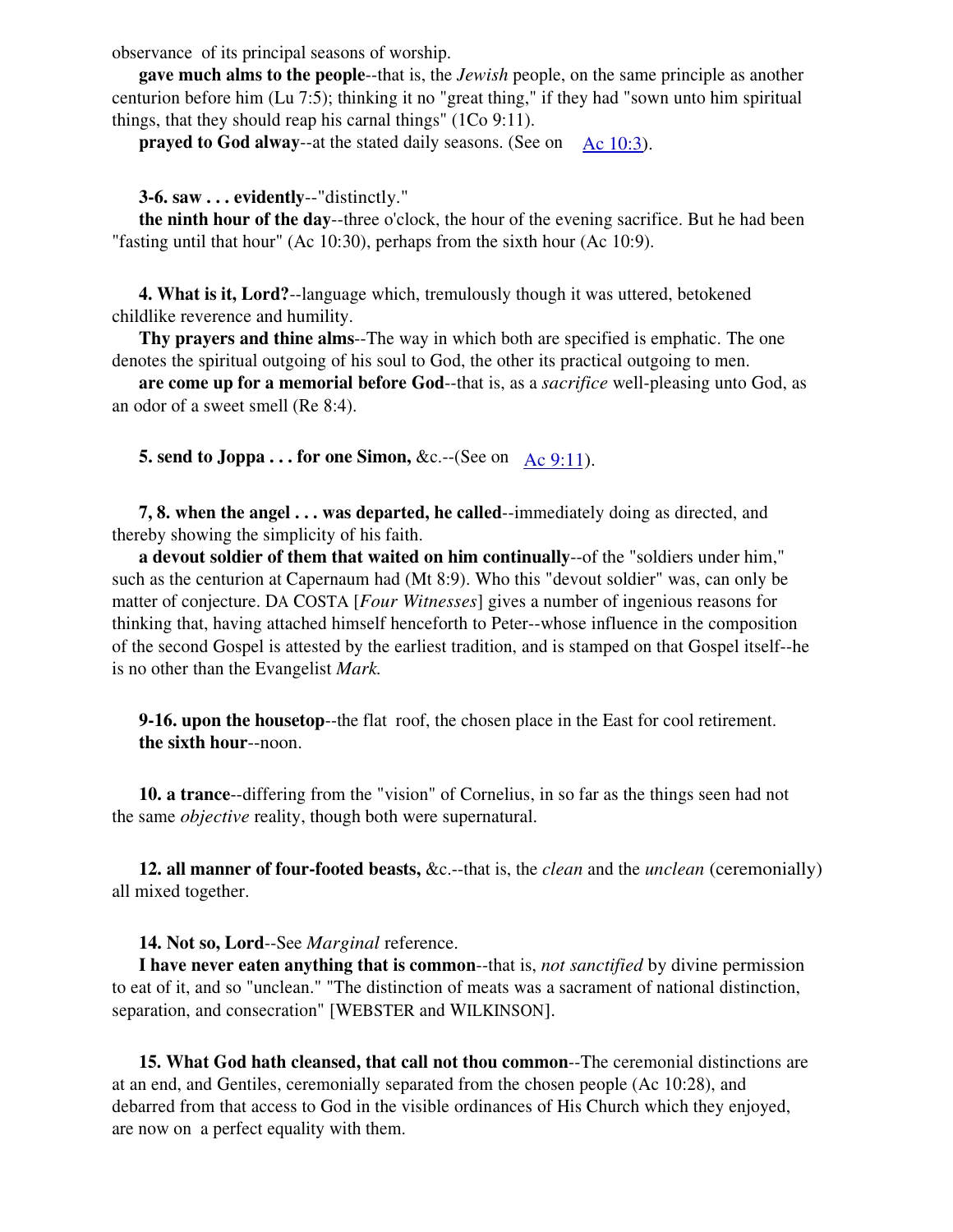**16. done thrice**--See Ge 41:32.

 **17-24. while Peter doubted . . . what this should mean, behold, the three men . . . stood before the gate . . . and asked**--"were inquiring," that is, in the act of doing so. The preparations here made--of Peter for his Gentile visitors, as of Cornelius for him--are devoutly to be noted. But besides this, at the same moment, "the Spirit" expressly informs him that three men were inquiring for him, and bids him unhesitatingly go with them, as sent by Him.

 **21. I am he whom ye seek**--This seems to have been said without any communication being made to Peter regarding the men or their errand.

 **22. they said, Cornelius . . . a just man,** &c.--fine testimony this from his own servants. **of good report among all the nation of the Jews**--specified, no doubt, to conciliate the favorable regard of the Jewish apostle.

to hear words of thee--(See on  $\overline{Ac}$  11:14).

 **23. called them in and lodged them**--thus partially anticipating this fellowship with Gentiles.

**Peter went ... with them, and certain brethren--six in number (Ac 11:12).** 

 **from Joppa**--as witnesses of a transaction which Peter was prepared to believe pregnant with great consequences.

 **24. Cornelius . . . called together his kinsmen and near friends**--implying that he had been long enough at Cæsarea to form relationships there and that he had intimate friends there whose presence he was not ashamed to invite to a religious meeting of the most solemn nature.

 **25-29. as Peter was coming in, Cornelius met him**--a mark of the highest respect. **fell down at his feet, and worshipped him**--In the East this way of showing respect was customary not only to kings, but to others occupying a superior station; but among the Greeks and Romans it was reserved for the gods. Peter, therefore, declines it as due to no mortal [GROTIUS]. "*Those who claim to have succeeded Peter, have not imitated this part of his conduct*" [ALFORD] (therein only verifying 2Th 2:4, and compare Re 19:10; 22:9).

 **28. Ye know it is . . . unlawful . . . for . . . a Jew to keep company, or come unto one of another nation,** &c.--There was no express prohibition to this effect, and to a Certain extent intercourse was certainly kept up. (See the Gospel history, towards the end). But intimate social fellowship was not practiced, as being adverse to the spirit of the law.

 **29. I ask therefore,** &c.--The whole speech is full of dignity, the apostle seeing in the company before him a new brotherhood, into whose devout and inquiring minds he was divinely directed to pour the light of new truth.

 **30-33. Four days ago**--the messengers being despatched on the first; on the second reaching Joppa (Ac 10:9); starting for Cæsarea on the third; and on the fourth arriving.

 **33. we are all here present before God, to hear all things that are commanded thee of God**--Beautiful expression of entire preparedness to receive the expected divine teaching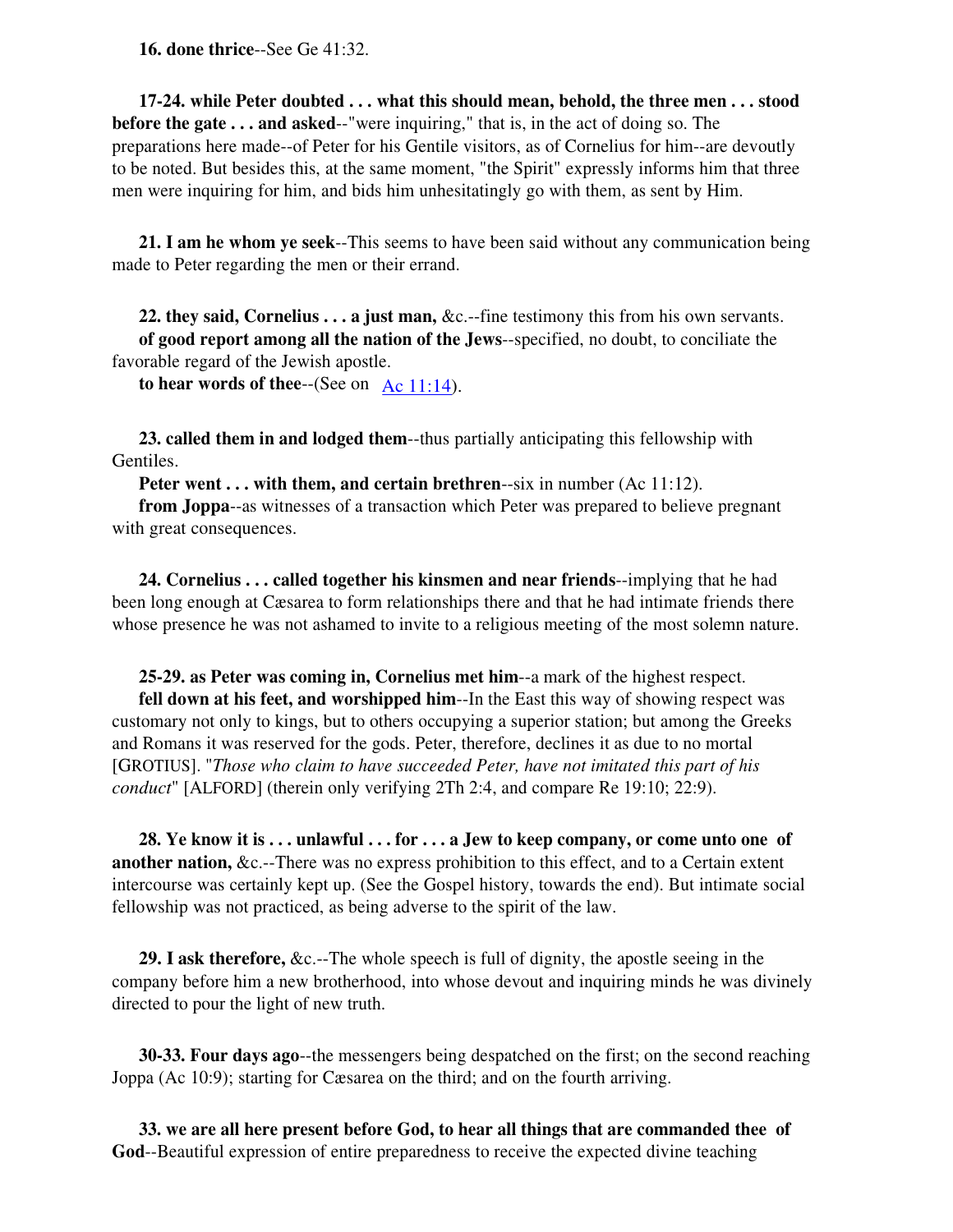through the lips of this heaven-commissioned teacher, and delightful encouragement to Peter to give free utterance to what was doubtless already on his lips!

# **34, 35. Peter opened his mouth**--(See on  $Mt 5:2$ ).</u>

**Of a truth I perceive**--that is, "I have it now demonstrated before mine eyes."

 **that God is no respecter of persons**--Not, "I see there is no capricious *favoritism* with God," for Peter would never imagine such a thing; but (as the next clause shows), "I see that God has respect only to *personal character and state* in the acceptance of men, national and ecclesiastical distinctions being of no account."

 **35. But in every nation**--not (observe), in every *religion;* according to a common distortion of these words.

 **he that feareth him, and worketh righteousness**--This being the well-known phraseology of the Old Testament in describing the truly godly man, within the pale of revealed religion, it cannot be alleged that Peter meant it to denote a merely *virtuous* character, in the heathen sense; and as Peter had learned enough, from the messengers of Cornelius and from his own lips, to convince him that the whole religious character of this Roman officer had been moulded in the Jewish faith, there can be no doubt that the apostle intended to describe exactly such saintship- in its internal spirituality and external fruitfulness--as God had already pronounced to be genuine and approved. And since to such "He giveth more grace," according to the law of His Kingdom (Jas 4:6; Mt 25:29), He sends Peter, not to be the instrument of his *conversion,* as this is very frequently called, but simply to "show him the way of God more perfectly," as before to the devout Ethiopian eunuch.

 **36-38. the word . . . sent unto the children of Israel**--for to them (he would have them distinctly know) the Gospel was first preached, even as the facts of it took place on the special theater of the ancient economy.

**preaching peace by Jesus Christ--the glorious sum of all Gospel truth (1Co 1:20-22).** 

 **he is Lord of all**--exalted to embrace under the canopy of His peace, Jew and Gentile alike, whom the blood of His Cross had cemented into one reconciled and accepted family of God (Eph 2:13-18).

**37. That word ... ye how--The facts, it seems, were too notorious and extraordinary to be** unknown to those who mixed so much with Jews, and took so tender an interest in all Jewish matters as they did; though, like the eunuch, they knew not the significance of them.

 **which was published throughout all Judea, and began from Galilee**--(See Lu 4:14, 37, 44; 7:17; 9:6; 23:5).

after the baptism which John preached--(See on **Ac** 1:22).

 **38. Now God anointed Jesus of Nazareth**--rather, "Jesus of Nazareth (as the burden of that 'published word'), how God anointed Him."

 **with the Holy Ghost and with power**--that is, at His baptism, thus visibly proclaiming Him MESSIAH, "the Lord's Christ." See Lu 4:18-21. For it is not His unction for personal holiness at His incarnation that is referred to--as many of the Fathers and some moderns take it--but His investiture with the insignia of the Messianic office, in which He presented Himself after His baptism to the acceptance of the people.

 **went about doing good**--holding up the *beneficent* character of all His miracles, which was their predicted character (Isa 35:5, 6, &c.).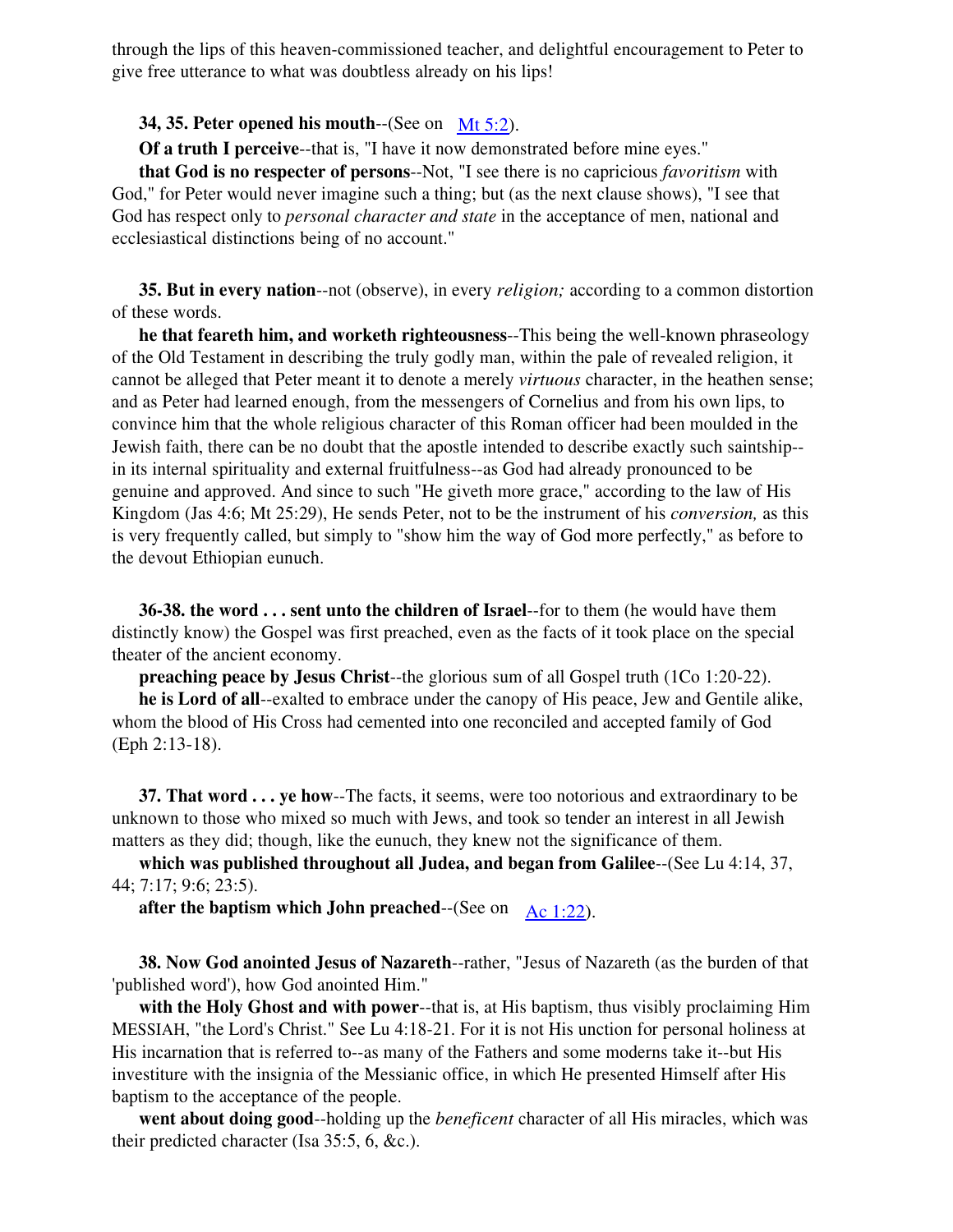**healing all that were oppressed of the devil**--whether in the form of demoniacal possessions, or more indirectly, as in her "whom Satan had bound with a spirit of infirmity eighteen years" (Lu 13:16); thereby showing Himself the Redeemer from all evil.

 **for God was with him**--Thus gently does the apostle rise to the supreme dignity of Christ with which he closes, accommodating himself to his hearers.

 **39-43. we are witnesses of all . . . he did**--not objects of superstitious reverence, but simply *witnesses* to the great historical facts on which the Gospel is founded.

**slew and hanged**--that is, slew by hanging.

**on a tree**--So Ac 5:30 (and see on  $\frac{Ga \cdot 3:13}{2}$ ).

 **40-41. showed him openly; Not to all the people**--for it was not fitting that He should subject Himself, in His risen condition, to a second rejection in Person.

 **but unto witnesses chosen before of God . . . to us, who did eat and drink with him after he rose,** &c.--Not the less certain, therefore, was the fact of His resurrection, though withholding Himself from general gaze in His risen body.

 **he which was ordained of God to be the Judge of quick and dead**--He had before proclaimed Him "Lord of all," for the dispensing of "*peace*" to all alike; now he announces Him in the same supreme lordship, for the exercise of *judgment* upon all alike. On this divine ordination, see Joh 5:22, 23, 27; Ac 17:31. Thus we have here all Gospel truth in brief. But, *forgiveness through this exalted One* is the closing note of Peter's beautifully simple discourse.

 **43. To him give all the prophets witness**--that is, This is the burden, generally of the prophetic testimony. It was fitter thus to give the spirit of their testimony, than to quote them in detail on such an occasion. But let this apostolic statement of the evangelical import of the Old Testament writings be devoutly weighed by those who are disposed to rationalize away this element in the Old Testament.

 **whosoever believeth in him**--This was evidently said with special reference to the Gentile audience then before him, and formed a noble practical conclusion to the whole discourse.

 **44, 45. While Peter yet spake . . . the Holy Ghost fell**--by visible and audible manifestation (Ac 10:46).

 **45. they of the circumcision . . . were astonished . . . because that on the Gentiles also was poured out,** &c.--without circumcision.

 **46. heard them speak with tongues and magnify God**--As on the day of Pentecost it was no empty miracle, no mere speaking of foreign languages, but utterance of "the wonderful works of God" in tongues to them unknown (Ac 2:11), so here; but more remarkable in this case, as the speakers were perhaps less familiar with the Old Testament songs of praise.

 **46-48. Then answered Peter, Can any man forbid water . . . which have received the Holy Ghost,** &c.--Mark, he does not say, They have received the Spirit, what need have they for water? but, Having the living discipleship imparted to them and visibly stamped upon them, what objection can there be to admitting them, by the seal of baptism, into the full fellowship of the Church?

**47. which have received the Holy Ghost as well as we**--and are thus, in all that is essential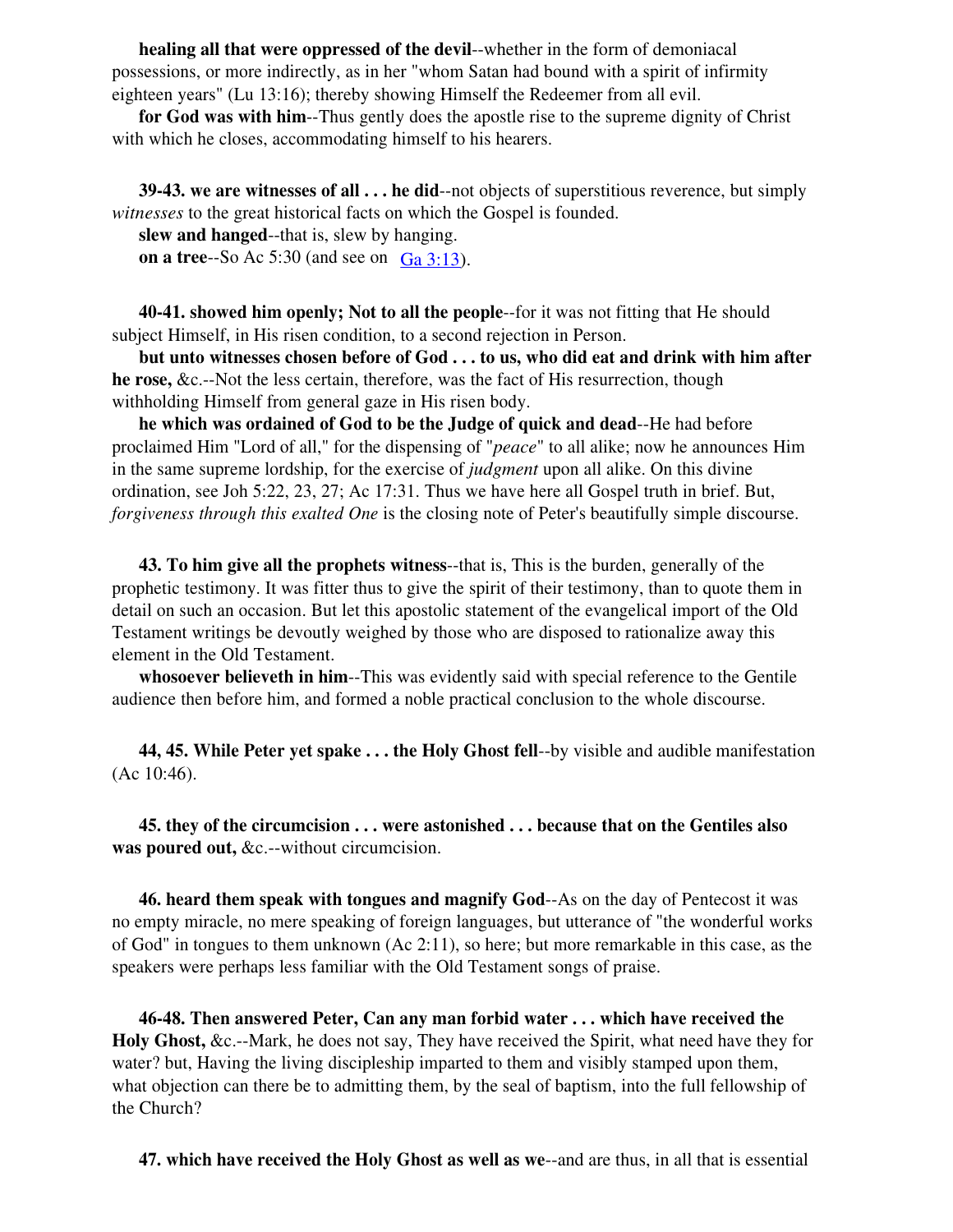to salvation, on a level with ourselves.

 **48. he commanded them to be baptized**--not doing it with his own hands, as neither did Paul, save on rare occasions (1Co 1:14-17; compare Ac 2:38; Joh 4:2).

 **prayed . . . him to tarry certain days**--"golden days" [BENGEL], spent, doubtless, in refreshing Christian fellowship, and in imparting and receiving fuller teaching on the several topics of the apostle's discourse.

## CHAPTER 11

 Ac 11:1-18. PETER VINDICATES HIMSELF BEFORE THE CHURCH IN JERUSALEM FOR HIS PROCEDURE TOWARDS THE GENTILES.

**1-11. the apostles and brethren . . . in Judea**--rather, "throughout Judea."

 **2. they . . . of the circumcision**--not the Jewish Christians generally, for here there were no other, but such as, from their jealousy for "the middle wall of partition" which circumcision raised between Jew and Gentile, were *afterwards* known as "they of the circumcision." They doubtless embraced apostles as well as others.

 **3, 4. Thou wentest in . . . But Peter rehearsed the matter,** &c.--These objectors scruple not to demand from Peter, though the first among the apostles, an explanation of his conduct; nor is there any insinuation on Peter's part of disrespect towards his authority in that demand--a manifest proof that such authority was unknown both to the complainers and to himself.

 **12-18. we entered the man's house**--No mention of Cornelius' name, much less of his high position, as if that affected the question. To the charge, "Thou wentest in to *men* uncircumcised," he simply speaks of the uncircumcised "*man*" to whom he had been divinely sent.

**13. seen an angel**--literally, "*the* angel," for the rumor took that definite shape.

concerning Christ. But on the "salvation" of Cornelius, see on Ac 10:34, 35. On that of his "house," see on  $Lu 19:10$ .</u> **14. Who shall tell thee words whereby thou and all thy house shall be saved**--The historian makes the angel express this much more generally (Ac 10:6). So also the subsequent report of it by the deputies and by Cornelius himself to Peter (Ac 10:22, 32). But as Peter tarried with Cornelius certain days, and they doubtless talked over the wonderful scene together, perhaps this fuller and richer form of what the angel said was given to Peter; or the apostle himself may have *expressed* what the angel certainly *designed* by directing them to send for him. Observe, "salvation" is here made to hang upon "*words,*" that is, the Gospel message

 **16, 17. Then remembered I the word . . . John . . . baptized with water; but ye shall be baptized with the Holy Ghost. Forasmuch then,** &c.--that is, "Since God Himself has put them on a level with ourselves, by bestowing on them what the Lord Jesus pronounced the higher baptism of the Holy Ghost, would it not have been to withstand God if I had withheld from them the lower baptism of water, and kept aloof from them as still 'unclean?'"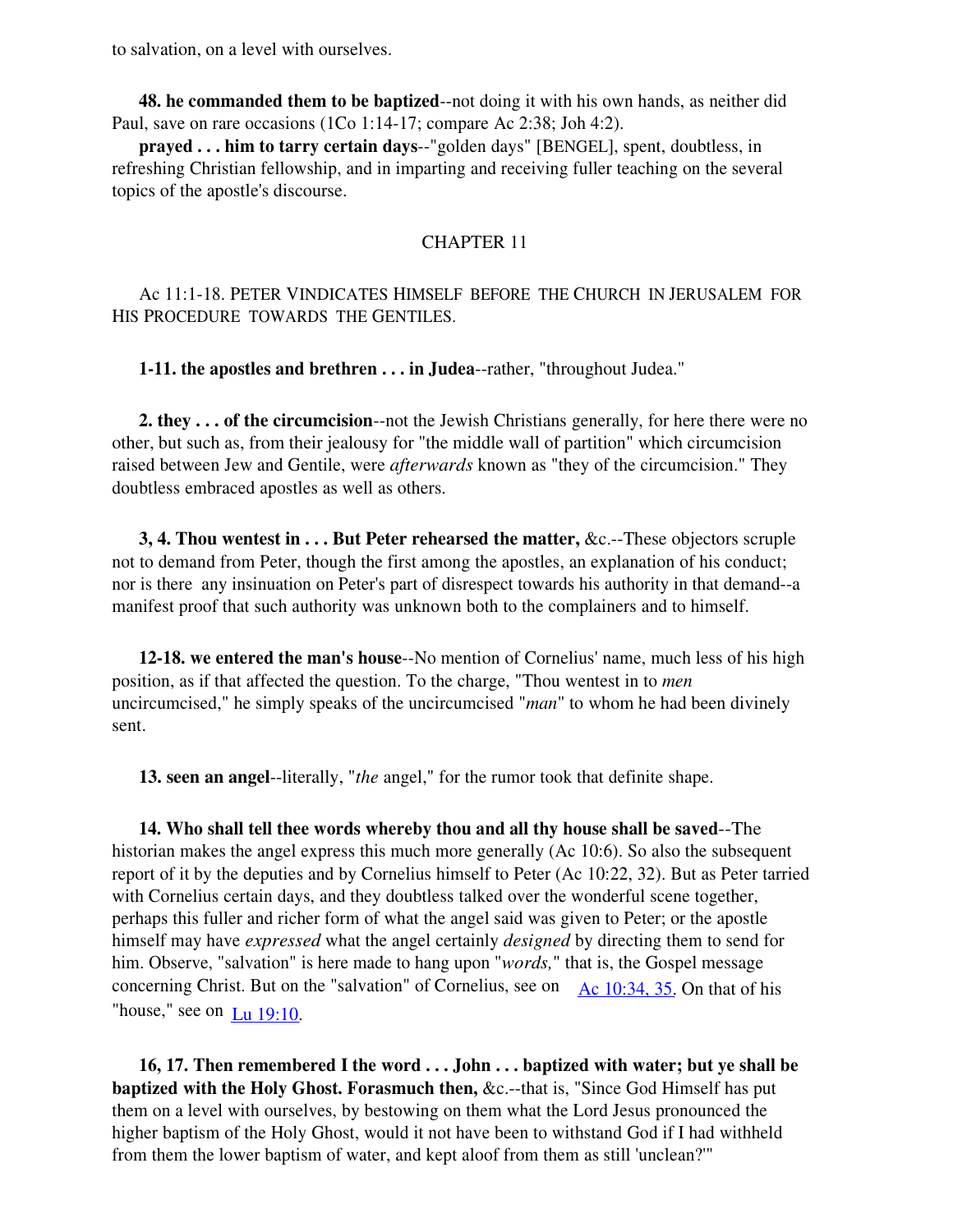**18. held their peace and glorified God**--Well had it been if, when Paul afterwards adduced equally resistless evidence in justification of the same line of procedure, this Jewish party had shown the same reverential and glad submission!

 **Then hath God also granted to the Gentiles,** &c.--rather, "granted to the Gentiles also." (See a similar misplacement of "also" in Heb 12:1). To "*grant* repentance unto life"--that is, "such as issues in life" (compare 2Co 7:10, "repentance unto salvation")--is more than to be willing to pardon upon repentance [GROTIUS]. The case of Cornelius is so manifestly one of *grace* reigning in every stage of his religious history, that we can hardly doubt that this was just the feature of it which they meant here to express. *And this is the grace that reigns in every conversion.* 

 Ac 11:19-24. THE GOSPEL BEING PREACHED TO GENTILES AT ANTIOCH ALSO BARNABAS IS SENT THITHER FROM JERUSALEM, WHO HAILS THEIR ACCESSION AND LABORS AMONG THEM.

 **19. they which were scattered abroad upon the persecution that arose about Stephen**- and who "went everywhere preaching the word" (Ac 8:4).

 **travelled as far as Phenice**--that part of the Mediterranean coast which, commencing a little north of Cæsarea, stretches northwards for upwards of one hundred miles, halfway to Antioch.

and Cyprus--(See on  $\underline{Ac 4:36}$ ). An active commercial intercourse subsisted between Phenice and Cyprus.

 **and Antioch**--near the head of the northeast coast of the Mediterranean, on the river Orontes, and containing a large colony of Jews, to whose religion there were there numerous proselytes. "It was almost an Oriental Rome, in which all the forms of the civilized life of the empire found some representative; and through the two first centuries of the Christian era it was what Constantinople became afterwards, 'the Gate of the East'" [HOWSON].

**20. some of them were men of Cyprus and Cyrene--(see on** Lu 23:26); as Lucius, mentioned in Ac 13:1.

 **spake unto the Grecians**--rather, "the *Greeks,*" that is, uncircumcised Gentiles (as the true reading beyond doubt is). The Gospel had, from the first, been preached to "the Grecians" or Greek-speaking *Jews,* and these "men of Cyprus and Cyrene" were themselves "Grecians." How, then, can we suppose that the historian would note, as something new and singular (Ac 11:22), that some of the dispersed Christians preached to *them?* 

first admission of uncircumcised Gentiles into the Church. (See on Ac 10:1) Nay, we read of no *secured.* (See on <u>Ac 15:19-29</u>.) **21. a great number believed**--Thus the accession of Cornelius and his party was not the influence which the accession of Cornelius and his house had on the further progress of the Gospel among the Gentiles; whereas there here open upon us operations upon the Gentiles from quite a different quarter, and attended with ever growing success. The only great object served by the case of Cornelius was *the formal recognition of the principles which that case afterwards*

 **22. sent . . . Barnabas . . . as far as Antioch**--implying that even on the way to Antioch he found churches to visit [OLSHAUSEN]. It was in the first instance, no doubt, a mission of inquiry; and no one could be more suitable to inquire into the proceedings of those Cyprians and Cyrenians than one who was himself a "Grecian" of Cyprus (Ac 4:36), and "a son of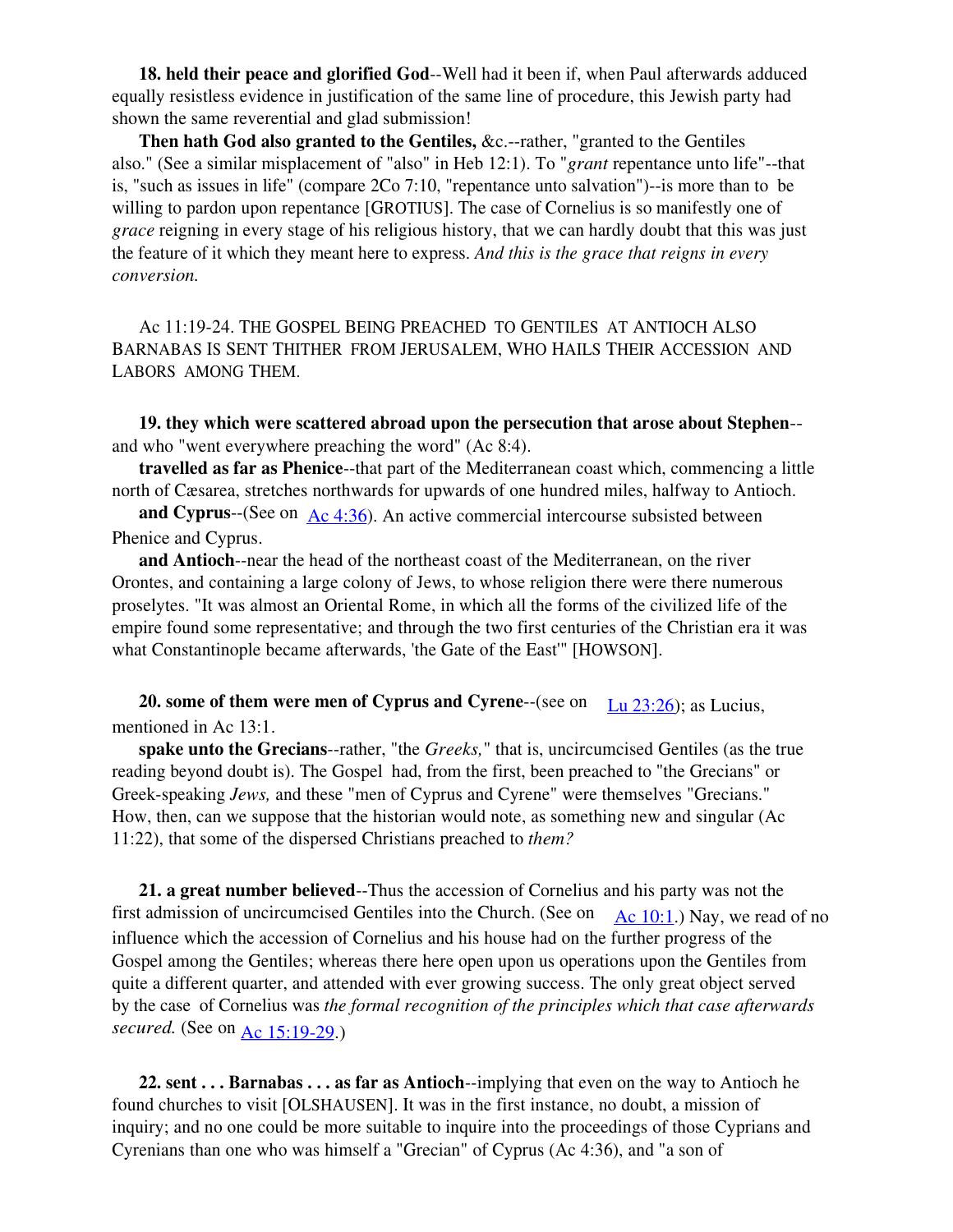consolation."

 **23. when he . . . had seen the grace of God**--in the new converts. **was glad**--owned and rejoiced in it at once as divine, though they were uncircumcised. **exhorted them all that with purpose of heart**--as opposed to a hasty and fickle discipleship.

**they would cleave unto the Lord**--the Lord Jesus.

 **24. For he was a good man**--The sense of "good" here is plainly "large-hearted," "liberalminded," rising above narrow Jewish sectarianism, and that because, as the historian adds, he was "full of the Holy Ghost and of faith."

 **and much people were added unto the Lord**--This proceeding of Barnabas, so full of wisdom, love, and zeal, was blessed to the great increase of the Christian community in that important city.

 Ac 11:25, 26. BARNABAS, FINDING THE WORK IN ANTIOCH TOO MUCH FOR HIM, GOES TO TARSUS FOR SAUL--THEY LABOR THERE TOGETHER FOR A WHOLE YEAR WITH MUCH SUCCESS, AND ANTIOCH BECOMES THE HONORED BIRTHPLACE OF THE TERM *CHRISTIAN.* 

Ac 15:23), and **25. Then departed Barnabas to Tarsus for to seek Saul**--Of course, this was after the hasty despatch of Saul to Tarsus, no doubt by Barnabas himself among others, to escape the fury of the Jews at Jerusalem. And as Barnabas was the first to take the converted persecutor by the hand and procure his recognition as a disciple by the brethren at Jerusalem (Ac 9:27), so he alone seems at that early period to have discerned in him those peculiar endowments by virtue of which he was afterwards to eclipse all others. Accordingly, instead of returning to Jerusalem, to which, no doubt, he sent accounts of his proceedings from time to time, finding that the mine in Antioch was rich in promise and required an additional and powerful hand to work, he leaves it for a time, takes a journey to Tarsus, "finds Saul" (seemingly implying--not that he lay hid [BENGEL], but that he was engaged at the time in some preaching circuit--see on returns with him to Antioch. Nor were his hopes disappointed. As co-pastors, for the time being, of the Church there, they so labored that the Gospel, even in that great and many-sided community, achieved for itself a name which will live and be gloried in as long as this world lasts, as the symbol of all that is most precious to the fallen family of man:--"*The disciples were called* CHRISTIANS *first in Antioch.*" This name originated not within, but without, the Church; not with their *Jewish* enemies, by whom they were styled "Nazarenes" (Ac 24:5), but with the *heathen* in Antioch, and (as the form of the word shows) with the *Romans,* not the *Greeks* there [OLSHAUSEN]. It was not at first used in a good sense (as Ac 26:28; 1Pe 4:16 show), though hardly framed out of contempt (as DE WETTE, BAUMGARTEN, &c.); but as it was a noble testimony to the light in which the Church regarded Christ--honoring Him as their only Lord and Saviour, dwelling continually on His name, and glorying in it--so it was felt to be too apposite and beautiful to be allowed to die.

 Ac 11:27-30. BY OCCASION OF A FAMINE BARNABAS AND SAUL RETURN TO JERUSALEM WITH A CONTRIBUTION FOR THE RELIEF OF THEIR SUFFERING BRETHREN.

 **27. came prophets from Jerusalem**--inspired teachers, a class we shall afterwards frequently meet with, who sometimes, but not necessarily, foretold future events. They are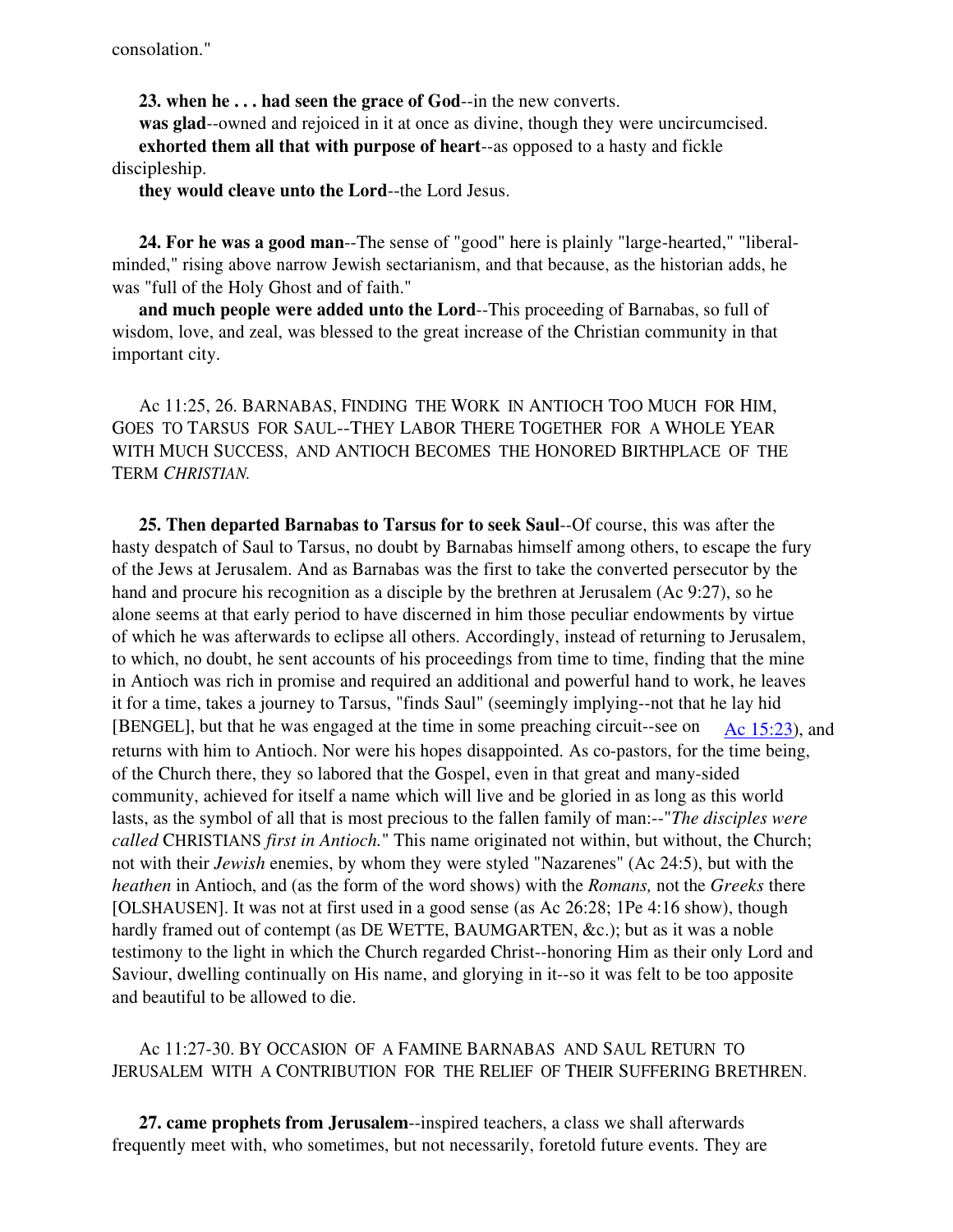classed next to apostles (1Co 12:28, 29; Eph 4:11).

 **28. that there should be great dearth throughout all the world**--the whole Roman empire.

 **which came to pass in the days of Claudius Cæsar**--Four famines occurred during his reign. This one in Judea and the adjacent countries took place, A.D. 41 [JOSEPHUS, *Antiquities,* 20.2,5]. *An important date for tracing out the chronology of the Acts.* (But this subject is too difficult and extensive to admit of being handled here).

 **29. Then the disciples, every man according to his ability, determined to send relief,** &c.--This was the pure prompting of Christian love, which shone so bright in those earliest days of the Gospel.

 **30. sent it to the elders**--an office well known to be borrowed from the synagogue; *after the model of which, and not at all of the temple, the Christian Churches were constituted by the apostles.*

 **by the hands of Barnabas and Saul**--This was Saul's SECOND VISIT TO JERUSALEM after his conversion.

# CHAPTER 12

# Ac 12:1-19. PERSECUTION OF THE CHURCH BY HEROD AGRIPPA I--MARTYRDOM OF JAMES AND MIRACULOUS DELIVERANCE OF PETER.

 **1-3. Herod the king**--grandson of Herod the Great, and son of Aristobulus. He at this time ruled over all his father's dominions. PALEY has remarked the accuracy of the historian here. For thirty years before this there was no king at Jerusalem exercising supreme authority over Judea, nor was there ever afterwards, save during the three last years of Herod's life, within which the transactions occurred.

and hast been baptized with his baptism." (See on  $\frac{Mr \ 10:38-40}{Mr \ 10:38-40}$ ) A grievous loss this would be **2. killed James . . . with the sword**--beheaded him; a most ignominious mode of punishment, according to the Jews. Blessed martyr! Thou hast indeed "drunk of thy Lord's cup, to the Church; for though nothing is known of him beyond what we read in the Gospels, the place which he had as one of the three whom the Lord admitted to His closest intimacy would lead the Church to look up to him with a reverence and affection which even their enemies would come to hear of. They could spring only upon one more prized victim; and flushed with their first success, they prevail upon Herod to seize him also.

 **3. because he saw it pleased the Jews**--Popularity was the ruling passion of this Herod, not naturally so cruel as some of the family [JOSEPHUS, *Antiquities,* 19.7.3].

 **to take Peter also**--whose loss, at this stage of the Church, would have been, so far as we can see, irreparable.

 **Then were the days of unleavened bread**--seven in number, during which, after killing and eating the Passover, no leaven was allowed in Jewish houses (Ex 12:15, 19).

**4. delivered him to four quaternions of soldiers**--that is, to four parties of four each,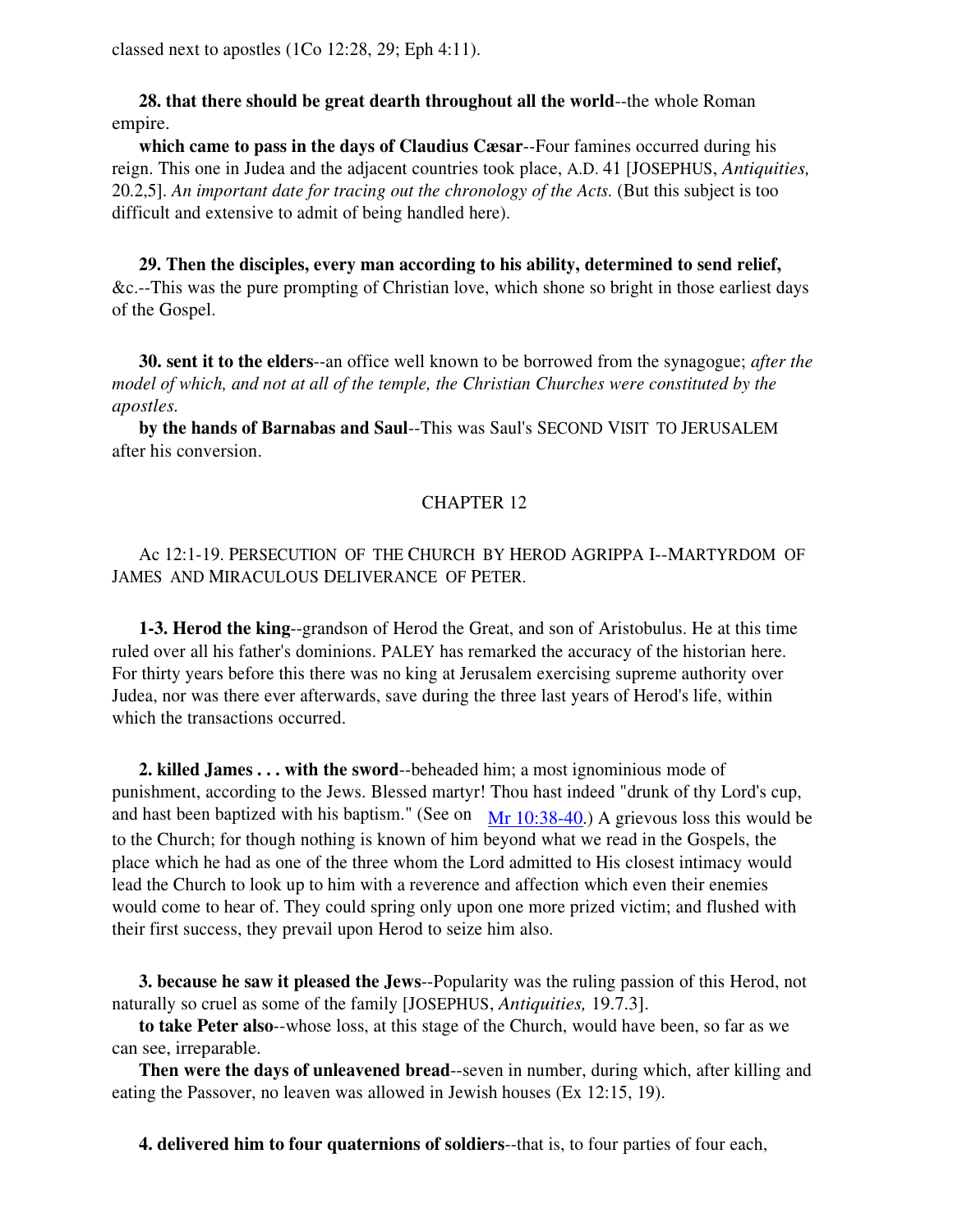corresponding to the four Roman watches; two watching in prison and two at the gates, and each party being on duty for the space of one watch.

 **intending after Easter**--rather, "after the Passover"; that is, after the whole festival was over. (The word in our King James Version is an ecclesiastical term of later date, and ought not to have been employed here).

 **to bring him forth to the people**--for execution; for during "the days of unleavened bread," or the currency of any religious festival, the Jews had a prejudice against trying or putting anyone to death.

 **5, 6. prayer was made without ceasing**--rather, "instant," "earnest," "urgent" (*Margin*); as in Lu 22:44; Ac 26:7; and 1Pe 4:8 (see *Greek*).

 **of the church unto God for him**--not in public assembly, for it was evidently not safe to meet thus; but in little groups in private houses, one of which was Mary's (Ac 12:12). And this was kept up during all the days of unleavened bread.

**6. And when Herod would have brought him forth**--"was going to bring him forth."

Joh 21:3). **the same night**--but a few hours before the intended execution. Thus long were the disciples kept waiting; their prayers apparently unavailing, and their faith, as would seem from the sequel, waxing feeble. Such, however, is the "law" of God's procedure (De 32:36 and see on

 **Peter was sleeping between two soldiers, bound with two chains**--Roman prisoners had a chain fastened at one end to the wrist of their fight hand, and at the other to the wrist of a soldier's left hand, leaving the right arm of the keeper free in case of any attempt to escape. For greater security the prisoner was sometimes, as here, chained to two soldiers, one on each side. (See Ac 21:23.) Ye think your prey secure, bloodthirsty priests and thou obsequious tyrant who, to "please the Jews," hast shut in this most eminent of the servants of Christ within double gates, guarded by double sentinels, while double keepers and double chains seem to defy all rescue! So thought the chief priests, who "made the sepulchre of the Lord sure, sealing the stone and setting a watch." But "He that sitteth in heaven shall laugh at you." Meanwhile, "Peter is sleeping!" In a few hours he expects a stingless death; "neither counts he his life dear unto him, so that he may finish his course with joy and the ministry which he has received of the Lord Jesus." In this frame of spirit he has dropped asleep, and lies the picture of peace.

**7-11. the angel of the Lord**--rather, "an angel."

 **came upon** *him*--so in Lu 2:9, expressive of the unexpected nature of the visit. **smote Peter on the side . . . Arise up quickly. And his chains fell off . . . Gird thyself . . . And so he did . . . Cast thy garment**--tunic, which he had thrown off for the night.

 **8. about thee . . . follow me**--In such graphic minuteness of detail we have a charming mark of reality: while the rapidity and curtness of the orders, and the promptitude with which they were obeyed, betoken the despatch which, in the circumstances, was necessary.

 **9. wist not that it was true; but thought he saw a vision**--So little did the apostle look for deliverance!

 **10. first and the second ward . . . the iron gate that leadeth unto the city**--We can only conjecture the precise meaning of all this, not knowing the position of the prison.

 **passed on through one street; and forthwith the angel departed from him**--when he had placed him beyond pursuit. Thus "He disappointeth the devices of the crafty, so that their heads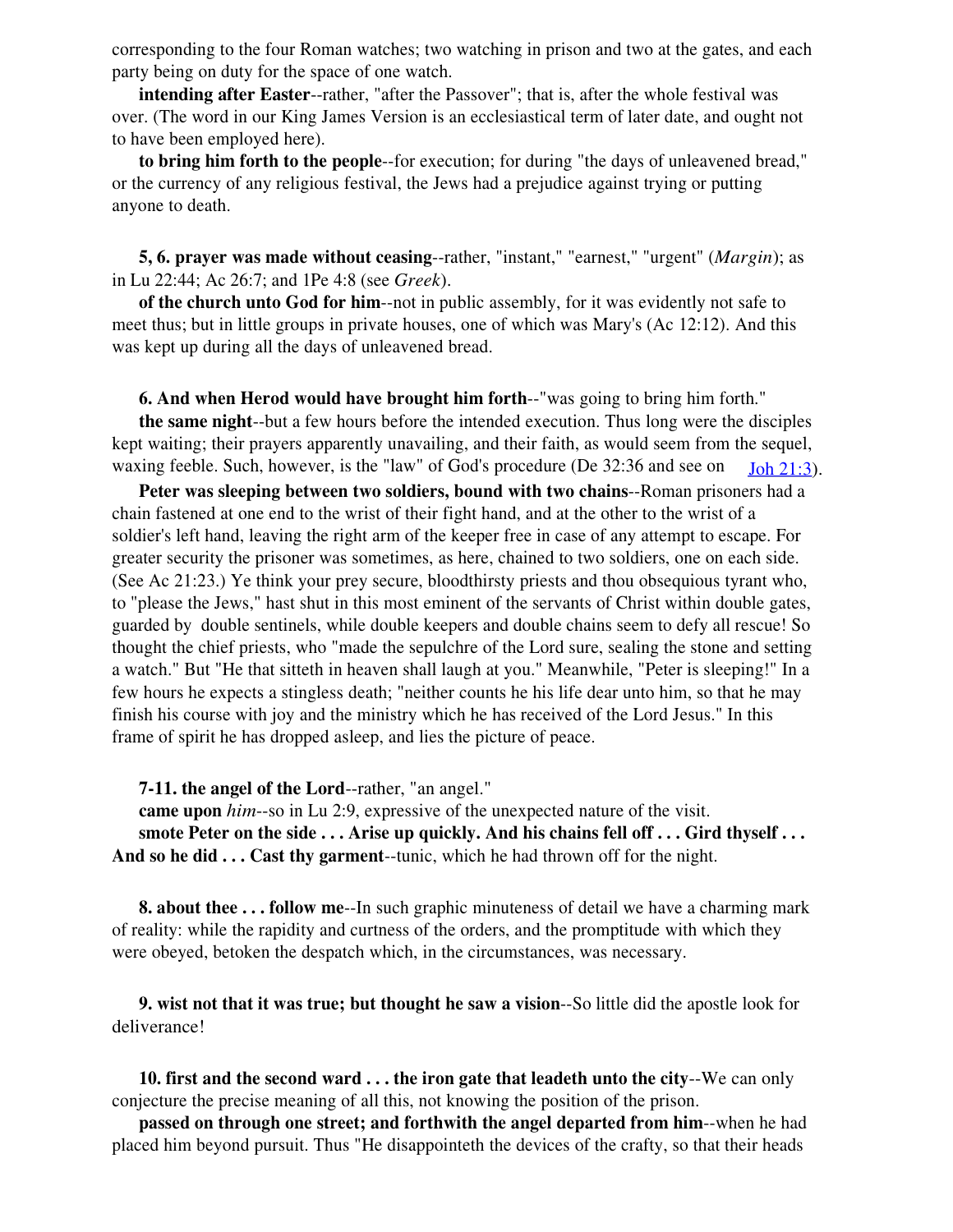cannot perform their enterprise" (Job 5:12).

 **11. when Peter was come to himself**--recovered from his bewilderment, and had time to look back upon all the steps that had followed each other in such rapid succession.

 **Now I know of a surety, that the Lord hath sent his angel, and hath delivered me,** &c.- another evidence that Peter expected nothing but to seal his testimony with his blood on this occasion.

 **12-17. he came to the house of Mary,** &c.--who "must have had a house of some pretensions to receive a large number; and, accordingly, we read that her brother Barnabas (Col 4:10) was a person of substance (Ac 4:37). She must also have been distinguished for faith and courage to allow such a meeting in the face of persecution" [WEBSTER and WILKINSON]. To such a house it was natural that Peter should come.

 **mother of John . . . Mark**--so called to distinguish him from the apostle of that name, and to distinguish her from the other Marys.

 **where many were gathered together praying**--doubtless for Peter's deliverance, and continuing, no doubt, on this the last of the days of unleavened bread, which was their last hope, all night in prayer to God.

 **13. came to hearken**--not to open; for neither was it a time nor an hour of night for that, but to listen who was there.

 **14. opened not for gladness, but ran in and told,** &c.--How exquisite is this touch of nature!

 **15. Thou art mad**--one of those exclamations which one can hardly resist on hearing what seems far "too good to be true."

**she constantly affirmed**--"kept steadfastly affirming."

 **that it was even so. Then said they, It is his angel**--his disembodied spirit, his ghost; anything, in fact, rather than himself. Though this had been the burden of their fervent prayers during all the days of unleavened bread, they dispute themselves out of it as a thing incredible. Still, it is but the unbelief of the disciples who "believed not *for joy* and wondered" at the tidings of their Lord's resurrection. How often do we pray for what we can hardly credit the bestowment of, when it comes in answer to our prayers! This, however, argues not so much hard unbelief as that kind of it incident to the best in this land of shadows, which perceives not so clearly as it might how very near heaven and earth, the Lord and His praying people, are to each other.

**16. Peter continued knocking**--delay being dangerous.

 **17. But he, beckoning . . . with his hand to hold their peace**--a lively touch this. In the hubbub of joyful and wondering interrogatories there might mingle reflections, thrown out by one against another, for holding out so long against the testimony of Rhoda; while the emotion of the apostle's own spirit would be too deep and solemn to take part in such demonstrations or utter a word till, with his hand, he had signified his wish for perfect silence.

 **Go show these things unto James and to the brethren**--Whether James the son of Alpheus, one of the Twelve, usually known as "James the Less," and "James the Lord's brother" (Ga 1:19), were the same person; and if not, whether the James here referred to was the former or the latter, critics are singularly divided, and the whole question is one of the most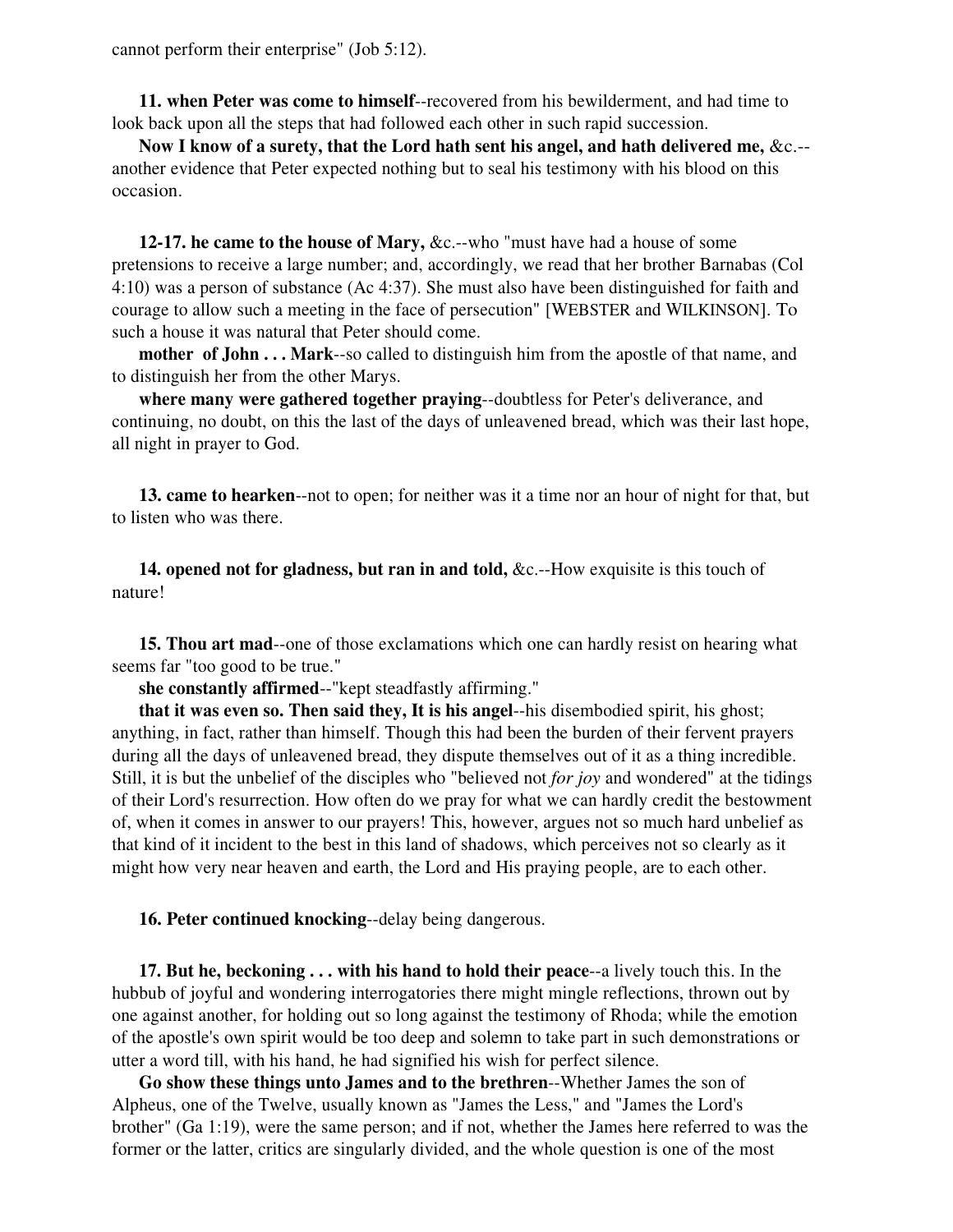difficult. To us, it appears that there are strong reasons for thinking that they were *not* the same person, and that the one here meant, and throughout the Acts, is *the apostle* James. (But on this more hereafter). James is singled out, because he had probably begun to take the oversight of the Church in Jerusalem, which we afterwards find him exercising (Ac 15:1-29).

 **And he departed, and went into another place**--according to his Lord's express command (Mt 10:23). When told, on a former miraculous liberation from prison, to go and speak unto the people (Ac 5:20), he did it; but in this case to present himself in public would have been to tempt God by rushing upon certain destruction.

 **18, 19. as soon as it was day,** &c.--His deliverance must have been during the fourth watch (three to six A.M.); else he must have been missed by the keepers at the change of the watch [WIES].

 **19. examined the keepers**--who, either like the keepers of our Lord's sepulchre, had "shaken and become as dead men" (Mt 28:4), or had slept on their watch and been divinely kept from awaking.

**commanded that they should be put to death**--Impotent vengeance!

 Ac 12:20-25. HEROD'S MISERABLE END--GROWING SUCCESS OF THE GOSPEL-- BARNABAS AND SAUL RETURN TO ANTIOCH.

 **20. Herod was . . . displeased with them of Tyre and Sidon**--for some reason unknown; but the effect on their commercial relations made the latter glad to sue for peace.

 **their country was nourished by the king's country**--See 1Ki 5:11; Ezr 3:7; Eze 27:17. Perhaps the famine (Ac 11:28) made them the more urgent for reconciliation.

 **21. And upon a set day Herod . . . made an oration unto them**--to the Tyrians and Sidonians especially.

 **22, 23. the people gave a shout,** &c.--JOSEPHUS' account of his death is remarkably similar to this [*Antiquities,* 19.8.2]. Several cases of such deaths occur in history. Thus was this wretched man nearer his end than he of whom he had thought to make a public spectacle.

 **24. But the word grew,** &c.--that is, Not only was the royal representative ignominiously swept from the stage, while his intended victim was spared to the Church, but the cause which he and his Jewish instigators sought to crush was only furthered and glorified. How full of encouragement and consolation is all this to the Christian Church in every age!

 **25. Barnabas and Saul returned from Jerusalem**--where, it thus appears, they had remained during all this persecution.

**when they had fulfilled their ministry**--or service; that mentioned on Ac 11:29, 30.

**took with them John ... Mark**--(See on  $\frac{\text{Ac }12:12}{\text{Ac }12:12}$ ), not to be confounded with the second Evangelist, as is often done. As his uncle was Barnabas, so his spiritual father was Peter (1Pe 5:13).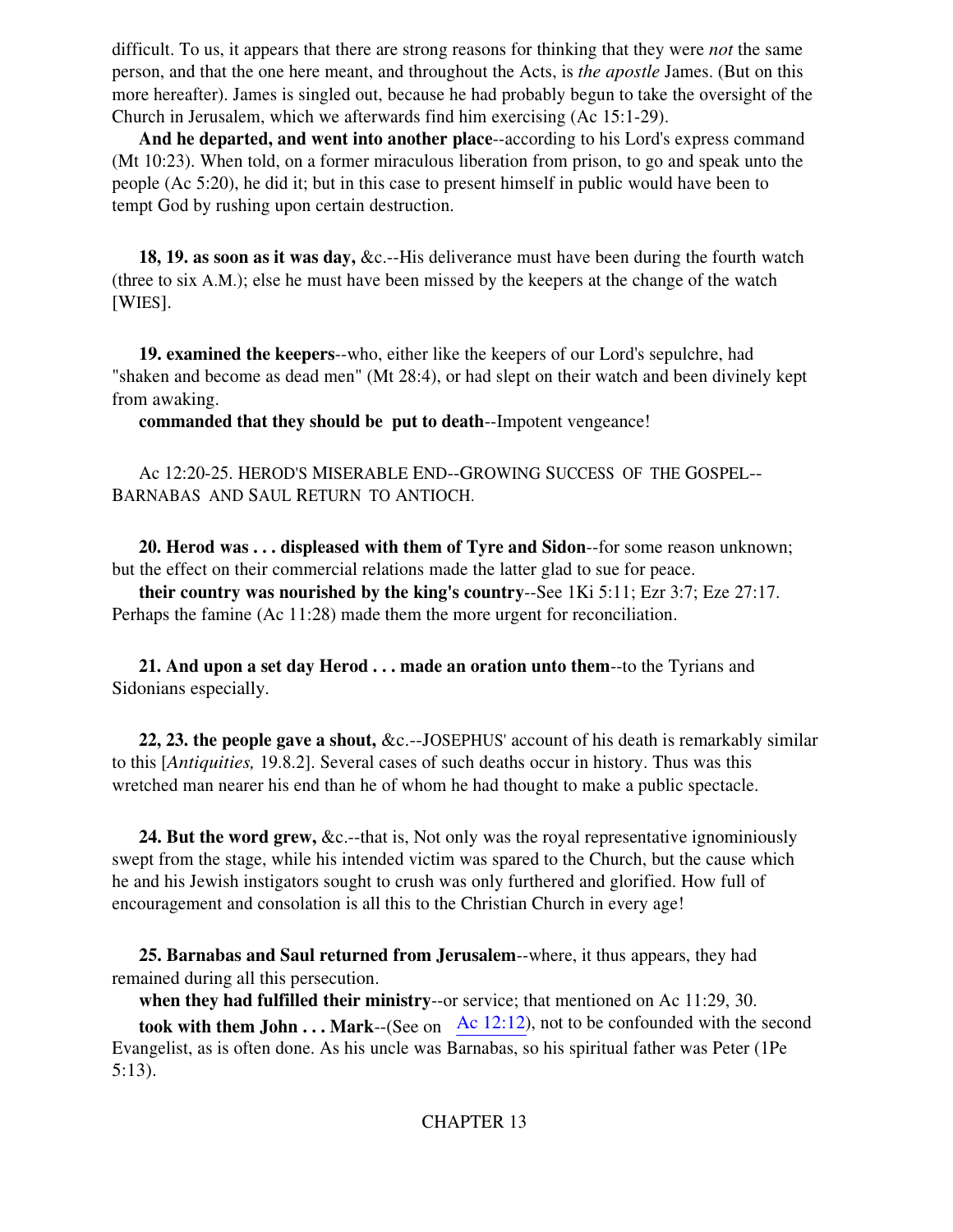# *PAUL'S FIRST MISSIONARY JOURNEY: In Company with Barnabas.* Ac 13:1-14:28.

# Ac 13:1-3. BARNABAS AND SAUL, DIVINELY CALLED TO LABOR AMONG THE GENTILES, ARE SET APART AND SENT FORTH BY THE CHURCH AT ANTIOCH.

 The first seven chapters of this book might be entitled, *The Church among the Jews;* the next five (chapters eight through twelve), *The Church in Transition from Jews to Gentiles;* and the last sixteen (chapters thirteen through twenty-eight), *The Church among the Gentiles* [BAUMGARTEN]. "Though Christianity had already spread beyond the limits of Palestine, still the Church continued a stranger to *formal* missionary effort. Casual occurrences, particularly the persecution at Jerusalem (Ac 8:2), had hitherto brought about the diffusion of the Gospel. It was from Antioch that teachers were first sent forth with the definite purpose of spreading Christianity, and organizing churches, with regular institutions (Ac 14:23)" [OLSHAUSEN].

**1. there were ... certain prophets**--(See on  $\underline{Ac 11:27}$ ).

 **and teachers; as Barnabas,** &c.--implying that there were others there, besides; but, according to what appears the true reading, the meaning is simply that those here mentioned were in the Church at Antioch as prophets and teachers.

**Simeon . . . Niger**--of whom nothing is known.

 **Lucius of Cyrene**-- (Ac 2:20). He is mentioned, in Ro 16:21, as one of Paul's kinsmen. **Manaen**--or Menahem, the name of one of the kings of Israel (2Ki 15:14).

**which had been brought up with**--or, the foster brother of.

 **Herod the tetrarch**--that is, Antipas, who was himself "brought up with a certain private person at Rome" [JOSEPHUS, *Antiquities,* 17.1,3]. How differently did these two foster brothers turn out--the one, abandoned to a licentious life and stained with the blood of the most distinguished of God's prophets, though not without his fits of reformation and seasons of remorse; the other, a devoted disciple of the Lord Jesus and prophet of the Church at Antioch! But this is only what may be seen in every age: "Even so, Father, for so it seemeth good in Thy sight.' If the courtier, whose son, at the point of death, was healed by our Lord (Joh 4:46) was of Herod's establishment, while Susanna's husband was his steward (Lu 8:3), his foster brother's becoming a Christian and a prophet is something remarkable.

 **and Saul**--last of all, but soon to become first. Henceforward this book is almost exclusively occupied with him; and his impress on the New Testament, on Christendom, and on the world is paramount.

 **2. As they ministered to the Lord**--The word denotes the performance of *official* duties of any kind, and was used to express the priestly functions under the Old Testament. Here it signifies the corresponding ministrations of the Christian Church.

 **and fasted**--As this was done in other cases on special occasions (Ac 13:3, 14, 23), it is not improbable that they had been led to expect some such prophetic announcement at this time.

**the Holy Ghost said**--through some of the prophets mentioned in Ac 13:1.

**Separate me**--So Ro 1:1.

 **for the work whereunto I have called them**--by some communication, perhaps, to themselves: in the case of Saul at least, such a designation was indicated from the first (Ac 22:21). *Note.*--While the *personality* of the Holy Ghost is manifest from this language, His supreme *divinity* will appear equally so by comparing it with Heb 5:4.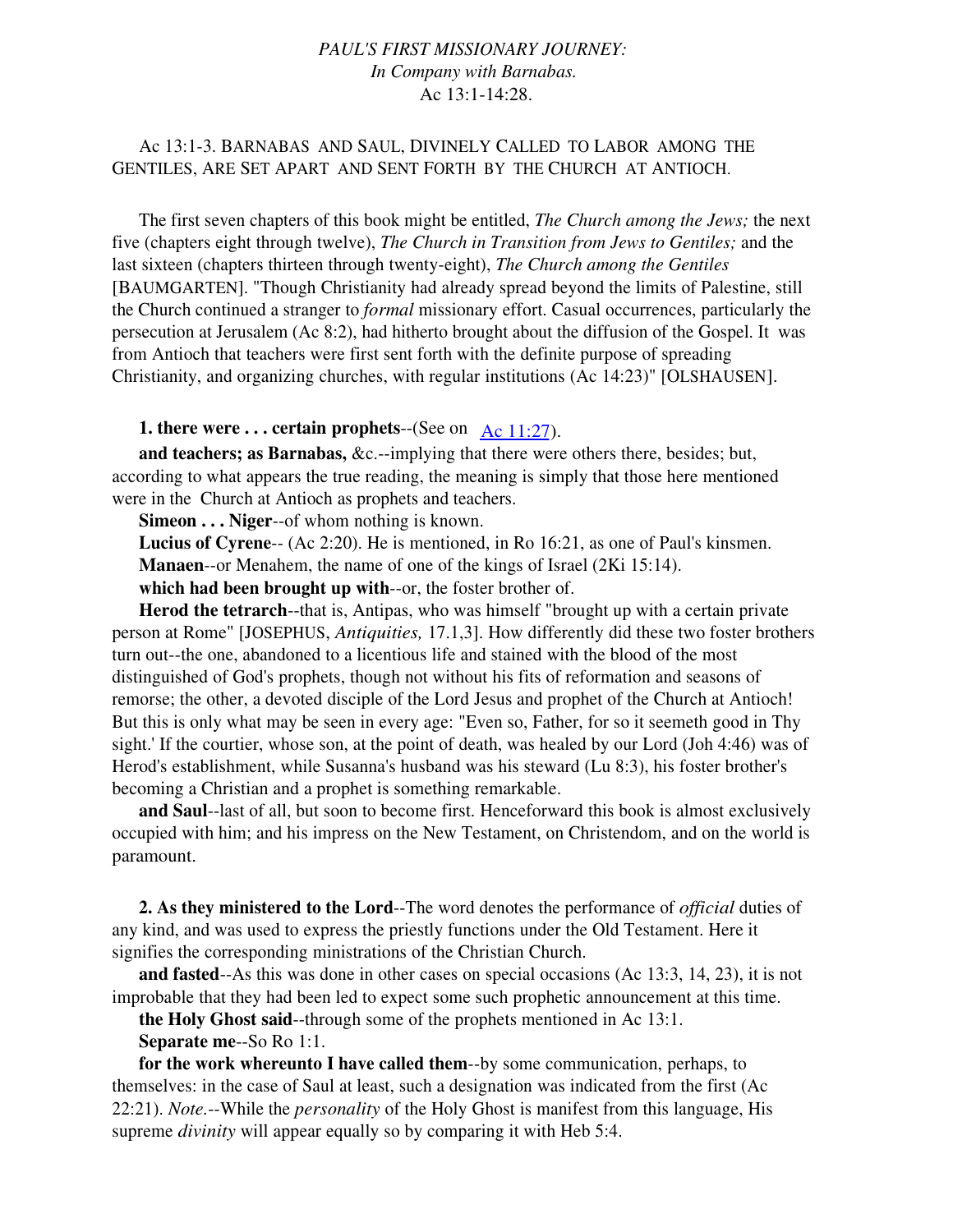**3. laid their hands on them--(See on**  $\underline{Ac(6:6)}$  --"recommending them to the grace of God for the work which they had to fulfil" (Ac 14:26).

 **sent them away**--with the double call--of *the Spirit* first, and next of *the Church.* So clothed, their mission is thus described: "They being sent forth by the Holy Ghost." Have we not here for all time the true principle of appointment to sacred offices?

 Ac 13:4-12. ARRIVING IN CYPRUS THEY PREACH IN THE SYNAGOGUES OF SALAMIS--AT PAPHOS, ELYMAS IS STRUCK BLIND, AND THE GOVERNOR OF THE ISLAND IS CONVERTED.

 **4, 5. departed unto Seleucia**--the seaport of Antioch, from which it lay nearly due west fifteen miles, and five from the Mediterranean shore, on the river Orontes.

 **thence sailed to Cyprus**--whose high mountain summits are easily seen in clear weather from the coast [COLONEL CHESNEY in HOWSON]. "Four reasons may have induced them to turn in first to this island: (1) Its nearness to the mainland; (2) It was the native place of Barnabas, and since the time when Andrew found his brother Simon, and brought him to Jesus, and "Jesus loved Martha, and her sister, and Lazarus," family ties had not been without effect on the progress of the Gospel. (3) It could not be unnatural to suppose that the truth would be welcomed in Cyprus when brought by Barnabas and his kinsman Mark, to their own connections or friends. The Jews were numerous in Salamis. By sailing to that city, they were following the track of the synagogues; and though their mission was chiefly to the Gentiles, their surest course for reaching them was through the proselytes and Hellenizing Jews. (4) Some of the Cypriotes were already Christians. Indeed, no one place out of Palestine, except Antioch, had been so honorably associated with the work of successful evangelization" [HOWSON].

 **5. and when they were at Salamis**--the Grecian capital of the island, on the eastern side, and not many hours' sail from Seleucia. At this busy mercantile port immense numbers of Jews were settled, which accounts for what is here said, that they had more than one synagogue, in which Barnabas and Saul preached, while other cities had one only.

**they had . . . John**--Mark.

**to their minister**--"for their officer". (See on  $\frac{\text{Lu } 4:20}{\text{Lu } 4:20}$ ). With what fruit they preached here is not said. Probably their feeling was what Paul afterwards expressed at Antioch in Pisidia (Ac 13:46).

 **6. when they had gone through the isle unto Paphos**--on the opposite or west side of the island, about one hundred miles by land, along the south coast; the Roman capital, where the governor resided.

 **they found a . . . sorcerer**--one of a numerous class of impostors who, at this time of general unbelief, were encouraged even by cultivated Romans.

 **7. Which was with the deputy**--properly, "*the proconsul.*" This name was reserved for the governors of settled provinces, which were placed under the Roman Senate, and is never given in the New Testament to Pilate, Felix, or Festus, who were but *procurators,* or subordinate administrators of unsettled, imperial, military provinces. Now as Augustus reserved Cyprus for himself, its governor would in that case have been not a proconsul, but simply a procurator, had not the emperor afterwards restored it to the Senate, as a Roman historian [DIO CASSIUS] expressly states. In most striking confirmation of this minute accuracy of the sacred historian, coins have actually been found in the island, stamped with the names of *proconsuls,* both in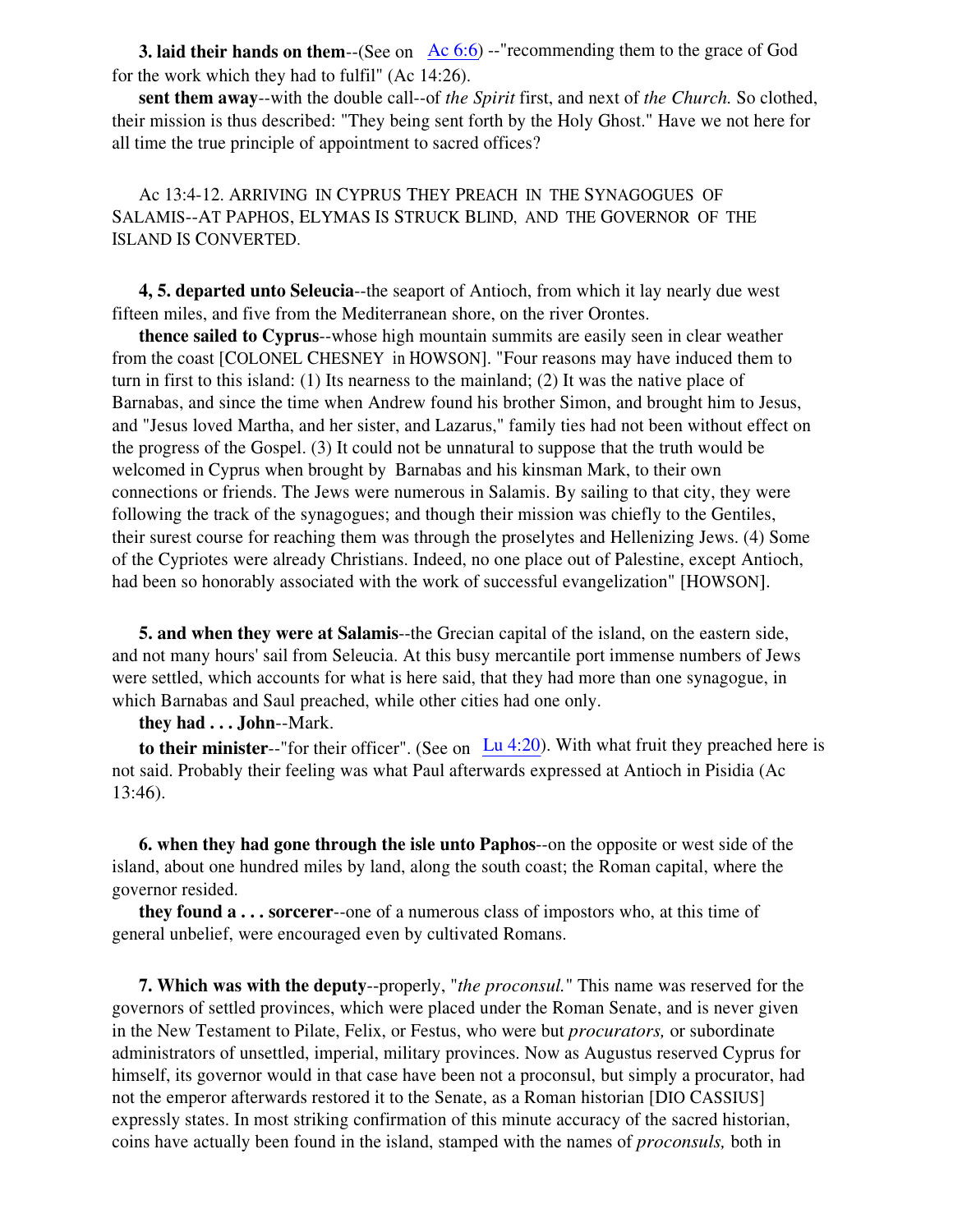*Greek* and *Latin* [AKERMAN, *Numismatic Illustrations of the New Testament*]. (GROTIUS and BENGEL, not aware of this, have missed the mark here).

 **Sergius Paulus, a prudent man**--an intelligent man, who thirsting for truth, sent for Barnabas and Saul, desiring ("earnestly desiring") to hear the Word of God.

**8-12. But Elymas**--or "the wise."

**for so is his name by interpretation**--the word is from the *Arabic.*

withstood them--perceiving, probably, how eagerly the proconsul was drinking in the word, and fearing a dismissal. (Compare 2Ti 3:8).

**9. Then Saul ... also ... called Paul--and henceforward Paul only; a softening of his** former name, in accommodation to Roman ears, and (as the word signifies "little") probably with allusion as elsewhere to his insignificance of stature and appearance (2Co 10:1, 10) [WEBSTER and WILKINSON].

**filled with the Holy Ghost**--the Spirit coming mightily upon him.

 **set his eyes on him and said**--Henceforward Barnabas sinks into the background. The whole soul of his great colleague, now drawn out, as never before, shoots, by the lightning gaze of his eye, through the dark and tortuous spirit of the sorcerer. What a picture!

**10. full of all subtlety**--referring to his magic arts.

**and all malice**--The word signifies "readiness for anything," knavish dexterity.

 **thou child of the devil . . . enemy of all righteousness**--These were not words of passion, for immediately before uttering them, it is said he was "filled with the Holy Ghost" [CHRYSOSTOM].

 **wilt thou not cease to pervert the right ways of the Lord**--referring to his having to that hour made a trade of leading his fellow creatures astray.

 **11. the hand of the Lord is upon thee, and thou shalt be blind for a season**--the judgment being mercifully designed to lead him to repentance. The tradition that it did is hardly to be depended on.

**there fell on him a mist,** &c.--This is in Luke's *medical* style.

 **12. Then the deputy, when he saw what was done, believed, being astonished at the doctrine of the Lord**--so marvellously attested; compare Mr 1:27. What fruit, if any, followed this remarkable conversion, or how long after it the missionaries remained at Paphos, we know not.

 Ac 13:13-52. AT PERGA JOHN MARK FORSAKES THEM--AT ANTIOCH IN PISIDIA, PAUL PREACHES WITH GLORIOUS EFFECT--THE JEWS, ENRAGED, EXPEL THEM OUT OF THEM COASTS.

Pamphylia (see on  $\frac{\text{Ac }14:25}{\text{Ca}}$ ), sailing in a northwest direction, is not much greater than from **13. they came to Perga in Pamphylia**--The distance from Paphos to Attalia, on the Gulf of Seleucia to Salamis on the east. Perga was the metropolis of Pamphylia, on the river Cestrus, and about seven miles inland from Attalia.

 **and John departing from them returned to Jerusalem**--As Paul afterwards peremptorily refused to take Mark with him on his second missionary journey, because he "had departed [or 'fallen off'] from them and had not gone with them to the work" (Ac 15:38), there can be no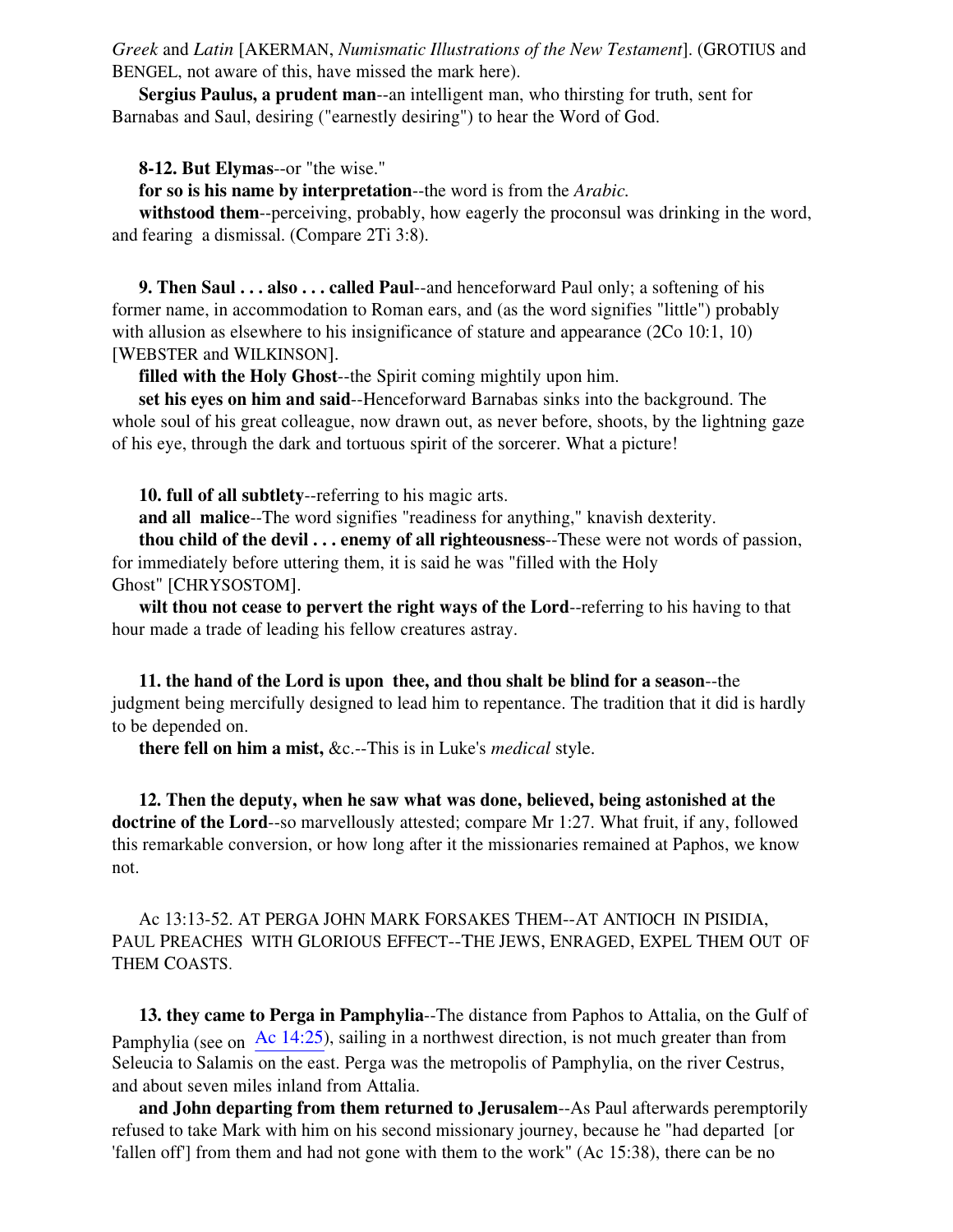before him. (But see on  $\overline{Ac}$  15:37, &c.). doubt that he had either wearied of it or been deterred by the prospect of the dangers which lay

 **14. departed from Perga**--apparently without making any stay or doing any work: compare the different language of Ac 14:25, and see immediately below.

 **came to Antioch in Pisidia**--usually so called, to distinguish it from Antioch in Syria, from which they had started, though it actually lies in Phrygia, and almost due north from Perga. It was a long journey, and as it lay almost entirely through rugged mountain passes, while "rivers burst out at the base of huge cliffs, or dash down wildly through narrow ravines," it must have been a perilous one. The whole region was, and to this day is, infested by robbers, as ancient history and modern travels abundantly attest; and there can be but little doubt that to this very journey Paul many years after alludes, when he speaks amidst his "journeyings often," of his "*perils of rivers*" (as the word is), and his "*perils of robbers*" (2Co 11:26). If this journey were taken in May--and earlier than that the passes would have been blocked up with snow--it would account for their not staying at Perga, whose hot streets are then deserted; "men, women, and children, flocks, herds, camels, and asses, all ascending at the beginning of the hot season from the plains to the cool basin-like hollows on the mountains, moving in the same direction with our missionaries" [HOWSON].

 **15-17. Then Paul stood up, and beckoning with his hand**--as was his manner on such occasions (Ac 21:40; and see Ac 26:1).

 **Men of Israel, and ye that fear God**--by the latter expression meaning religious proselytes, who united with the Jews in all acts of ordinary worship.

 **and exalted the people when they dwelt as strangers in Egypt**--by marvellous interpositions for them in their deepest depression.

 **18-22. forty years suffered he their manners**--rather, according to what appears the true reading, "cherished he them" (as a nurse the infant in her bosom).

 **20. after that he gave . . . judges . . . about the space of four hundred and fifty years**--As this appears to contradict 1Ki 6:1, various solutions have been proposed. Taking the words as they stand in the *Greek,* thus, "after that, by the space of four hundred fifty years, He gave judges," the meaning may be, that about four hundred fifty years elapsed from the time of the covenant with Abraham *until* the period of the judges; which is historically correct, the word "about" showing that chronological exactness was not aimed at. But taking the sense to be as in our version, that it was the period of the judges itself which lasted about four hundred fifty years, this statement also will appear historically correct, if we include in it the interval of subjection to foreign powers which occurred during the period of the judges, and understand it to describe the whole period from the settlement of the tribes in Canaan to the establishment of royalty. Thus, from the Exodus to the building of the temple were five hundred ninety-two years [JOSEPHUS, *Antiquities,* 8.3.1]; deduct forty years in the wilderness; twenty-five years of Joshua's rule [JOSEPHUS, *Antiquities,* 5.1.29]; forty years of Saul's reign (Ac 13:2); forty of David's and the first four years of Solomon's reign (1Ki 6:1), and there remain, just four hundred forty-three years; or, in round numbers, "about four hundred fifty years."

 **21. God gave . . . them Saul . . . of the tribe of Benjamin**--That the speaker was himself of the same name and of the same tribe, has often been noticed as in all likelihood present to the apostle's mind while speaking.

**forty years**--With this length of Saul's reign (not mentioned in the Old Testament),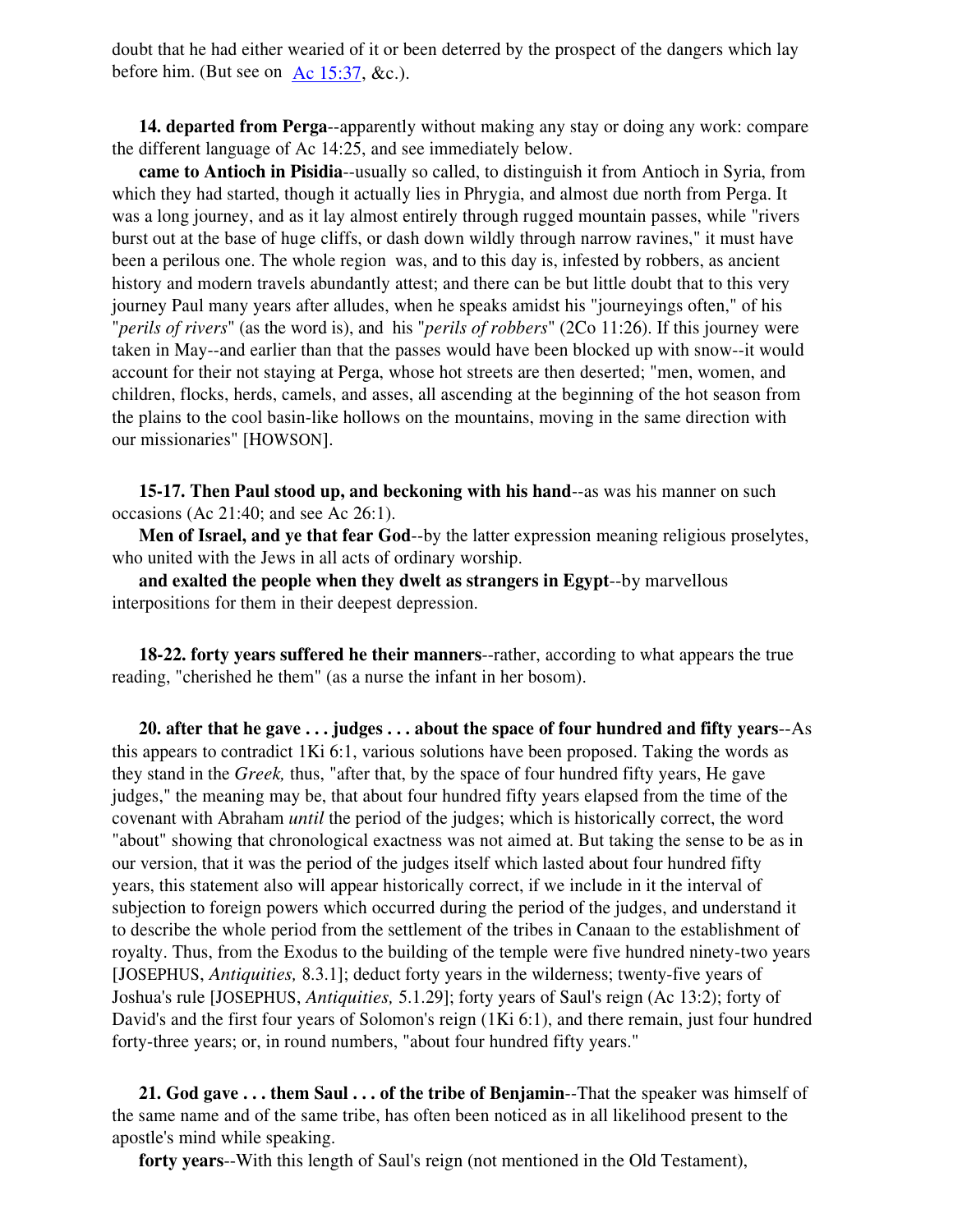JOSEPHUS coincides [*Antiquities,* 6.14.9].

 **22. I have found David,** &c.--This quotation is the substance of Ps 89:20; 1Sa 13:14; and perhaps also of Ps 78:70-72.

Mt 1:21). **23-25. Of this man's seed hath God, according to . . . promise, raised unto Israel a Saviour, Jesus**--The emphasis on this statement lies: (1) in the *seed* from which Christ sprang-- David's--and the *promise* to that effect, which was thus fulfilled; (2) on the *character* in which this promised Christ was given of God--"a SAVIOUR." His personal name "JESUS" is emphatically added, as designed to express that very character. (See on

 **26-31. children . . . of Abraham, and whosoever among you feareth God**--Gentile proselytes.

 **to you is the word of this salvation sent**--both being regarded as one class, as "the Jew first," to whom the Gospel was to be addressed in the first instance.

 **27. For they that dwell at Jerusalem, and their rulers, because they knew him not,** &c.-- The apostle here speaks as if the more immediate guilt of Christ's death lay with the rulers and people of the metropolis, to which he fondly hoped that those residing at such a distance as Antioch would not set their seal.

**28. found no cause of death**--though they *sought* it (Mt 26:59, 60).

 **29. they took him down . . . and laid him in a sepulchre**--Though the burial of Christ was an act of honor and love to Him by the disciples to whom the body was committed, yet since His enemies looked after it and obtained a guard of soldiers to keep watch over it as the remains of their own victim, the apostle regards this as the last manifestation on their part of enmity to the Saviour, that they might see how God laughed all their precautions to scorn by "raising Him from the dead."

 **31. he was seen many days of them which came up with him from Galilee to Jerusalem,** &c.--that is, by those who, having gone out and in with Him in closest intimacy during all His public ministry, which lay chiefly in Galilee, and having accompanied Him on His last journey to Jerusalem, could not possibly be mistaken as to the identity of the risen One, and were therefore unexceptionable and sufficient witnesses.

**33. God hath fulfilled the same**--"hath completely fulfilled."

 **in that he hath raised up Jesus again**--literally, "raised up"; but the meaning is (notwithstanding the contrary opinion of many excellent interpreters) "*from the dead*"; as the context plainly shows.

 **as it is written in the second psalm**--in many manuscripts "the first Psalm"; what we call the first being regarded by the ancient Jews as only an introduction to the Psalter, which was considered to begin with the second.

 **this day have I begotten thee**--As the apostle in Ro 1:4 regards the resurrection of Christ merely as the *manifestation* of a prior Sonship, which he afterwards (Ac 8:32) represents as *essential,* it is plain that this is his meaning here. (Such *declarative* meaning of the verb "to be" is familiar to every reader of the Bible). See Joh 15:8, "So shall ye be," that is, *be seen* to be "My disciples." It is against the whole sense of the New Testament to ascribe the *origin* of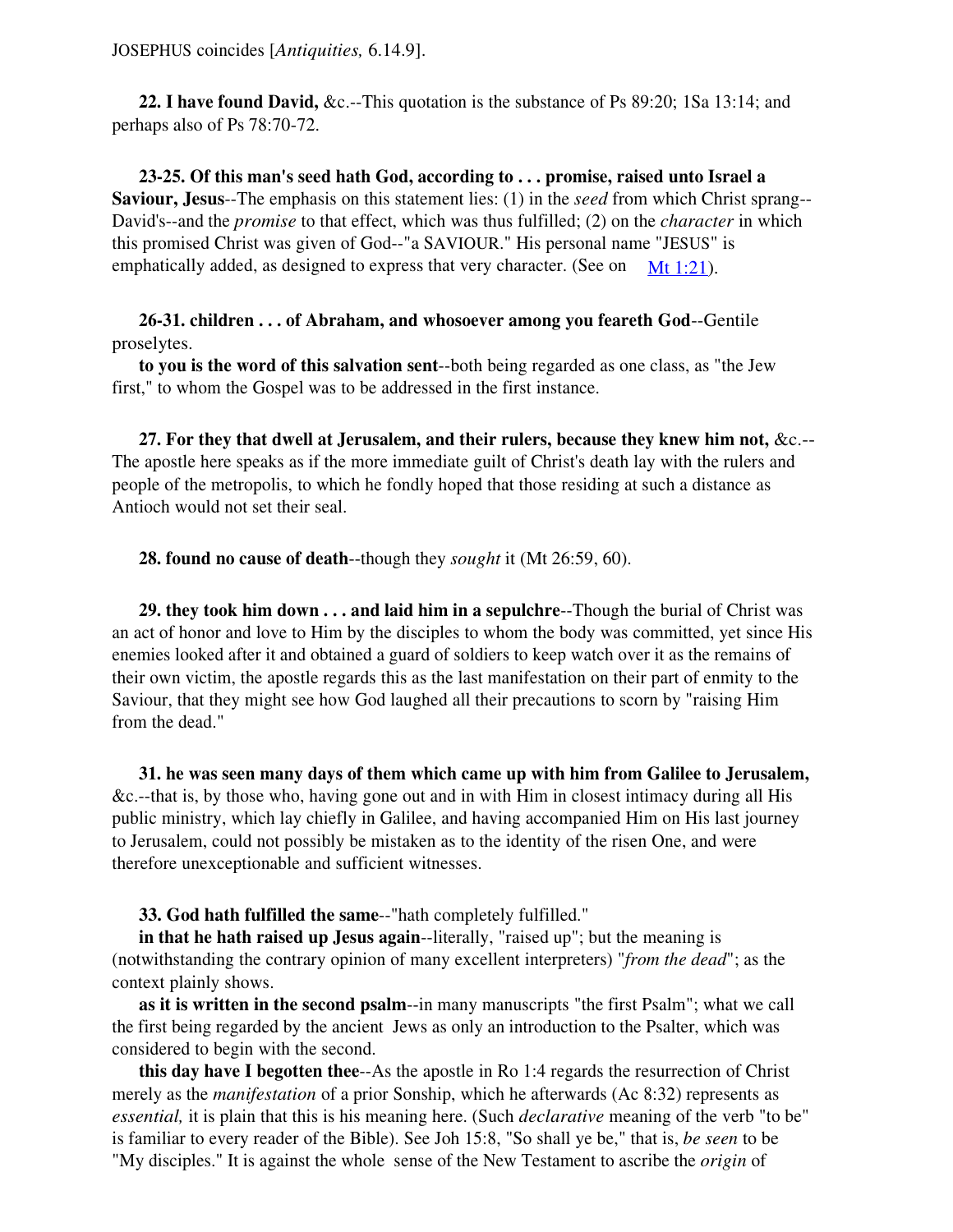Christ's Sonship to His resurrection.

 **34-37. now no more to return to corruption**--that is, to the grave where death reigns; and compare Ro 6:9, "Christ being raised from the dead dieth no more, *death hath no more dominion over him.*"

given the same explanation (see on  $\frac{\text{Ac } 2:27}{\text{Ac } 2:30, 31}$ ), both apostles denying the possibility Seed, be at length all substantiated. See on **Joh 1:14**. But how do these words prove the **I will give you the sure mercies of David--** (Isa 55:3). The word rendered "mercies" is peculiar, denoting the *sanctity* of them, as comprehending the whole riches of the new covenant; while the other word, "sure," points to the *certainty* with which they would, through David's resurrection of Christ? "They presuppose it; for since an eternal kingdom was promised to David, the Ruler of this kingdom could not remain under the power of death. But to strengthen the indefinite prediction by one more definite, the apostle adduces Ps 16:10, of which Peter had of its proper reference to David" [OLSHAUSEN].

 **36. For David, after he had served his own generation by the will of God**--rather, "served," in his own generation, the will (or "counsel") of God; yielding himself an instrument for the accomplishment of God's high designs, and in this respect being emphatically "the man after God's own heart." This done, he "fell asleep, and was gathered to his fathers, and saw corruption." David, therefore (argues the apostle), could not be the subject of his own prediction, which had its proper fulfilment only in the resurrection of the uncorrupted body of the Son of God, emphatically God's "Holy One."

 **38-41. the forgiveness of sins**--the first necessity of the sinner, and so the first experienced blessing of the Gospel.

 **39. by him all that believe are justified from all things**--The sense requires that a pause in the sentence be made here: "By him the believer is absolved from all charges of the law." What follows,

 **from which ye could not be justified by the law of Moses**--is not an *exceptional* but an *explanatory* clause. The meaning is not, "Though the law justifies from many things, it cannot justify from all things, but Christ makes up all deficiencies"; but the meaning is, "By Christ the believer is justified from all things, whereas the law justifies from nothing." (*Note.*--The deeper sense of justification, the *positive* side of it, is reserved for the Epistles, addressed to the justified themselves: and whereas it is the *resurrection* of Christ here, and throughout the Acts chiefly, which is dwelt on, because the first thing in order to bring peace to the guilty through Christ was to establish His Messiahship by His resurrection, in the Epistles to believers His *death* as the way of reconciliation is fully unfolded).

 **40. Beware, therefore,** &c.--By this awful warning of the Old Testament the apostle would fain "shut them up unto the faith."

 **41. ye will not believe though a man declare it unto you**--that is, even on unexceptionable testimony. The words, from Hab 1:5, were originally a merciful but fruitless warning against the approaching destruction of Jerusalem by the Chaldeans and the Babylonish captivity. As such nothing could more fitly describe the more awful calamity impending over the generation which the apostle addressed.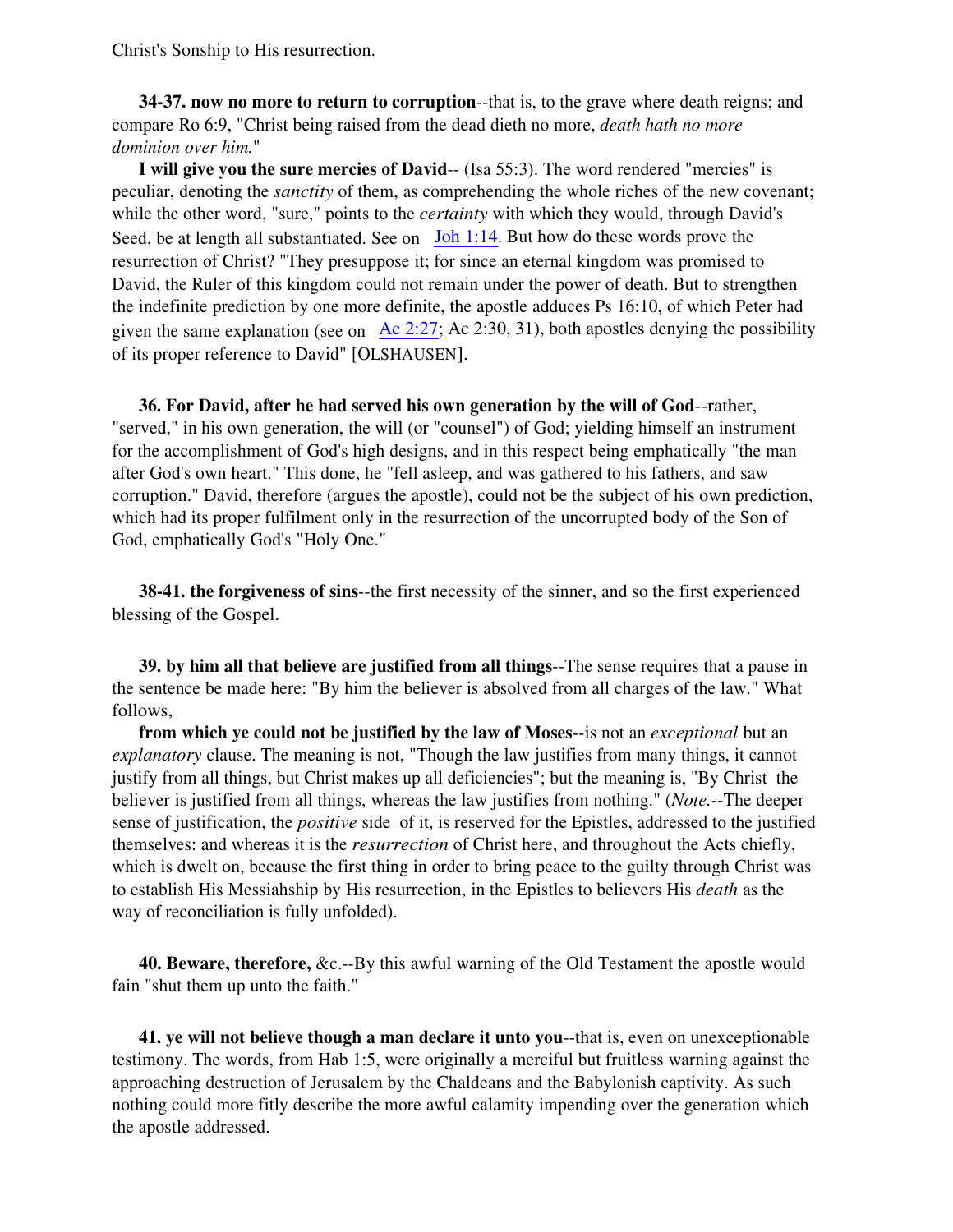13:7; 12:25; see on  $\frac{\text{Ac }14:14}{\text{Ac }13:7}$ ; Ac 12:25). These names evidently been won to the **42, 43. And when the Jews were gone out of the synagogue, the Gentiles besought that these words might be preached to them the next sabbath**--rather (according to what is beyond doubt the true reading), "Now, as they were going out [of the synagogue], they besought"--that is, not the Gentiles, whose case comes in afterwards, but the mixed congregation of Jews and proselytes, to whom the discourse had been addressed, entreated to have another hearing of such truths; those of them, that is, who had been impressed. "And after the breaking up of the synagogue, many of" both classes, Jews and religious; proselytes, followed Paul and Barnabas (observe, from this time forward, the inverted order of these names; except Ac 14:14; Gospel by what they had heard, and felt a clinging to their spiritual benefactors.

 **43. who, speaking to them**--following up the discourse in the synagogue by some further words of encouragement.

 **persuaded them to continue in the grace of God**--which they had experienced through the Gospel. (Compare Ac 11:23).

 **44-48. the next sabbath came almost the whole city together to hear the word of God**- the intervening days having been spent in further inquiry and instruction, and the excitement reaching the Gentiles, who now for the first time crowded, along with the usual worshippers, into the synagogue.

**45. But when the Jews**--those zealots of exclusive Judaism.

 **saw the multitudes, they were filled with envy**--rather, "indignation," and broke out in their usual manner.

 **contradicting and blaspheming**--There is nothing more awful than Jewish fury and execration of the name of Jesus of Nazareth, when thoroughly roused.

 **46. Then Paul and Barnabas waxed bold, and said,** &c.--This is in the highest style of a last and solemn protestation.

 **It was necessary that the word should first have been spoken to you**--See the direction of Christ in Lu 24:47; also Ro 1:16.

**since ye judge yourselves unworthy of everlasting life**--pass sentence upon yourselves.

 **47. For so hath the Lord commanded us, saying,** &c.--These and other predictions must have been long before this brought vividly home to Paul's mind in connection with his special vocation to the Gentiles.

 **I have set thee**--that is, Messiah; from which Paul inferred that he was but following out this destination of his Lord, in transferring to the Gentiles those "unsearchable riches" which were now by the Jews rejected and despised.

 **48. when the Gentiles heard this, they were glad**--to perceive that their accession to Christ was a matter of divine arrangement as well as apostolic effort.

**and glorified the word of the Lord**--by a cordial reception of it.

 **and as many as were ordained to eternal life believed**--a very remarkable statement, which cannot, without force, be interpreted of anything lower than this, that *a divine ordination to eternal life is the cause,* not the effect, *of any man's believing.*

**49-52. And the word of the Lord was published throughout all the region**--implying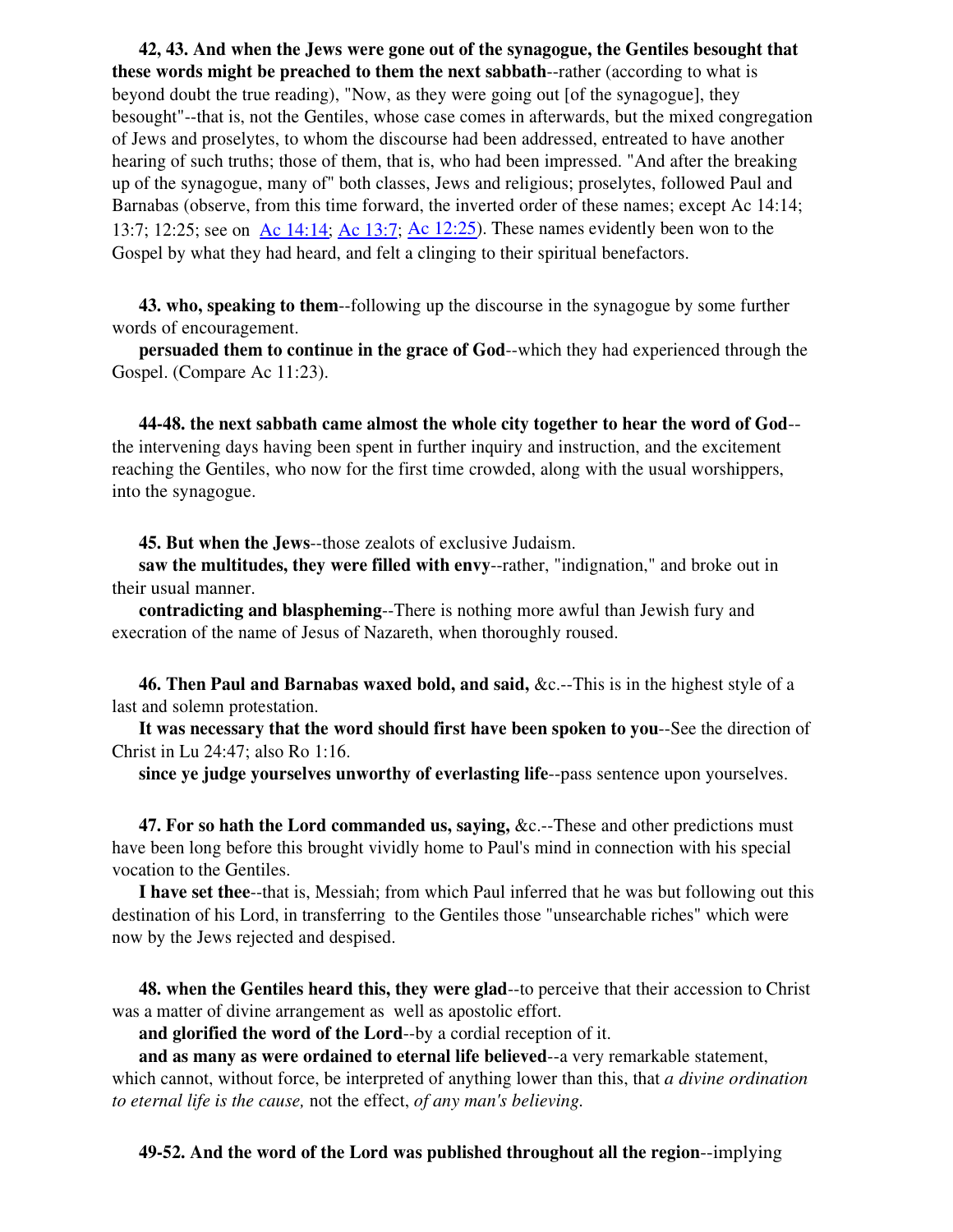some stay in Antioch and missionary activity in its vicinity.

 **50. the devout and honourable women**--female proselytes of distinction, jaundiced against the new preachers by those Jewish ecclesiastics to whom they had learned to look up. The potent influence of the female character both for and against the truth is seen in every age of the Church's history.

**expelled them**--an easier thing than to refute them.

#### **51. shook off the dust of their feet against them**--as directed (Mt 10:14).

 **came unto Iconium**--a populous city about forty-five miles southeast from Pisidian Antioch: at the foot of Mount Taurus; on the borders of Lycaonia, Phrygia, and Pisidia; and in later times largely contributing to the consolidation of the Turkish empire.

 **52. the disciples**--who, though not themselves expelled, had to endure sufferings for the Gospel, as we learn from Ac 14:22.

 **were filled with joy and with the Holy Ghost**--who not only raised them above shame and fear, as professed disciples of the Lord Jesus, but filled them with holy and elevated emotions.

# CHAPTER 14

 Ac 14:1-7. MEETING WITH SIMILAR SUCCESS AND SIMILAR OPPOSITION AT ICONIUM, PAUL AND BARNABAS FLEE FOR THEIR LIVES TO LYSTRA AND DERBE, AND PREACH THERE.

 "After this detailed account of Paul's labors at Pisidian Antioch, Luke subjoins only brief notices of his further labors, partly because from the nature of the case his discourses must have embraced nearly the same topics, and partly because the consequences that resulted assumed quite a similar shape" [OLSHAUSEN].

 **1. they went both together into the synagogue**--Though Paul was now the prominent speaker and actor, yet in everything Barnabas went along with him.

 **a . . . multitude . . . of the Greeks believed**--meaning probably the religious proselytes, as opposed to "the Gentiles" mentioned Ac 14:2.

 **3. Long time therefore abode they**--because in spite of opposition they were meeting with so much success.

 **speaking boldly in the Lord**--rather, "in dependence on the Lord," that is, on their glorified Head.

 **who gave testimony to the word of his grace**--a notable definition of the Gospel, whose whole burden is GRACE.

 **and granted**--"granting," that is, who confirmed the Gospel by granting miraculous attestation to it. (The "and" is wanting in the best manuscripts).

 **5. an assault made . . . to stone them**--rather here, "an impetuous movement" with a view to stoning them: for in 2Co 11:25, Paul says, "*Once* I was stoned," and that was at Lystra, as expressly related in Ac 14:19. (PALEY'S remarks--*Horæ Paulinæ*--on this singular coincidence between the Epistle and the history are very striking).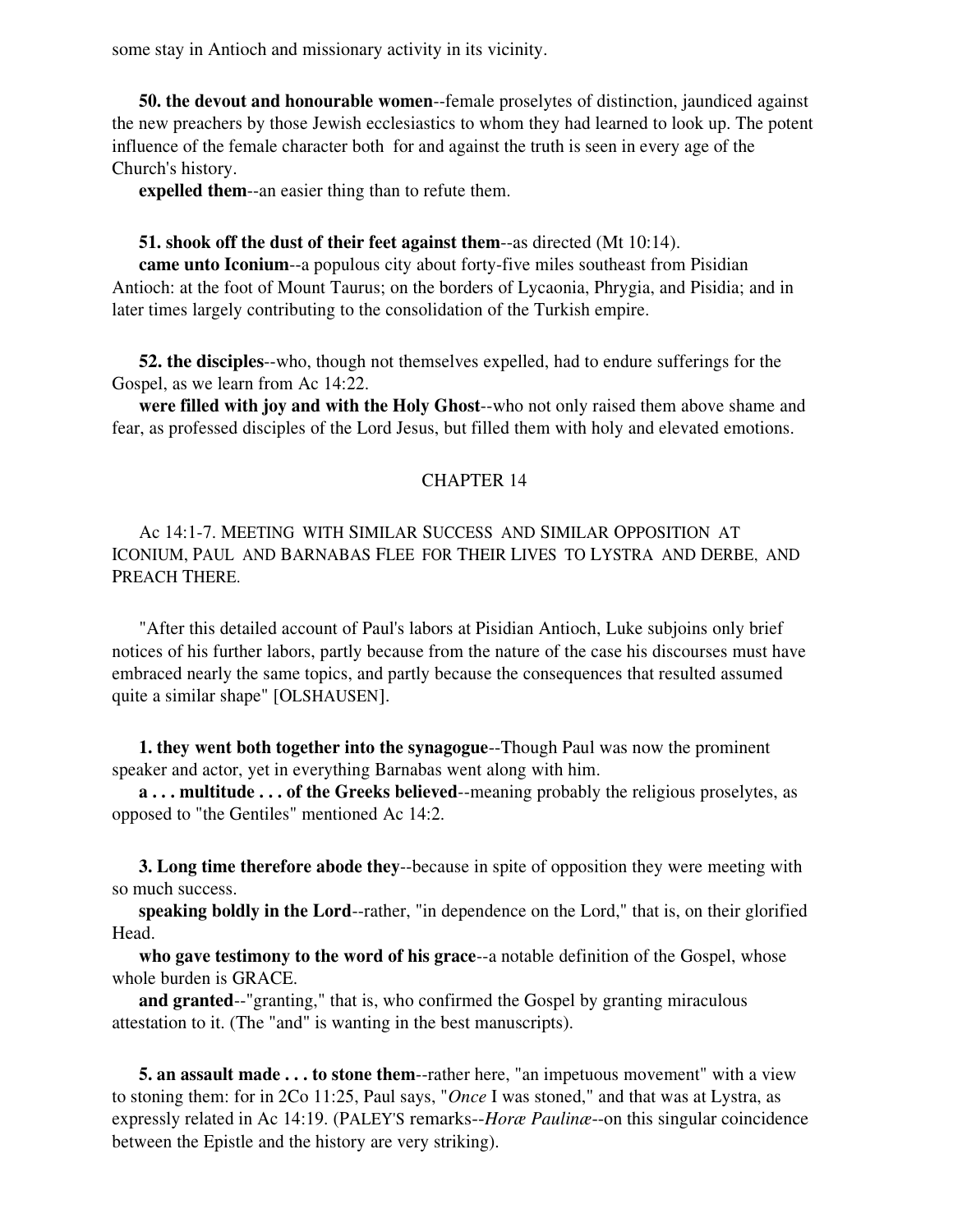**fled**--(See Mt 10:23).

 **6. unto Lystra and Derbe**--the one some twenty miles to the south, the other some sixty miles to the east of Iconium, somewhere near the bases of what are called the Black Mountains and the roots of Mount Taurus; but their exact position has not yet been discovered.

 Ac 14:8-21. AT LYSTRA PAUL HEALING A CRIPPLE, THE PEOPLE ARE SCARCE RESTRAINED FROM SACRIFICING TO THEM AS GODS, BUT AFTERWARDS, THEIR MINDS BEING POISONED, THEY STONE PAUL, LEAVING HIM FOR DEAD--WITHDRAWING TO DERBE, THEY PREACH AND TEACH THERE.

 There being no mention of the synagogue at Lystra, it is probable there were too few Jews there to form one.

 **8-10. there sat there a certain man . . . a cripple from his mother's womb . . . The same heard Paul speak**--in the open air and (Ac 14:11) to a crowd of people.

 **9. who steadfastly beholding him**--as he did Elymas the sorcerer when about to work a miracle on him.

 **and perceiving that he had faith to be healed**--Paul may have been led by the sight of this cripple to dwell on the Saviour's miracles of healing, and His present power; and perceiving from the eagerness with which the patient drank in his words, that he was prepared to put his own case into the Redeemer's hands, the Spirit of the glorified Physician came all upon Paul, and "with a loud voice" he bade him "stand upright upon his feet." The effect was instantaneous--he sprang to his feet "and walked."

 **11-13. in the speech of Lycaonia**--whether a corruption of the *Greek* tongue, which was well enough understood in this region, or the remains of some older tongue, is not known.

 **The gods are come down to us in the likeness of men**--the language of an unsophisticated people. But "that which was a superstition in Lycaonia, and for which the whole "creation" groaned, became a reality at Bethlehem" [WEBSTER and WILKINSON].

 **12. they called Barnabas, Jupiter**--the father of the gods, from his commanding mien (CHRYSOSTOM thinks).

 **and Paul, Mercurius**--the god of eloquence and the messenger and attendant of Jupiter, in the heathen mythology.

 **13. the priest of Jupiter, which was before their city**--that is, whose temple stood **before their city, brought oxen and garlands**--to crown the victims and decorate, as on festive occasions, the porches.

 **14-18. when . . . Barnabas and Paul heard**--Barnabas is put first here, apparently as having been styled the "Jupiter" of the company.

 **they rent their clothes and ran in**--rather (according to the true reading), "ran forth." **among the people, crying out . . . Sirs, why do ye these things?**--This was something more than that abhorrence of idolatry which took possession of the Jews as a nation from the time of the Babylonish captivity: it was that delicate sensibility to everything which affects the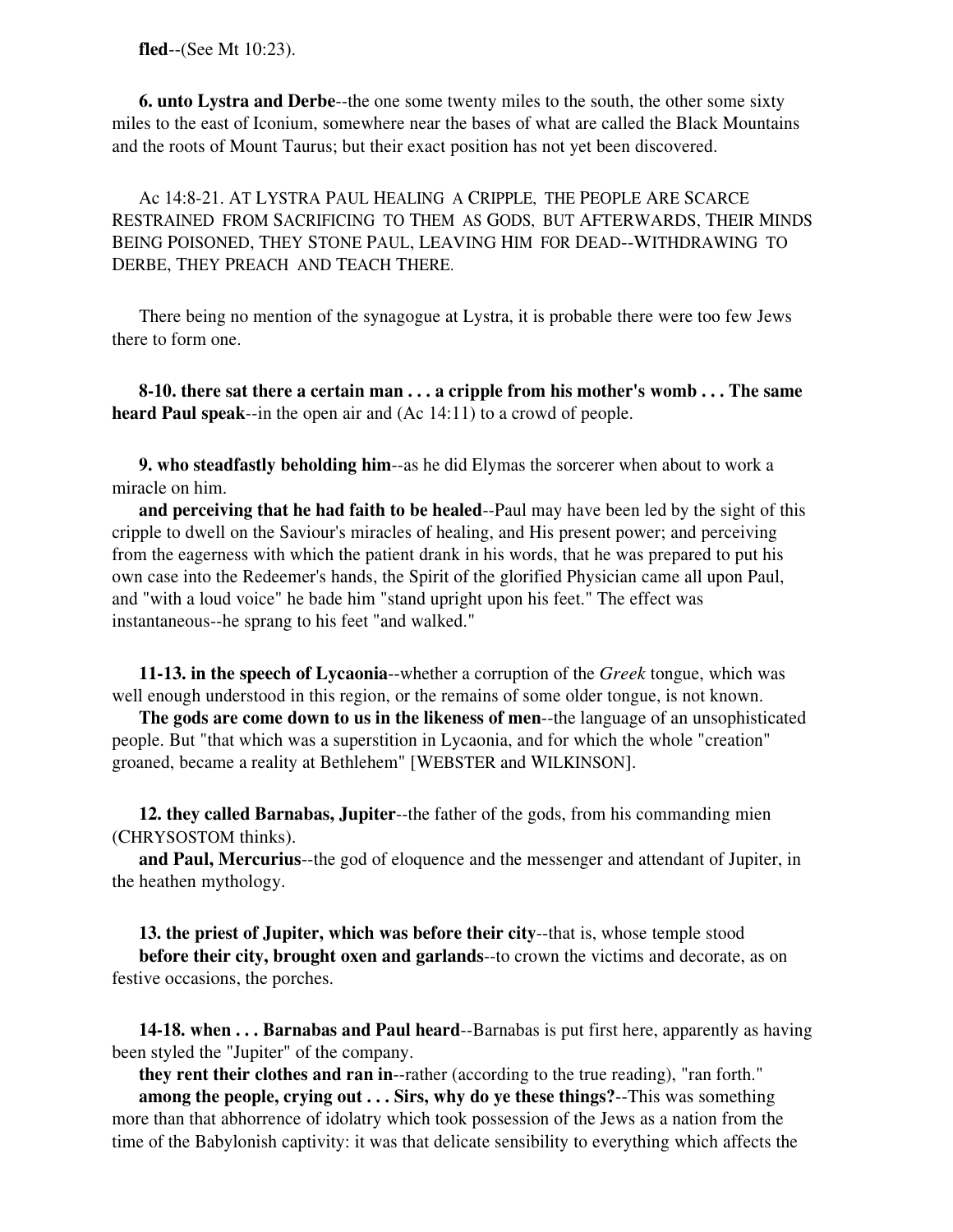honor of God which Christianity, giving us in God a reconciled Father, alone can produce; making the Christian instinctively feel himself to be wounded in all dishonor done to God, and filling him with mingled horror and grief when such gross insults as this are offered to him.

 **15. We . . . are men of like passions,** &c.--How unlike either imposture or enthusiasm is this, and how high above all self-seeking do these men of Christ show themselves to be!

 **unto the living God**--This is the most glorious and distinctive of all the names of God. It is the familiar phraseology of the Old Testament. which, in such contrast with all that is to be found within the literature of heathenism, is shown to be, with its sequel, the New Testament, the one Book of the true religion.

 **who made heaven, and earth, and the sea, and all . . . therein**--This idea of *creation,* utterly unknown alike to rude and to cultivated heathenism, would not only define what was meant by "the living God," but open up a new world to the more thoughtful part of the audience.

 **16. Who in times past suffered all nations to walk in their own ways**--that is, without extending to them the revelation vouchsafed to the seed of Abraham, and the grace attending it; compare Ac 17:30; 1Co 1:21. Yet not without guilt on their part was this privation (Ro 1:20, &c.).

 **17. Nevertheless he left not himself without witness**--Though the heinousness of idolatry is represented as so much less in the heathen, by how much they were outside the pale of revealed religion, he takes care to add that the heathen have divine "witness" enough to leave them "without excuse."

**he did good**--scattering His beneficence everywhere and in a thousand forms.

 **rain from heaven, and fruitful seasons**--on which human subsistence and all human enjoyment depend. In Lycaonia, where, as ancient writers attest, rain is peculiarly scarce, this allusion would have all the greater effect.

 **filling our hearts with food and gladness**--a natural colloquialism, the heart being gladdened by the food supplied to the body.

 **18. with these sayings scarce restrained they the people that they had not done sacrifice to them**--In spite of this,and Peter's repudiation of all such honor (Ac 10:26), how soon idolatrous tendencies began to show themselves in the Christian Church, at length to be systematized and enjoined in the Church of Rome!

 **19. came thither** *certain* **Jews from Antioch and Iconium**--Furious zeal that would travel so far to counteract the missionaries of the Cross!

**persuaded the people**--"the multitudes."

**and having stoned Paul**--(See on  $\frac{\text{Ac }14:5}{\text{A}}$ ). Barnabas they seem to have let alone; Paul, as the prominent actor and speaker, being the object of all their rage. The words seem to imply that it was the Jews who did this; and no doubt they took the lead (Ac 14:19), but it was the act of the instigated and fickle multitudes along with them.

 **drew** *him* **out of the city**--By comparing this with Ac 7:58 it will be seen that the Jews were the chief actors in this scene.

 **20. as the disciples stood round about him**--sorrowing. So his labors here had not been in vain: "Disciples" had been gathered, who now rallied around the bleeding body. And *one appears to have been gained on this occasion, of far more importance than all the rest*--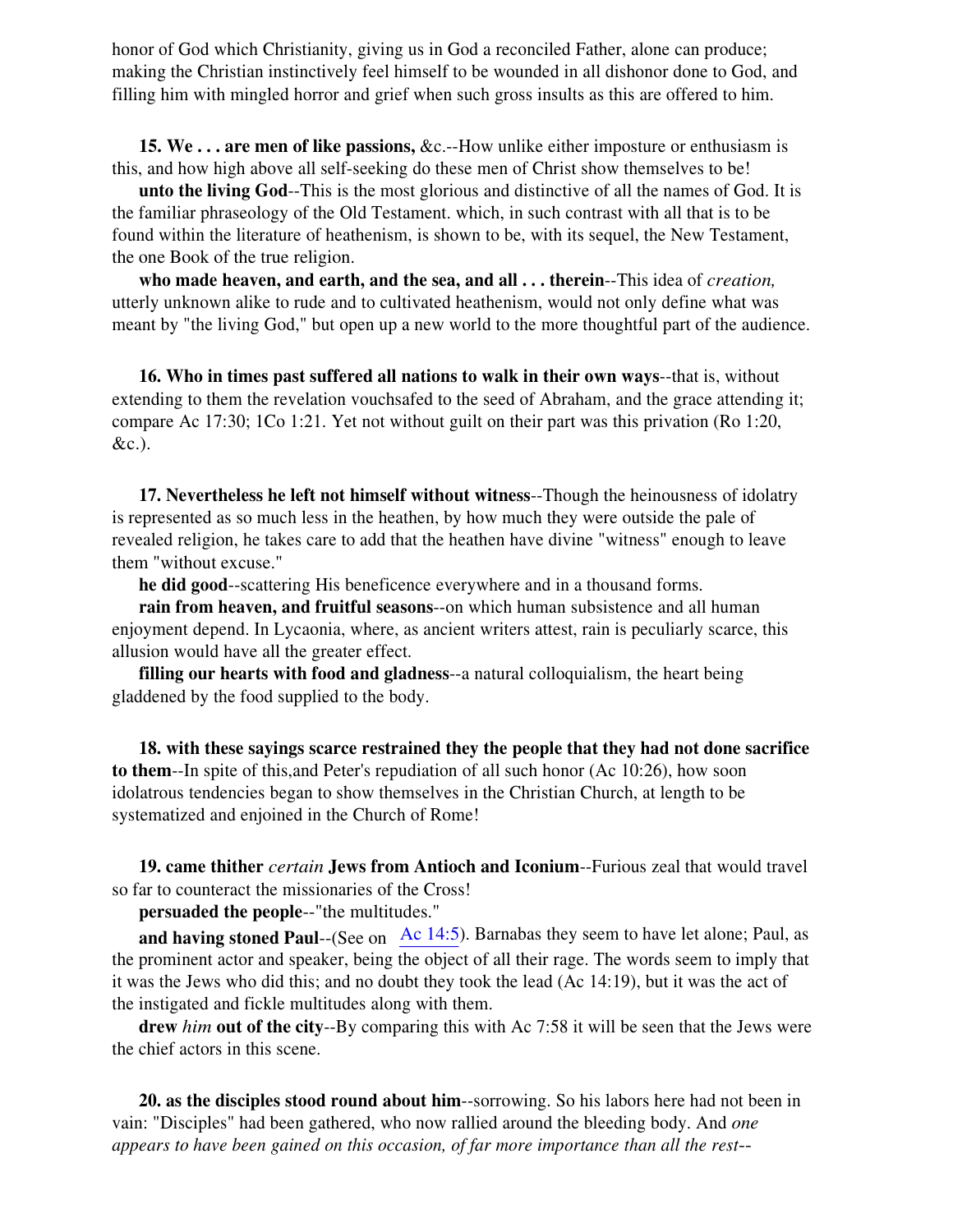TIMOTHEUS. See on Ac 16:1-3. (It could scarcely have been at the *subsequent* visit, Ac 14:21, for the reason given in 2Ti 3:10, 11; while at the *third* visit, Ac 16:1-3, he was already a Christian).

 **he rose up**--It is possible that this recovery was natural; the insensibility occasioned by such treatment as he had received sometimes passing away of itself, and leaving the patient less hurt than appeared. But certainly the impression naturally left on the mind by the words is that the restoration was miraculous; and so the best interpreters understand the words. This is confirmed by what follows.

**came into the city**--Noble intrepidity!

if his recovery had been natural. (As to Derbe, see on  $\Delta c$  14:6). **next day he departed with Barnabas to Derbe**--a journey for which he could hardly be fit

 **21. and when they had preached . . . to that city and had taught many**--rather, "had made many disciples" (*Margin*); but probably without suffering any persecution, as Derbe is not mentioned along with Antioch, Iconium, and Lystra (2Ti 3:11).

 Ac 14:21-28. PAUL AND BARNABAS RETRACE THEIR STEPS, RETURN TO ANTIOCH IN SYRIA, AND THUS COMPLETE THEIR FIRST MISSIONARY JOURNEY.

 **21, 22. they returned . . . to Lystra, Iconium, and Antioch, confirming the souls,** &c.--At Derbe, Paul was not far from the well-known pass which leads down from the central tableland to Cilicia and Tarsus. But his thoughts did not center in an earthly home. He revisited the places where he had been reviled and persecuted, but where he had left as sheep in the desert the disciples whom his Master had enabled him to gather. They needed building up and strengthening in the faith, comforting in the midst of their inevitable suffering, and fencing round by permanent institutions. Undaunted therefore by the dangers that awaited them, our missionaries return to them, using words of encouragement which none but the founders of a true religion would have ventured to address to their earliest converts, that "we can only enter into the kingdom of God by passing through much tribulation" [HOWSON].

 **23, 24. when they had ordained them elders**--literally, "chosen by show of hands." But as that would imply that this was done by the apostles' own hands, many render the word, as in our version, "ordained." Still, as there is no evidence in the New Testament that the word had then lost its proper meaning, as this is beyond doubt its meaning in 2Co 8:19, and as there is indisputable evidence that the concurrence of the people was required in all elections to sacred office in the earliest ages of the Church, it is perhaps better to understand the words to mean, "when they had made a choice of elders," that is, superintended such choice on the part of the disciples.

 **and had prayed with fasting**--literally, "fastings," thus setting them solemnly apart. This last clause confirms our interpretation of the former. For if "ordination" was by prayer and fasting (see Ac 13:3), why should it be said they first "ordained elders," and after that "prayed with fasting?" Whereas if the first clause refer to the *choice* and the second to the *ordination,* all is natural.

 **they commended**--"committed" **them**--that is, all these churches. **to the Lord**--Jesus.

**25. when they had preached the word in Perga**--now doing what, for some reason, they